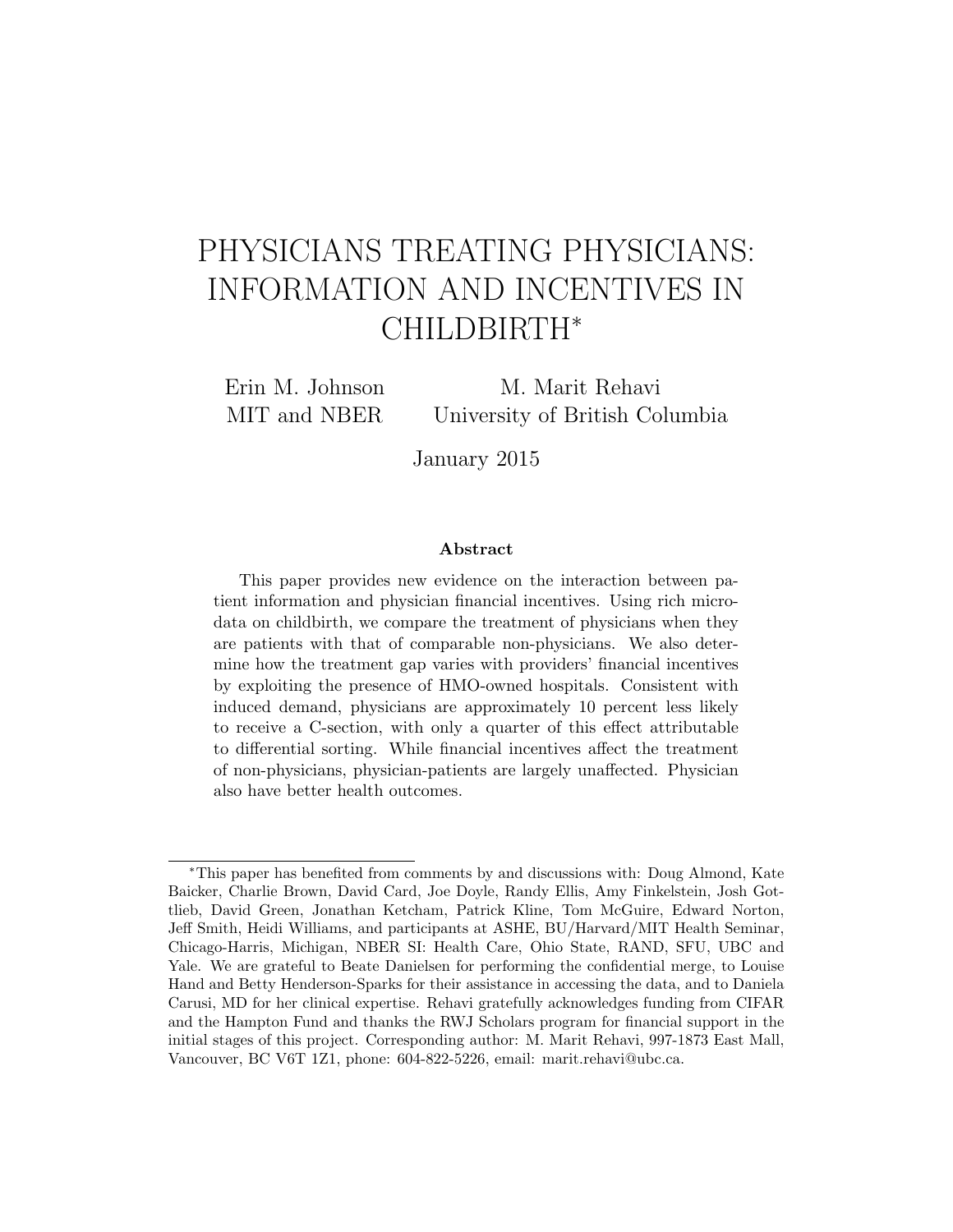# I Introduction

As much as \$210 billion, or nearly 10 cents of every health dollar, may be spent on "medically unnecessary" treatment (IOM 2012, Table S-1). Childbirth is the most common reason for hospitalization in the U.S, and Cesarean sections (C-sections) are the most common inpatient surgery. Four million babies are born each year, resulting in \$50 billion in health care costs (Truven Health Analytics (2013)). The nature of decision-making in childbirth makes it particularly well-suited to testing for distortions to care. In addition, the large variation in C-section rates across time and place has led to concerns about their overuse. In 2012 C-section rates ranged from a low of 22.6% in Alaska to a high of 40.2% in Louisiana, and much of this variation is unexplained.

Given concerns about overuse, a natural question is whether physicianmothers choose the same treatment for themselves and their patients. They do not. We find that physicians are less likely to get C-sections and have better health outcomes than comparable non-physicians. In addition, nonphysician-patients' treatment intensity covaries with their providers' financial incentives, while physician-patients appear unaffected. Our preferred explanation for these findings is that physician-patients are more informed about the appropriate level of care. Even among physicians, those in specialties with the most relevant medical knowledge receive the least intensive treatment.

This paper provides new evidence on the physician induced demand (PID) hypothesis and the role of patient information in treatment. PID posits that physicians can shift patient demand and move treatment quantity in the direction of their own interests, because patients do not have the necessary medical knowledge to make independent decisions. Many studies document physicians' responses to financial incentives, but only a few have directly tested for PID (see McClellan (2011) and McGuire (2000) for reviews) and even fewer have measured health impacts.<sup>1</sup> We do both. We provide direct evidence on PID by measuring the difference in informed and uninformed patients' treatment

<sup>1</sup>Notable exceptions are Jacobson, Chang, Newhouse, and Earle (2013) and Clemens and Gottlieb (2014).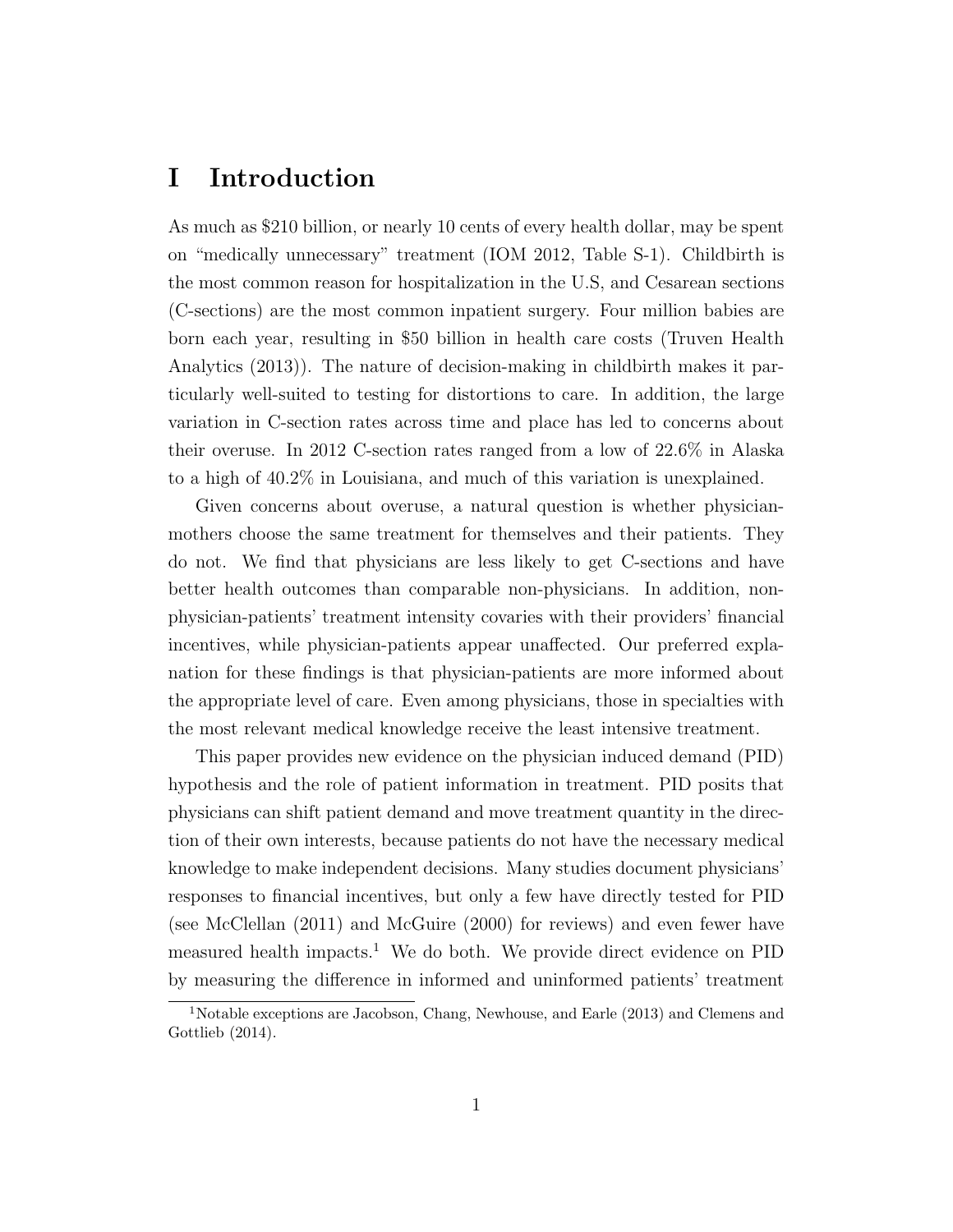across incentive environments and explore its consequences for patient health.

We present a simple model to illustrate the interaction between financial incentives and patient information in childbirth. Physicians can increase their income by recommending intensive treatment, but face a cost to patient satisfaction if they make an inappropriate recommendation to an informed patient. The model predicts OBs will recommend too many (few) C-sections when they are positively (negatively) reimbursed on the margin relative to vaginal deliveries. The model also predicts that the amount of overuse (or underuse) is decreasing in patient information.

To test these predictions, we use new micro-data on hospital births in California paired with confidential data from Texas. Together these states account for almost 25% of U.S. births. First, we compare the C-section rate of physician-mothers with that of comparable non-physicians. C-sections are typically more highly reimbursed than vaginal deliveries under fee-for-service (FFS), and physician-patients are more informed regarding their need for the procedure. Thus, in FFS the model predicts lower C-section rates for physician-mothers. We then examine how demand inducement differs across financial incentive environments. Specifically, we compare the gap in C-section rates between physician and non-physician mothers inside and outside of a large system of HMO-owned hospitals in California. In contrast with FFS, in HMO-owned hospitals C-sections are less financially favorable to physicians and to the hospital, because the hospital internalizes the costs of care and incentivizes the physicians it employs accordingly. This directly tests whether the intersection of patient information and physician financial incentives is responsible for the treatment differences. Finally, we compare the health outcomes of physician-mothers and their infants with those of non-physicianpatients to ascertain whether they are consistent with receiving more optimal treatment.

We find that physician-mothers are 7-8% less likely to have a C-section than other highly educated patients. The C-section rate even varies among physician-patients with the relevance of their medical knowledge. Physicianpatients in specialties with the most relevant expertise have lower C-section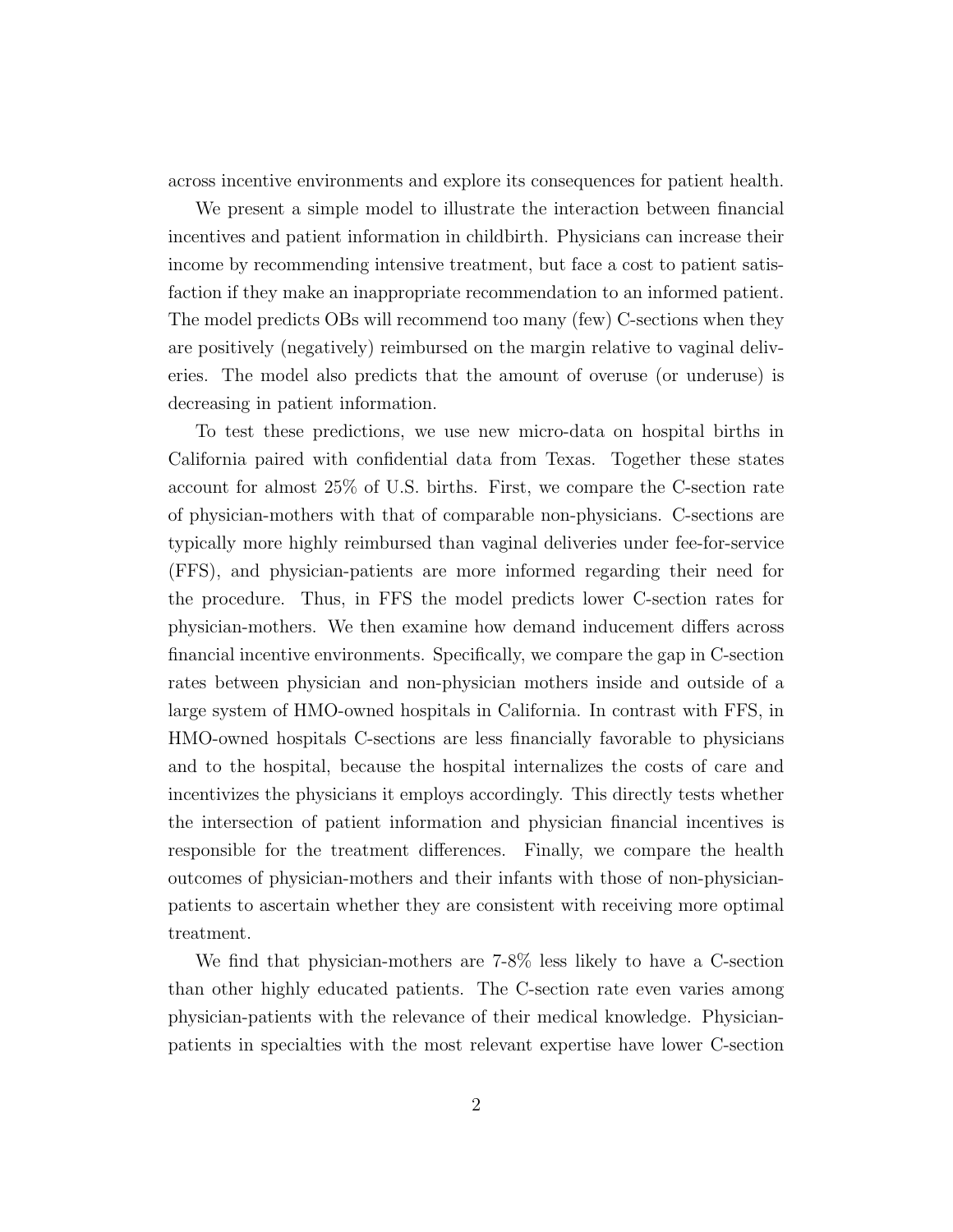rates. Physicians' lower C-section rates stem not from different preferences for attempting labor, but instead come from C-sections performed after an attempt at labor (herein "unscheduled C-sections"). Differential sorting of patients to hospitals or physicians can explain only 20% of the treatment gap. Finally, measures of treatment intensity suggest physician-patients are not achieving fewer C-sections by utilitzing heroic measures.

We also find a stark difference in the impact of the incentive environment. It has a large effect on non-physicians' probability of receiving a Csection: they have a higher C-section rate in hospitals where there is a financial incentive to perform C-sections. However, physician-patients appear to be unaffected by the financial environment (they have the same risk-adjusted C-section rate inside and outside of HMO-owned hospitals). These results suggest that while financial incentives are an important determinant of treatment, patient information is an effective counterweight.

The consequences of these treatment differences are not only financial. Physician-mothers and their infants have lower morbidity than other patients. It also appears that physicians achieve these outcomes without using more hospital resources. Controlling for method of delivery, the hospital charges for physician-births are similar to those of non-physicians.

Physicians and non-physicians likely differ in many respects, including malpractice concerns, time costs, risk preferences, and selection of providers. Any of these might explain a single finding in isolation, but, as we discuss below, they do not fit the full pattern of results.

The remainder of the paper proceeds in five sections. Section II describes the clinical and institutional setting. In Section III we present the existing literature and theoretical framework. Section IV presents the data and empirical framework. Section V presents the results, VI discusses them, and VII concludes.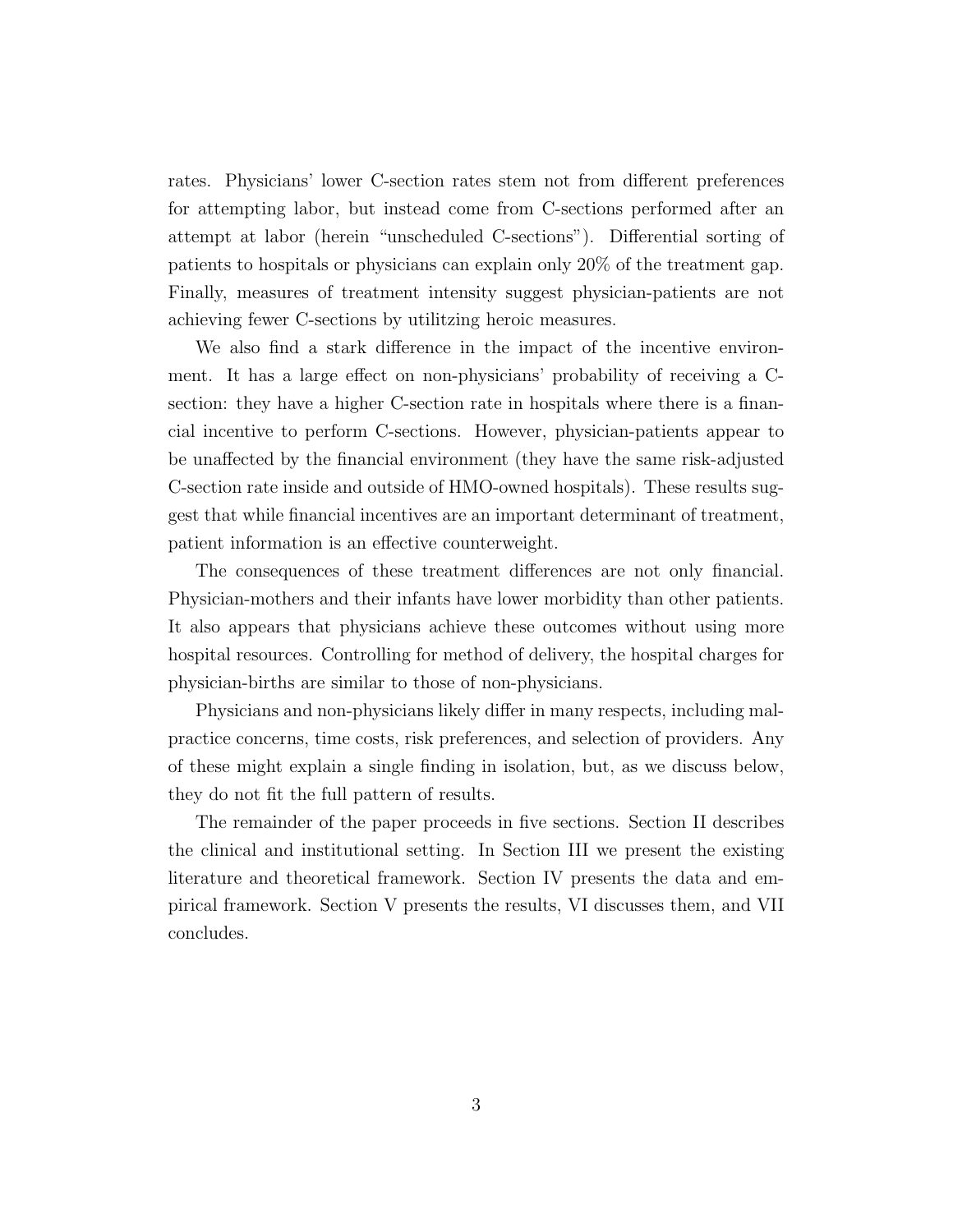### II Clinical and Institutional Setting

C-section rates have increased from one in five births in 1996 to nearly one in three. The states we study, California and Texas, have C-section rates of 33.2% and 35.3%, respectively (Martin et al. (2013)). Notable unexplained variation has been documented across hospitals and across physicians within geographic areas (Epstein and Nicholson (2009), Kozhimannil et al. (2013), Baicker, Buckles and Chandra (2006)). While the optimal rate is unknown, many experts believe C-sections are over-used. The United States Department of Health and Human Services repeatedly includes reducing C-section rates in its Healthy People goals. The 2020 goal is a 10 percent reduction. However, as the Chief OB for Sutter Health noted: "Cesarean birth ends up being a profit center in hospitals, so there's not a lot of incentive to reduce them" (LA Times, May 2009).

Medical decision-making during childbirth is especially well-suited to testing for inducement. Unlike most medical conditions, childbirth occurs for an unambiguous, pre-defined population (pregnant women) and treatment must occur within a narrow time frame. Thus, the scope for inducement exists only on the intensive margin. There is a well-documented payment wedge for C-sections relative to vaginal deliveries under FFS and an information asymmetry between OBs and patients. Less-informed patients typically cannot even reduce the asymmetry by seeking an independent second opinion during labor. Physician-patients, in contrast, are more likely to know which treatment is appropriate for them. They have direct medical knowledge of childbirth, as obstetric rotations are part of the core curriculum in U.S. medical schools and residency programs. Physicians' medical training may also equip them to better understand and evaluate treatment options and their implications. Bronnenberg et al. (2013) document large asymmetries between experts and the average consumer in understanding even the basic fact that generic and brand name drugs are equivalent. Medical care in childbirth requires far more nuanced knowledge, suggesting asymmetries in this context are likely large. Moreover, unlike treatment for many acute conditions, patients are conscious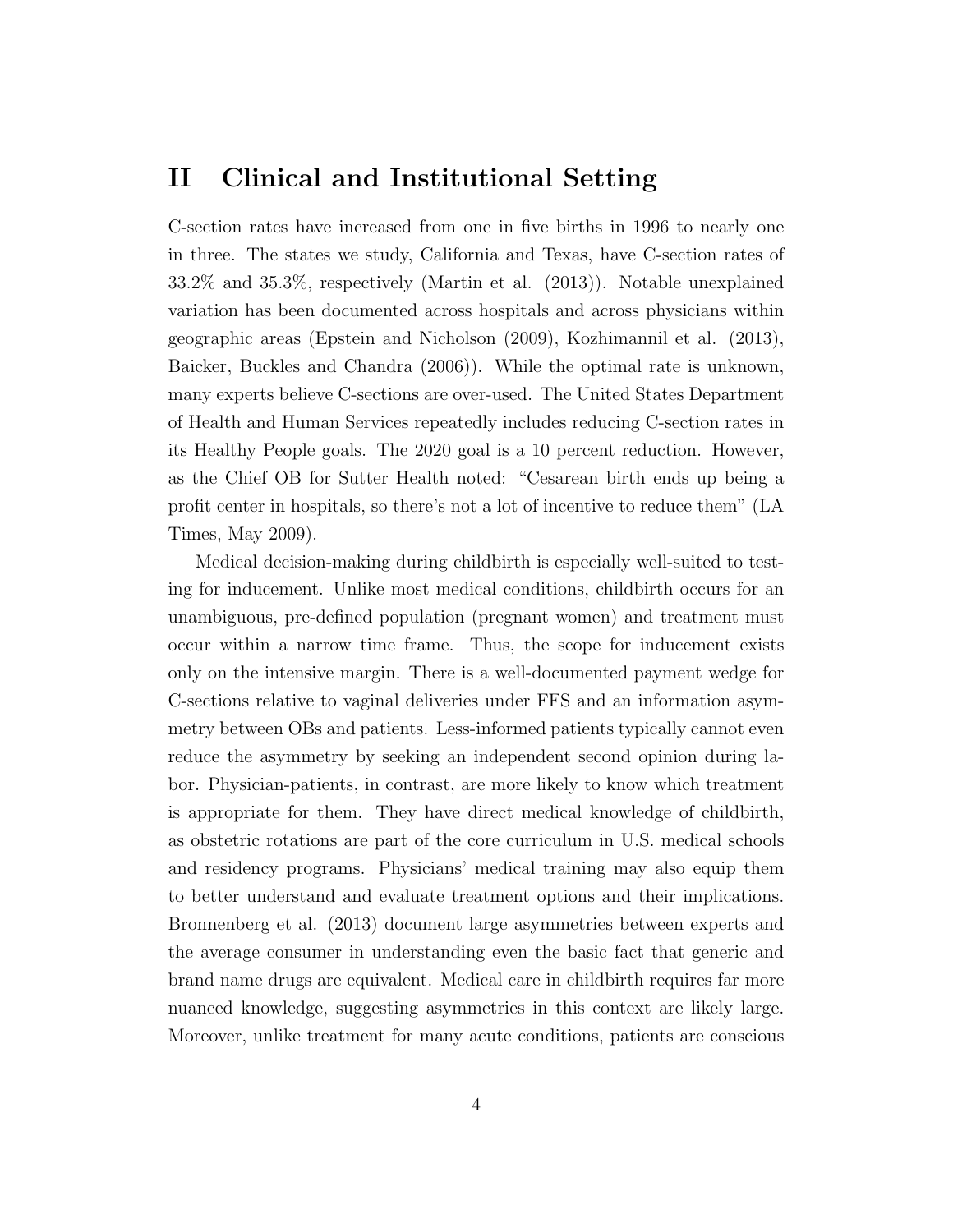during labor and thus their information has the potential to affect treatment.

In childbirth the primary treatment decision is whether to perform a vaginal delivery or a C-section. There are several clinical situations in which a C-section is clearly indicated, and the medical guidelines recommend scheduling a C-section before labor begins for many of them.<sup>2</sup> In California 10 percent of first-time mothers have scheduled C-sections; the remaining 90 percent attempt vaginal delivery. An attempt at vaginal delivery begins with the natural onset of labor or medical induction of labor (15 percent of first births in California are induced). If at any point the OB believes the risks associated with continuing labor outweigh the benefits, she can recommend progressing to surgery. C-sections after a trial of labor are termed "unscheduled C-sections." Some of these are "emergency C-sections," in the sense that not immediately progressing to surgery would likely compromise health, but most unscheduled C-sections are are not emergent.

C-sections clearly improve maternal and infant outcomes in some clinical situations (e.g., uterine rupture), but guidelines regarding the decision to leave the delivery room for the operating room are often ambiguous.<sup>3</sup> The benefit of the C-section must be weighed against the risks of maternal mortality and morbidity associated with major abdominal surgery. While maternal mortality rates are very low, they are estimated to be two to four times higher in C-sections than in vaginal delivery (Hall and Bewley (1999)). Mothers are also more likely to be re-hospitalized for infection, for cardiopulmonary and thromboembolitic conditions, and for surgical wound complications after a C-section (Lydon-Rochelle et al. (2000)). In addition, recovery times and hospital stays

<sup>2</sup>American College of Obstetricians and Gynecologists (ACOG) recommends Cesarean delivery before a trial of labor in first births for: breech or transverse lie, placenta previa, triplets and higher order multiples, uterine rupture, certain rare maternal cardiac or neurologic conditions, or a history of certain uterine surgeries (Source: D. Carusi, M.D., Brigham and Women's Hospital Department of Maternal Fetal Medicine, personal e-mail communication).

<sup>3</sup>While guidelines for managing shoulder dystocia are quite clear, guidelines for cases when the first stage of labor fails to progress, or when the second stage of labor progresses past 1 or 2 hours are lacking. Even when guidelines are clear, as in cases of oxygen deprivation, monitoring typically provides only a noisy indicator of fetal distress (Prentice and Lind (1987)).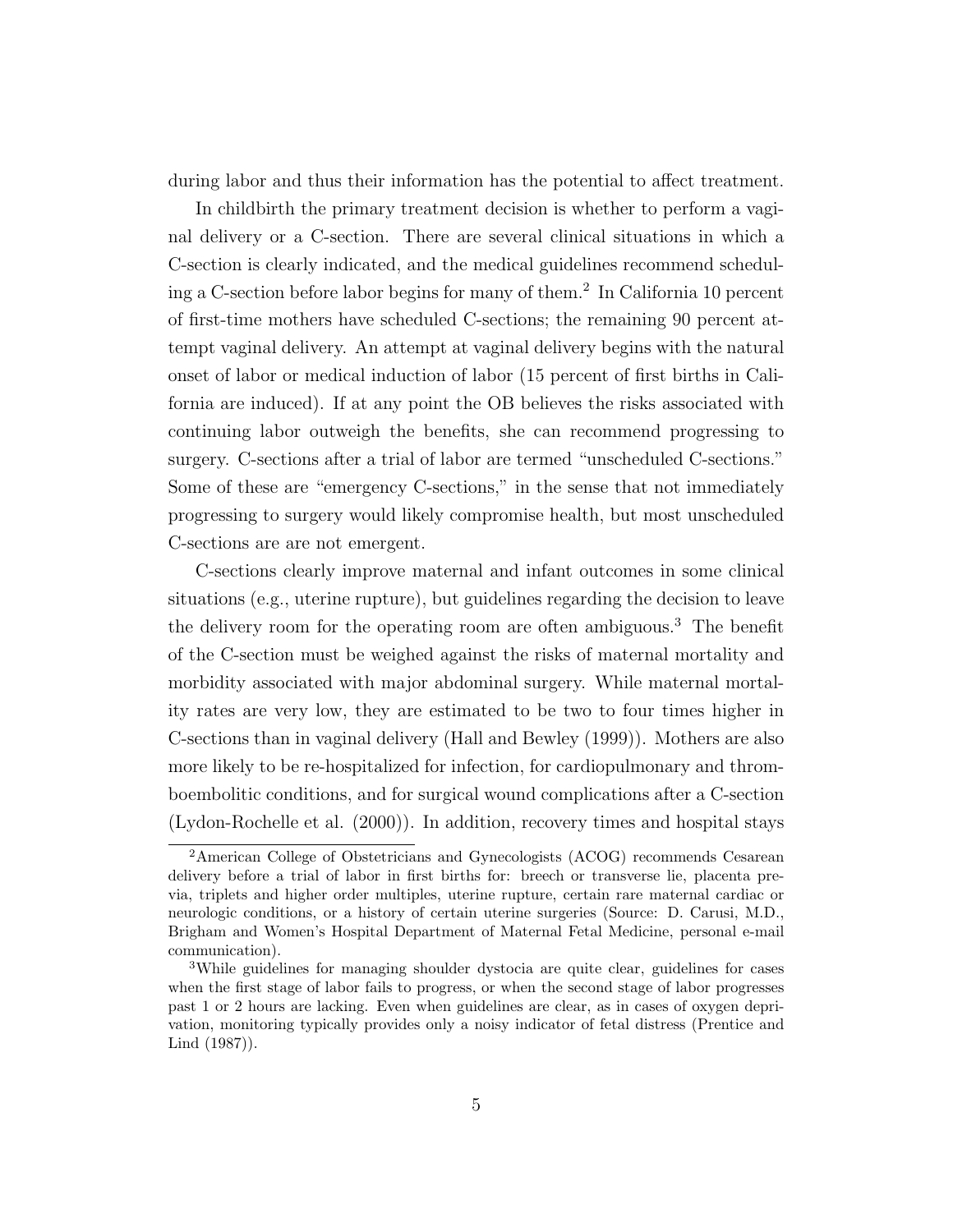are twice as long for Cesarean deliveries, and C-sections may increase the risk of complications in future pregnancies as well as the ability to become pregnant (Alpay et al. (2008), Nielson et al. (1989), Ananth et al. (1997), Norberg & Pantano (2013), HCUP (2009)). C-sections also carry risks for infants; for example, 1.1 percent of infants delivered by Cesarean are injured in the procedure (Alexander et al. 2006). However, these risks must be traded off against the uncertain consequences of allowing labor to progress.

In FFS payment schemes, physicians are typically reimbursed more highly for C-sections than for vaginal delivery.<sup>4</sup> This difference in fees is not thought to be justified by increased costs incurred by the OB in a Cesarean delivery. C-sections require surgical training and may be a more complex procedure, but they take less time on average, and the timing is more predictable.<sup>5</sup> Thus, the raw payment differential may even understate the difference in effective wage rates across the procedures.

In California 15% of births take place in an HMO-owned hospital setting, where the HMO directly operates hospitals.<sup>6</sup> In this setting both physicians and hospitals have an incentive to perform vaginal deliveries in lieu of Csections. According to the HMO, 95% of their physicians are paid by salary (as of 2006), and medical groups with costs under-budget are eligible for additional compensation. Furthermore, since the hospital is owned by the insurance company it internalizes the cost of care provided.

C-sections consume more hospital resources than vaginal deliveries. Hospital charges are \$6,000 higher for a C-section on average (Baicker, Buckles and Chandra  $(2006)$ .<sup>7</sup> Hospital costs associated with C-sections are estimated to

<sup>4</sup>Gruber, Kim and Mayzlin (1999) report a difference of \$500 on average. A more recent estimate from the Healthcare Blue Book is \$380. This is close to the differential reported by Medicare (for patients eligible for SSDI): Medicare pays physicians \$2,295 for a C-section vs. \$1,926 for a vaginal delivery (on average).

<sup>5</sup>The Medicare Resource-Based Relative Value scale assigns a higher score to C-sections compared with vaginal deliveries (49.26 vs. 43.78), but there is some debate regarding whether this reflects the difference in true work or complexity between the two procedures. Source: www.physicianspractice.com/display/article/1462168/1589375.

 $6A$ nother 37% of all births are to patients insured by an HMO, but delivering in a non-HMO-owned hospital.

<sup>&</sup>lt;sup>7</sup>In California average charges for the mother differ by \$8,472. According to Truven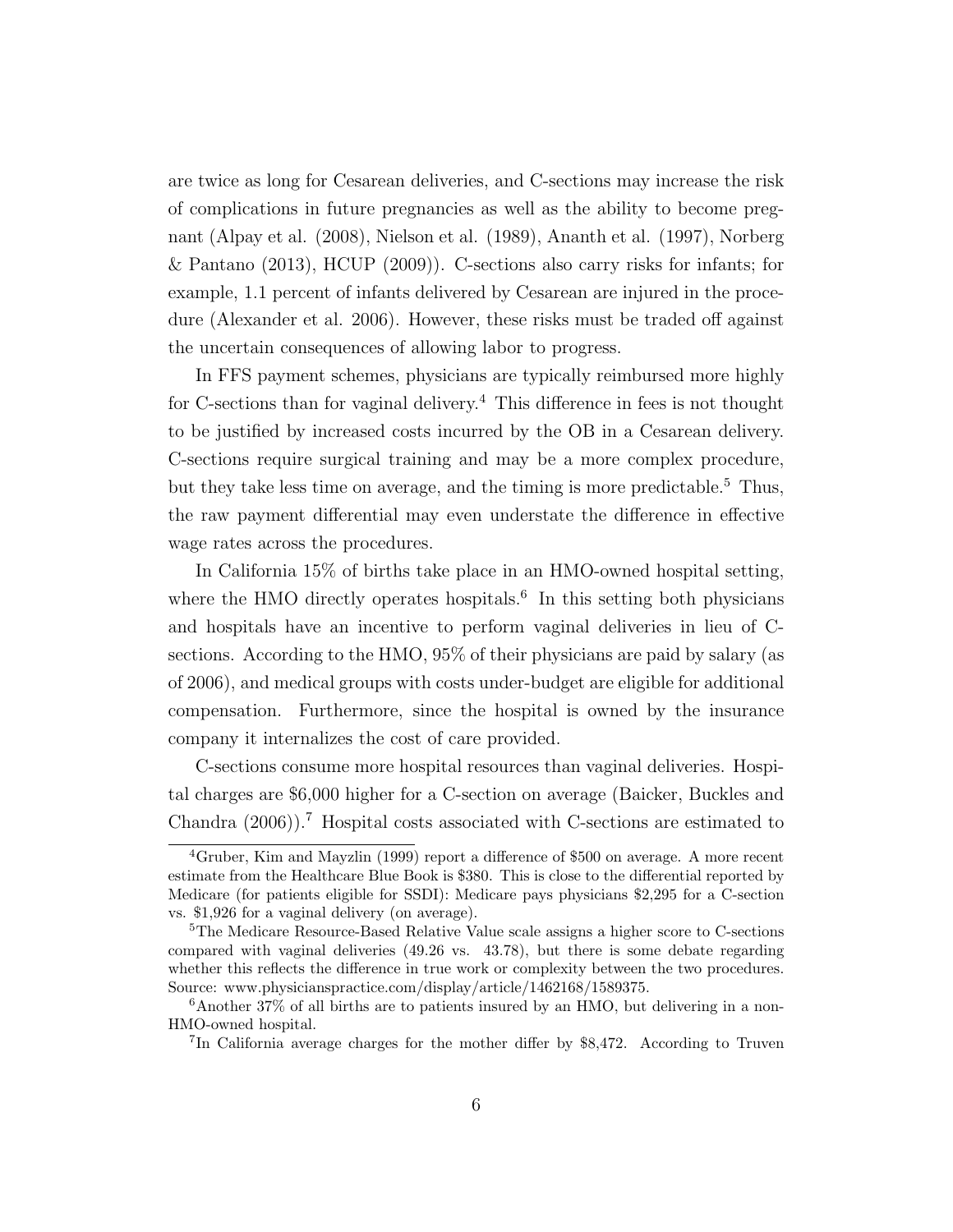be approximately \$1000 higher for uncomplicated deliveries and \$3000 higher for complicated deliveries (Podulka et al. (2011)). These numbers are conservative (they only include direct medical costs), yet even they suggest reducing C-sections to their 1996 levels could save between \$1 and \$3 billion per year.

# III Literature and Theoretical Framework

#### III.I Literature

The concept of induced demand is first attributed to Evans (1974). McGuire (2000) defines PID as: "when the physician influences a patient's demand for care against the physician's interpretation of the best interests of the patient." Physicians can effect such a shift, because patients must rely on the physician to inform them of their treatment options and their expected risks and benefits.

In an ideal world, the econometrician would compare actual treatment quantity with the quantity the physician believes the patient would demand if she were perfectly informed. Because this is often not observable even expost, empirical tests for PID have followed one of two approaches. The first exploits variation in physicans' incentives to induce.<sup>8</sup> For example, Gruber and Owings (1996) exploit the shock to OB incomes resulting from the secular decline in fertility rates in the 1970s. They find that a 5% fall in incomes leads physicians to increase the C-section rate by 1 percentage point. A related test for inducement exploits changes in physician fees.<sup>9</sup> Physicians have been found to make up lost revenue by increasing volume (Nguyen and Derrick (1997), Yip (1998), Jacobson et al. (2010)). Gruber, Kim, and Mayzlin (1999) finds a response in the opposite direction: C-sections increased by 0.7 ppt in

Health Analytics, the average difference in hospital and physician payments made by commercial insurers was \$6000 in California.

<sup>8</sup>Numerous authors have documented a positive cross-sectional correlation between physician supply and rates of surgery (Fuchs (1978), Cromwell and Mitchell (1986), Rossiter and Wilensky (1983)). Following Dranove and Wehner's (1994) critique, this empirical approach was superseded by studies exploiting exogenous shocks.

<sup>9</sup>The positive covariance of treatment with fees is consistent with PID, but it is also consistent with models without asymmetric information (McGuire (2000)).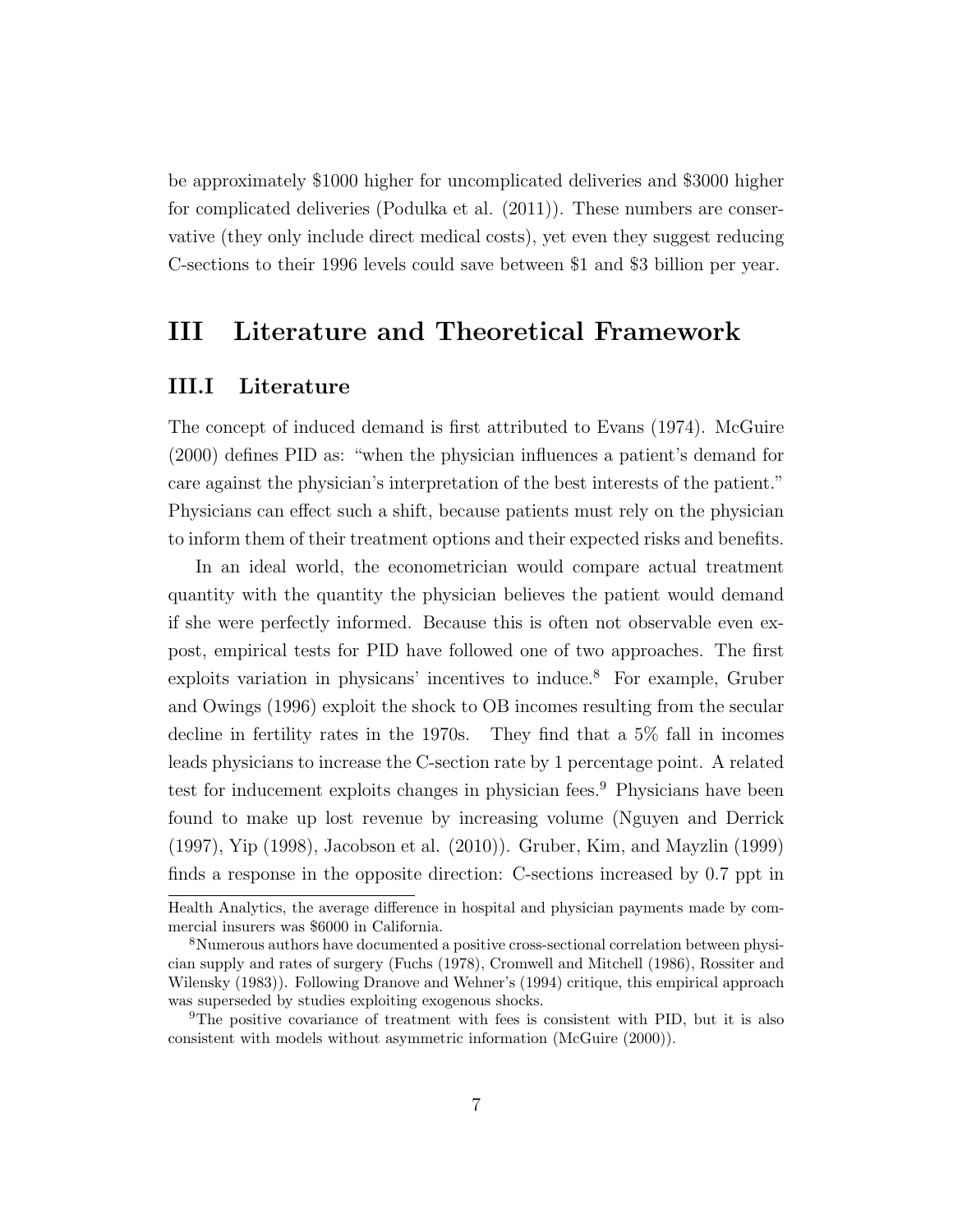response to a \$100 increase in the Medicaid fee differential. In both of the above approaches, identification comes from the reaction of physicians to a shock; as a result they are not estimates of the overall level of PID.

The second broad approach to testing for PID uses variation in the information asymmetry necessary for physicians to induce demand. These studies typically compare the treatment physicians choose (or would choose) for themselves with the treatment non-physicians receive (Bunker and Brown (1973), Hay and Leahy (1982), Chou et al (2006), Grytten, Skau and Sorensen (2011), Ubel et al. (2011)). For example, in a Swiss survey Domenigetti et al. (1993) find that physicians report receiving one of seven major surgical interventions one-third less often than non-physicians. This empirical approach has also been employed more generally to test for agency problems when employing experts (Levitt and Syverson (2008)). This paper merges the two broad approaches in the existing literature by jointly varying the ability and the incentive to induce demand.

The above studies highlight the role of physicians' financial incentives in treatment decisions. Financial remuneration, however, is unlikely to be the only factor in the physicians' calculation of the marginal costs and benefits of treatment choices. For example, malpractice risk has received considerable attention. However, in childbirth even the largest empirical estimates are relatively small (Avraham, Dafny, and Schanzenbach (2012)). Dubay, Kaestner, and Waidman (1999) and Sloan et al. (1997) find small increases, Kim (2007) finds no effect of malpractice risk on C-sections, and Currie and MacLeod (2008) finds malpractice pressure leads to sizable decreases in C-sections.

#### III.II Theoretical Framework

In PID models treatment quantities are determined in equilibrium by physicians equating the marginal cost of inducing demand with its marginal benefit (McGuire (2000)). A key difference is how models incorporate the cost of inducement. Some incorporate the cost directly in the utility function (Ellis & McGuire (1986), McGuire & Pauly (1991), Gruber & Owings (1996)), while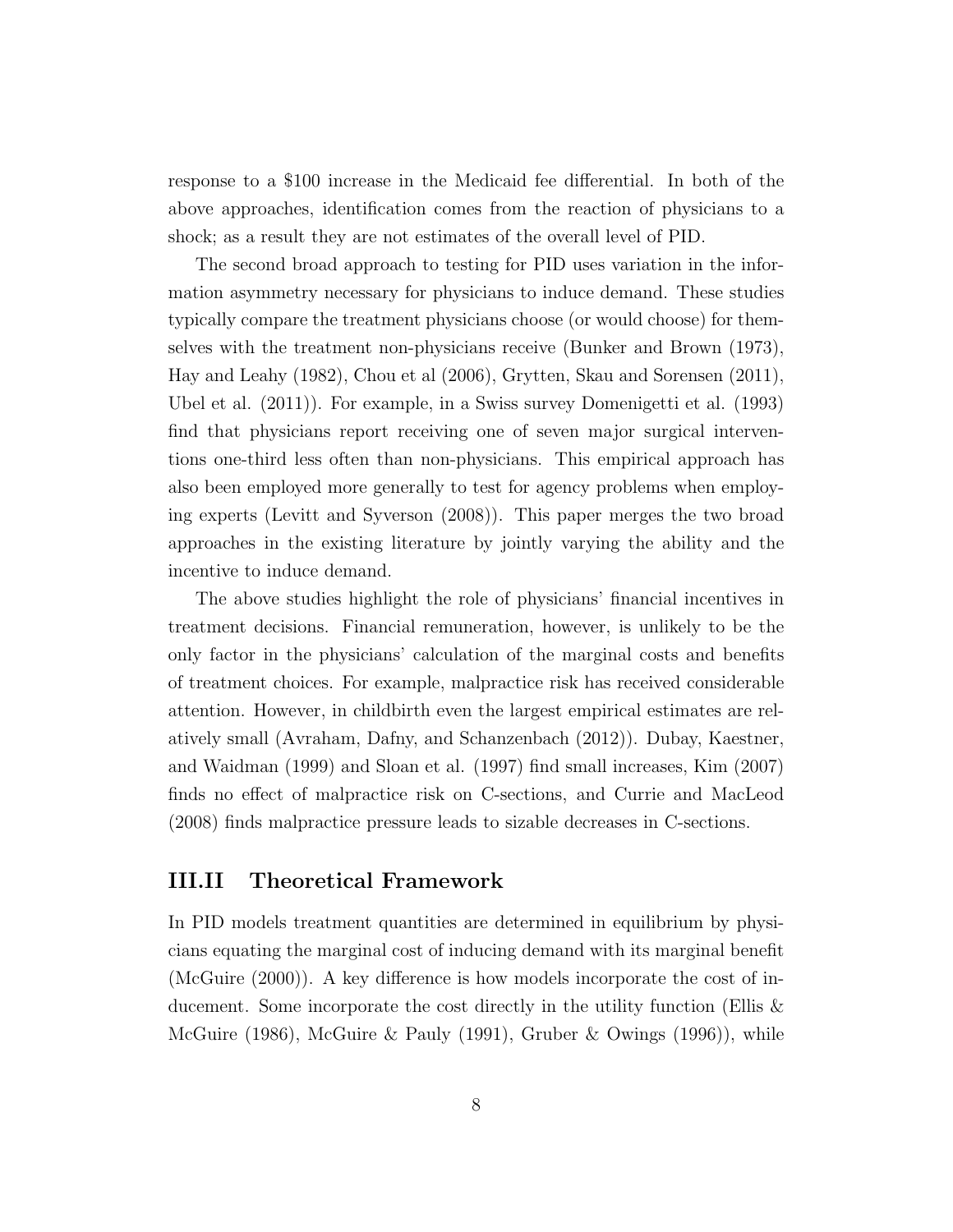others model patients' refusal of unwarranted care (Dranove (1988)) or their future demand for that physician's services (Pauly (1980)).

In the spirit of McGuire & Pauly (1991), we model the cost of inducement as a direct argument in the physician's utility function. Our model differs in that it explicitly incorporates patient information in order to illustrate the relationship between financial incentives, information, and demand inducement. Assume each patient's need for a C-section is denoted by the index z, which is distributed across patients according to  $f(z)$ . Let  $\overline{z}$  be the clinically optimal threshold for performing a C-section (a C-section maximizes patient health for all patients with  $z_i \geq \overline{z}$ . For simplicity, further assume that OBs perfectly observe  $z_i$ . Only a fraction of patients, p, observe  $z_i$ . The remainder of patients are uninformed.<sup>10</sup>

OBs are risk neutral and their utility functions equally weight profits and patient satisfaction as follows:<sup>11</sup>

$$
u_i(c_i, r_i) = c_i \pi + \begin{cases} r_i(g(z_i - \overline{z})) + (1 - r_i)g(-(z_i - \overline{z})) & \text{informed} \\ 0 & \text{uninformed} \end{cases}
$$

Where  $r_i$  and  $c_i$  are indicators equal to one when the OB recommends and performs a C-section, respectively.  $\pi$  is the profit differential between a Csection and a vaginal birth, and  $q()$  is any monotonically increasing function that preserves origin symmetry.<sup>12</sup> The second and third terms of the utility from treating an informed patient represent patient satisfaction with her OB's advice. Dissatisfaction with a clinically inappropriate recommendation

<sup>&</sup>lt;sup>10</sup>The comparative statics are robust to assuming that OBs only have a noisy signal of  $z$ , so long as the precision of the signal is independent of whether the patient is informed. One could also consider a model in which all patients have imprecise signals of their health and update their beliefs based on physician advice. Dranove (1988) solves the strategic game that results from this set-up. While closed form solutions are not possible in the general case, the model makes similar predictions. Specifically, it predicts demand inducement will be decreasing in patient information.

<sup>11</sup>Neither is necessary for the predictions that follow.

<sup>&</sup>lt;sup>12</sup>If origin symmetry is not preserved, then the comparative statics below will still hold, but the optimal points will be shifted.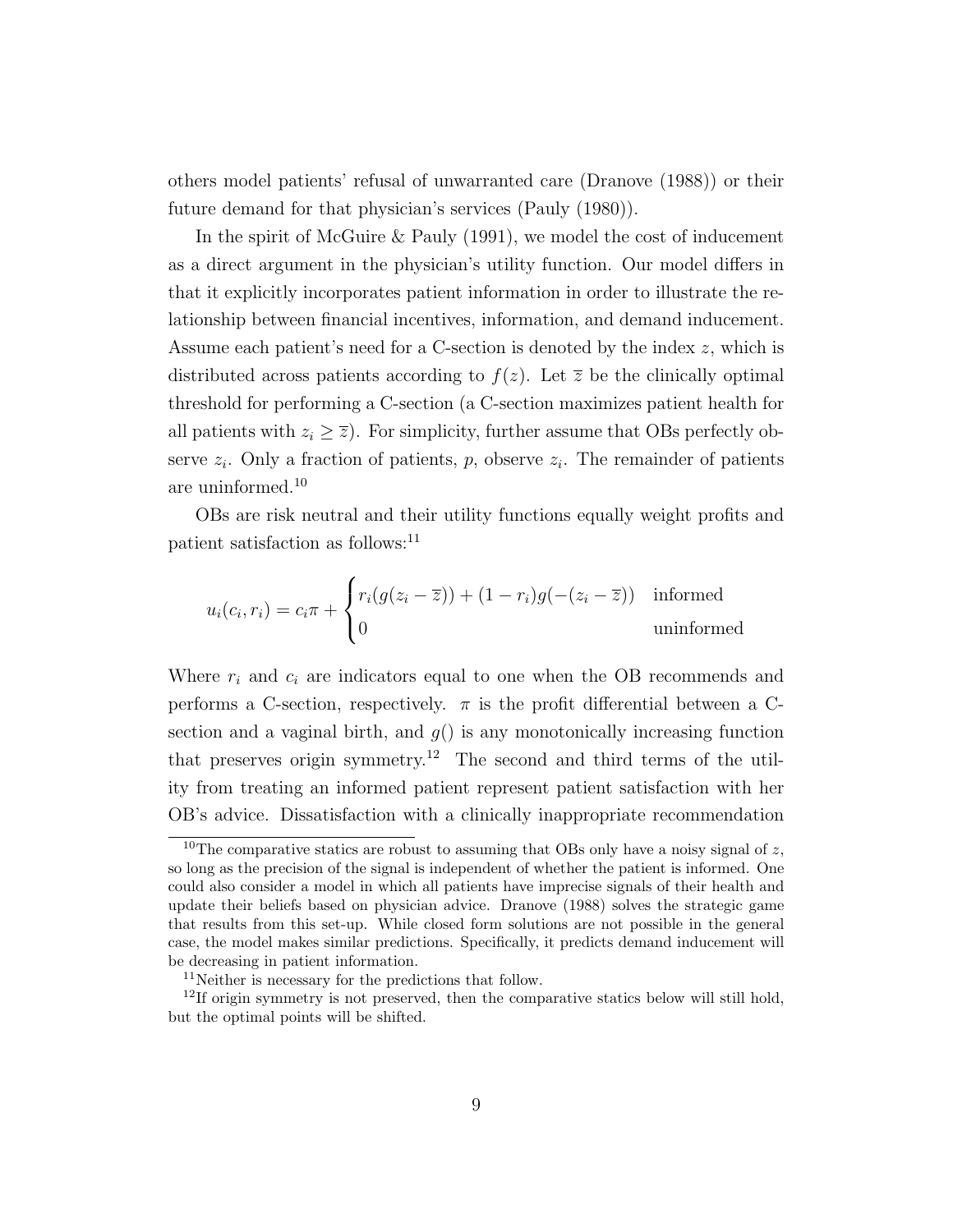is increasing in the patient's distance from the optimal threshold.<sup>13</sup>

An informed patient will only consent to clinically appropriate treatment, while an uninformed patient will defer to her OB.

$$
c_i = \begin{cases} I[z_i \ge \overline{z}] & \text{informed} \\ r_i & \text{uninformed} \end{cases}
$$

When deciding whether to recommend treatment, the OB does not know whether an individual patient is informed. The OB observes patient characteristics,  $x_i$ , and forms an expectation that the patient is informed based on those characteristics:  $E(p_i|x_i) = \hat{p}_i$ . The OB then chooses  $r_i$  to maximize her expected utility:

$$
\max_{r} EU = (1 - \hat{p}_i)r_i\pi + \hat{p}_i[I[z_i \geq \overline{z}]\pi + r_ig(z_i - \overline{z}) + (1 - r_i)g(-(z_i - \overline{z}))]
$$

The OB will recommend a C-section to patients with:

$$
z_i \ge \overline{z} + g^{-1} \left( \frac{-(1-\hat{p}_i)\pi}{2\hat{p}_i} \right)
$$

Let  $z_i^d$  dentoe the OB's cut-off for recommending a C-section.  $z_i^d = \overline{z} + g^{-1}(\kappa_i)$ with  $\kappa_i = \frac{-(1-\hat{p}_i)\pi}{2\hat{n}_i}$  $\frac{(-p_i)\pi}{2\hat{p}_i}$ . The resulting C-section rate will negatively covary with  $z_i^{d.14}$ 

The OB thus chooses the clinically optimal C-section threshold  $(z_i^d = \overline{z})$ when  $\pi = 0$  or when  $\hat{p}_i = 1$ , the cases of no financial incentive and perfectly informed patients, respectively. Note that if there are other frictions in the market, for example, insurance, the C-section rate of perfectly informed patients may not reflect the clinical optimum, but the comparative statics will

<sup>13</sup>Patient satisfaction could enter the OB's utility function either due to reputation concerns or due to the disutility of interacting with a disgruntled patient. One could also imagine an altruistic physician might care about patient welfare more generally. Allowing patient welfare to directly enter the physician's utility function affects the level of inducement, but does not affect the predictions below.

<sup>&</sup>lt;sup>14</sup>Informed patients have a C-section rate of  $1 - \Phi(\overline{z})$ . Uninformed patients with  $z_i > z_i^d$ receive a C-section. Thus as long as there are some uninformed patients, the C-section rate rises as  $z_i^d$  falls.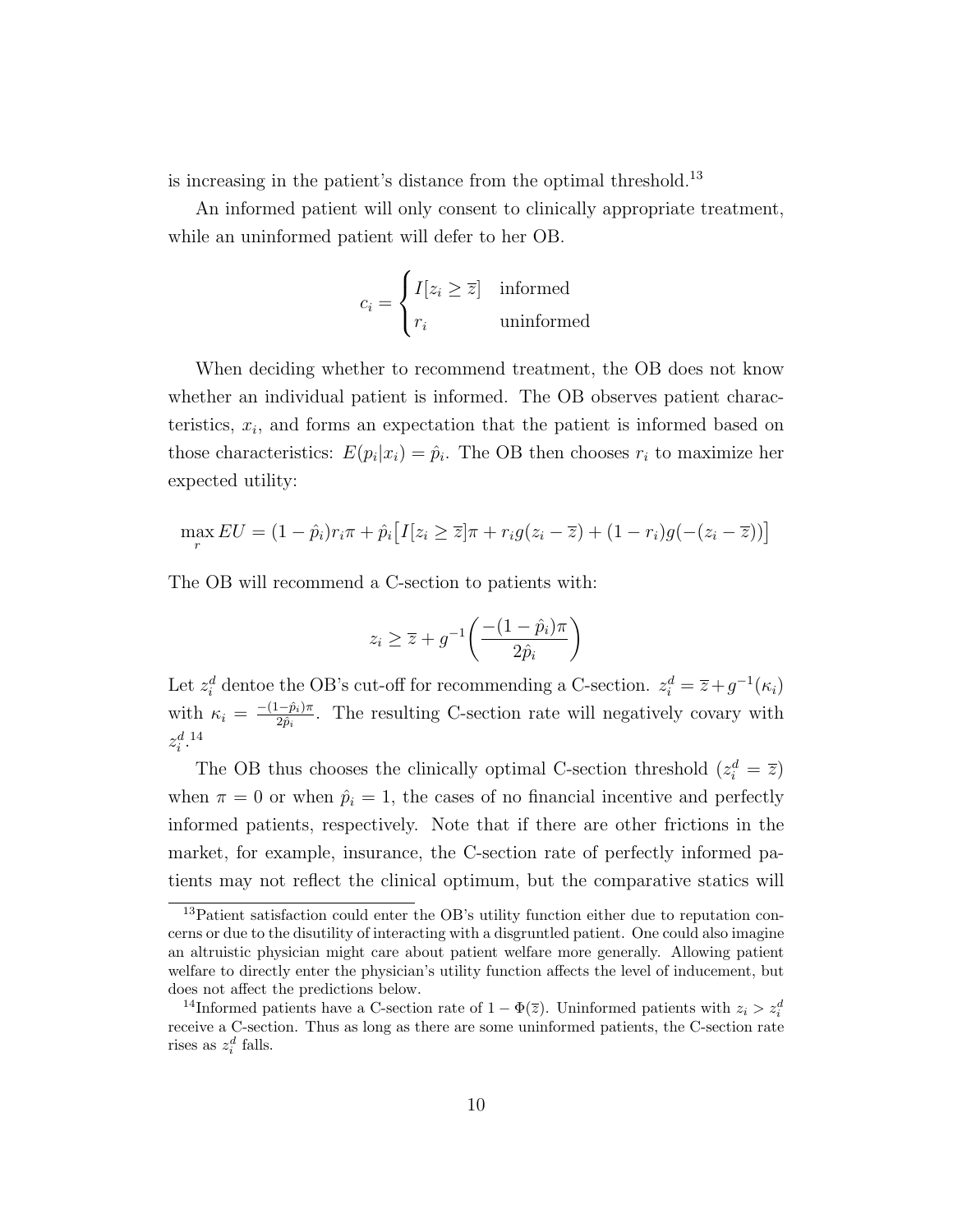still hold. This model abstracts away from these factors to highlight the impact of information and financial incentives.

When  $\pi$  is greater (less) than 0,  $z_i^d$  is less (greater) than  $\overline{z}$  and the OB performs too many (few) C-sections. The OB's treatment threshold also varies with  $\hat{p}$ , the expected probability the patient is informed:

$$
\frac{dz_i^d}{d\hat{p}_i} = \left(\frac{\partial}{\partial \kappa_i} g^{-1}(\kappa_i)\right) \left(\frac{1}{\hat{p}_i} + \frac{1-\hat{p}_i}{\hat{p}_i^2}\right) \frac{\pi}{2}
$$
(1)

The sign of  $\pi$  determines the sign of the derivative, as all other terms are positive. Thus in FFS where  $\pi > 0$   $z_i^d$  is increasing in  $\hat{p}$ , implying the Csection rate is decreasing in  $\hat{p}_i$ . The model's predictions reverse in HMO-owned hospitals where vaginal births are incentivized ( $\pi < 0$ ). There  $z_i^d$  is decreasing in  $\hat{p}_i$  and the resulting C-section rate is increasing in  $\hat{p}_i$ .

Figure 1 displays the OB's cutoff for recommending a C-section as a function of  $\hat{p}_i$  for the case where  $g(z_i - \overline{z})$  is simply  $z_i - \overline{z}$ . Note that even a modest probability that the patient is informed leads the OB to self-regulate and not recommend inappropriate care for the most clear-cut situations. Note also that OBs choose cut-offs that are further from the optimum when treating patients who are less likely to be informed. In FFS (HMO-owned hospitals) this results in a C-section rate that is higher (lower) for uninformed patients. For fully-informed patients the incentive environment does not affect the C-section rate.

If clinical standards are chosen to maximize patient outcomes, deviation from the clinical optimum results in worse outcomes for patients. Thus, the model also predicts that less informed patients should have worse outcomes.

## IV Data and Methodology

#### IV.I Data

In order to test the above predictions, one needs to observe treatments and outcomes of patients who differ in their likelihood of being informed about the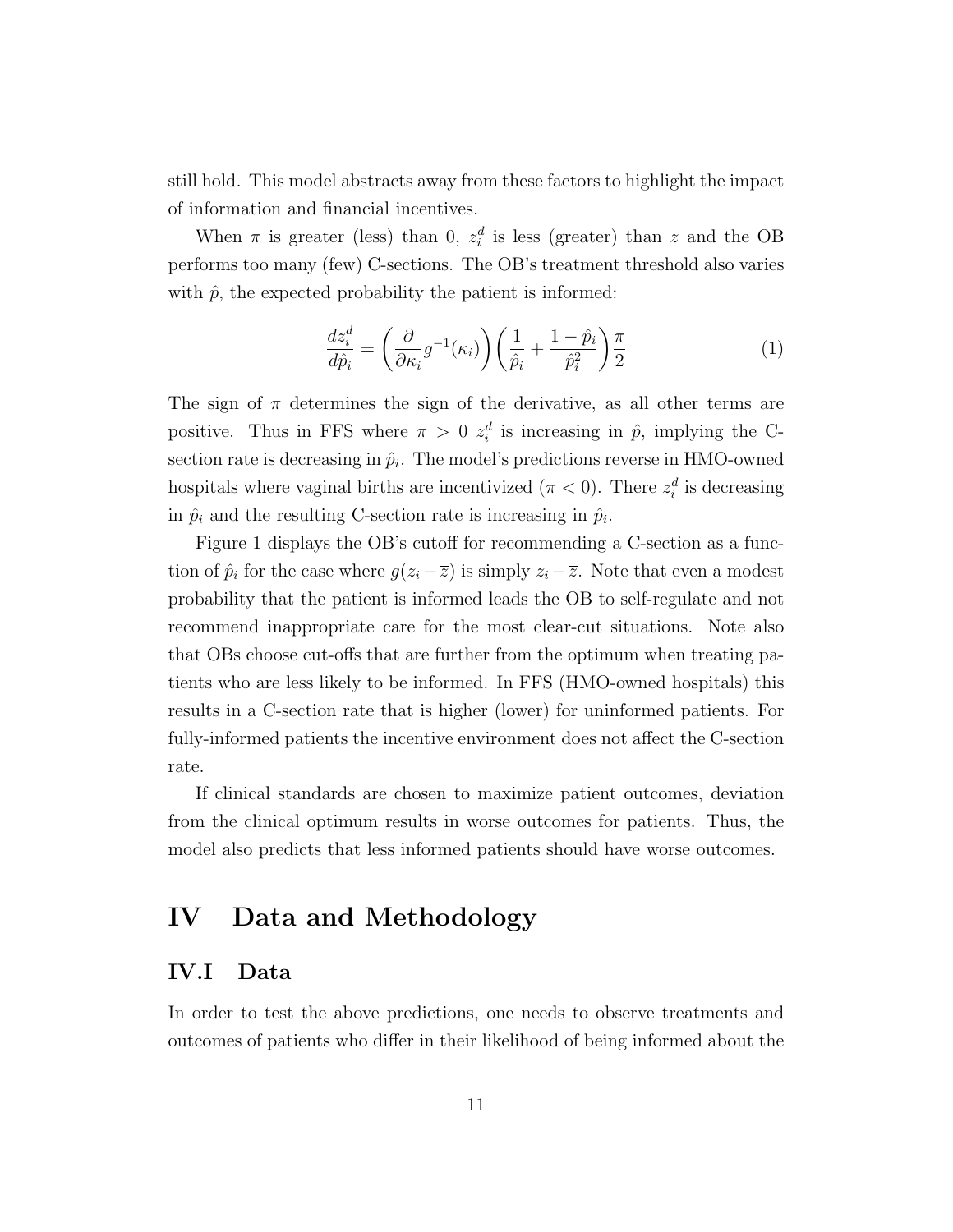appropriateness of treatment. Physicians' medical training makes them much more likely than the average person to have clinical knowledge, and their profession is visible to OBs. We therefore use being a physician as a proxy for the patient's probability of being informed. We identified physician-patients by merging the confidential California Vital Statistics (VS) data, which includes mothers' full names, with licensure data on physicians practicing in the state.<sup>15</sup> Specifically, we merge the California confidential Linked Patient Discharge Data-Birth Cohort File (PDD-Birth) with the California Medical Board database of all licensed physicians in the state. In addition to the full name, the mother's zip code, approximate age and education were used in the merge process. A detailed description of the merge process is provided in the Data Appendix.

The linked data include the VS record for every birth registered in California from 1996-2005. Births taking place in hospitals are linked to the mother and infant's hospital discharge records. The VS record includes maternal and paternal demographic information, maternal pregnancy history, pregnancy risk factors, and delivery complications. The data also has information on the birth, including method of delivery. The linked patient discharge data adds up to 24 diagnoses and 20 procedure codes for the mother and the infant. The data also include patient insurance type and hospital charges. See Table 1 for the full list of resulting variables.

Due to the path dependence of treatment in second births, we focus on first births. There were 2,029,298 registered singleton first births over 20 weeks gestation in California hospitals in the sample period. Given the time needed to complete medical school, there are almost no physicians in their early twenties. We therefore restrict the sample to the 1,059,056 mothers between 24 and 45 years of age and exclude observations with missing maternal age, zipcode, gestational age, or birthweight.<sup>16</sup> Finally, to reduce concerns about comparability between physicians and non-physicians our preferred sample is the

<sup>15</sup>It was not possible to reliably identify physician fathers in the VS data because the confidential PDD-Birth file does not include the father's first name.

<sup>16</sup>There are 918,098 births to women under 24 and 142 births to women over 45.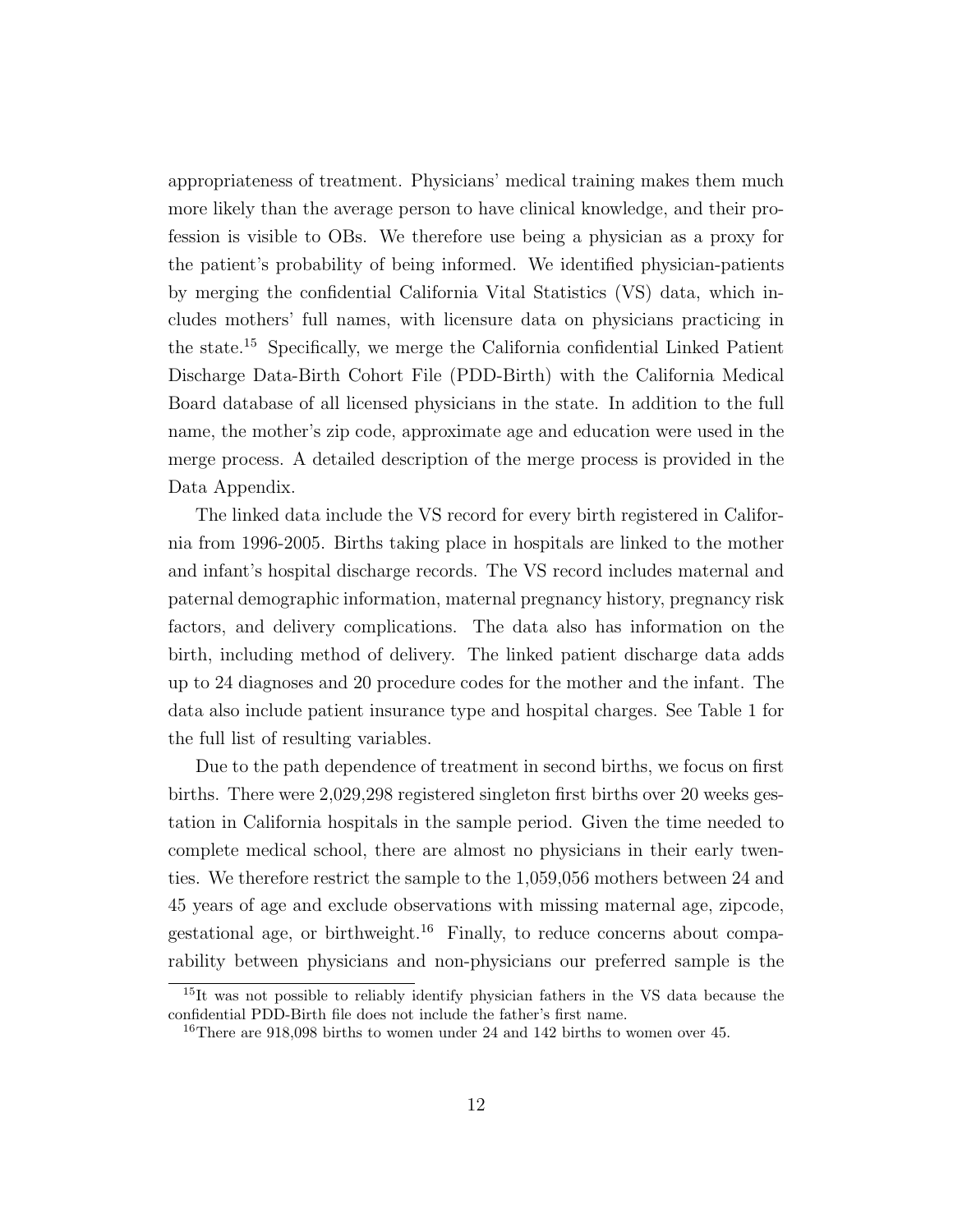582,528 births to parents with at least one college degree between them, although this choice of comparison group is not essential for the results that follow (See Supplementary Tables for other comparison groups). Of these, 3,286 mothers are identified as physicians in the probabilistic record linkage.

Table 1 summarizes the independent variables used in the analysis. 15.8% of physician-patients and 14.7% of non-physicians deliver in an HMO-owned hospital. The differences between physicians and non-physicians are substantively similar in these two settings. Physicians are older, less likely to be hispanic, and they live in zip codes with higher income per capita. By definition, physicians are all highly educated, but they also have spouses who are more highly educated than spouses of non-physician mothers.

Physicians give birth to infants with lower gestational ages and lower birth weights on average. In terms of clinical risk factors, physicians and nonphysicians are fairly similar.<sup>17</sup> Outside of HMO-owned hospitals, 4 of 17 physician / non-physician differences are significant at the 5 percent level. Physicians have higher rates of oligohydramnios, growth restriction, thyroid conditions and pre-existing physicial factors. Inside HMO-owned hospitals, differences are slightly larger and the significant differences are placental / uterine rupture and hemorrhage, oligohydramnios, growth-restriction and pre-existing maternal factors.

We complement the California data with VS data on all births in Texas from 1996-2003 and 2005-2007 (summarized in Appendix Table A.1). The hospital identifier was not available in 2004 necessitating its exclusion. The Texas data come solely from the birth certificate and its associated survey. The data are less detailed and, most notably, it is not possible to reliably classify Csections as scheduled or unscheduled. In addition, the following variables are not available: uterine rupture/ hemorrhage; ruptured membranes  $\geq 24$  hours; isoimmunity; oligohydramnios, polyhydramnios; growth restriction; thyroid condition; herpes, asthma, pre-existing maternal physical factors; and other

<sup>&</sup>lt;sup>17</sup>We exclude failure of the labor to progress, obstruction, and non-reassuring fetal heart rate. These are subjective and potentially endogenous to the treatment decision, particularly when physicians need to justify a C-section with a diagnosis code.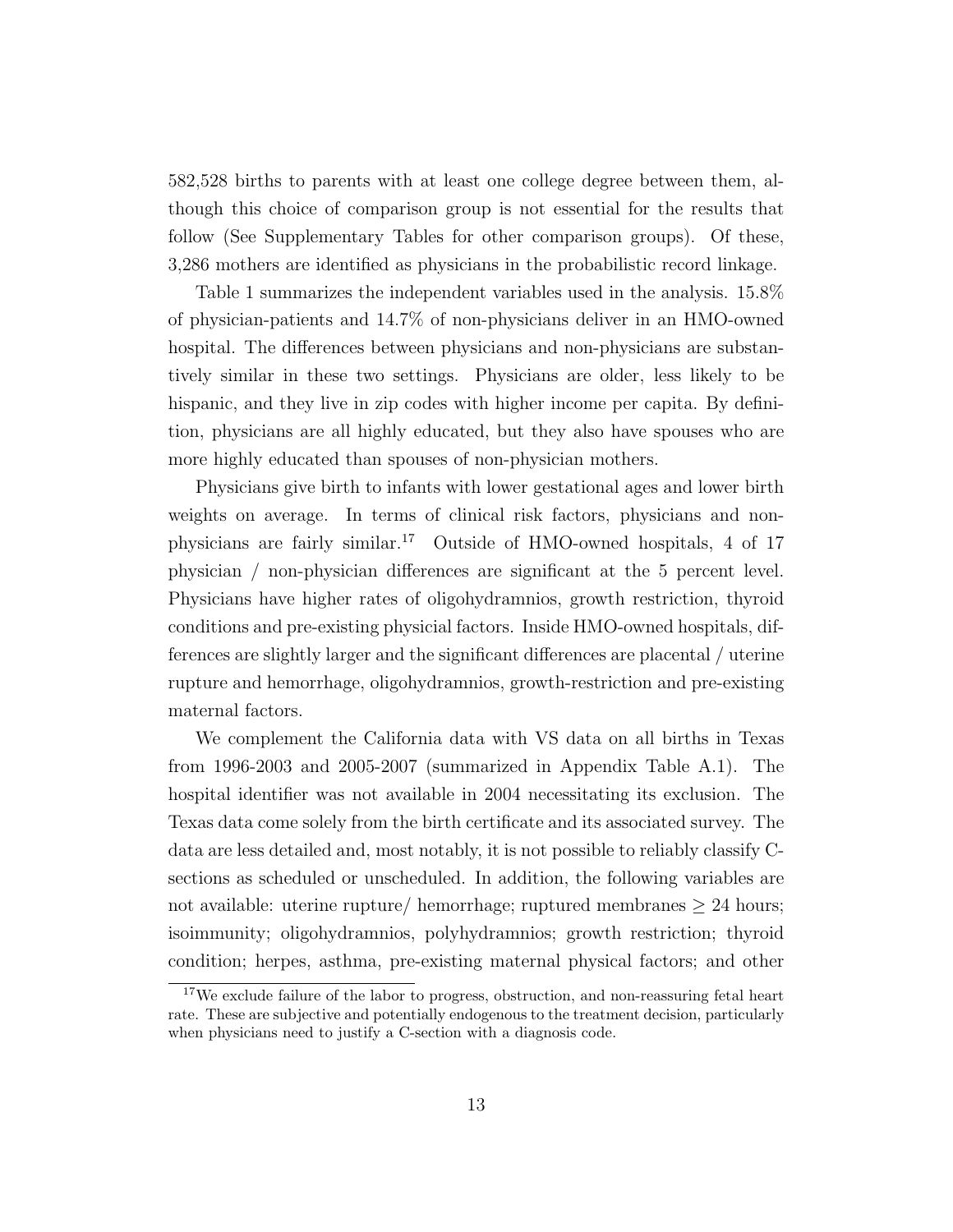maternal pre-existing conditions. However, the Texas data has some important variables that are unavailable in California. The name of the attending OB (after 2004) and the self-reported occupations of both parents are available in the confidential data. We identify 2,619 births to physician-mothers, 5,905 births to physician-fathers and 1,472 births in families with two physicianparents. We were also able to merge in the physician-patient's specialty for 77% of mothers and 75% of fathers. This allows us to further refine our proxy for patient information, as some specialties are more likely to be informed about the specifics of childbirth.

#### IV.II Econometric Model

We first estimate OLS regressions of a binary indicator for C-section on an indicator for whether the mother is a physician along with demographic and clinical controls. For the initial analysis, we focus on births occurring outside of HMO-owned hospitals. OLS regressions are of the following form:

$$
y_{iht} = \alpha + D_{iht}\beta + x_{iht}\gamma + \delta_t + \epsilon_{iht}
$$
\n<sup>(2)</sup>

where  $y_{iht}$  is a dummy variable indicating that patient i had a C-section in hospital h in time t,  $D_{iht}$  is a dummy indicating that the delivering mother is a physician, and  $x_{iht}$  is a vector of all the variables listed in Table 1 including maternal demographics, infant information, and clinical risk factors.  $x_{iht}$  also includes interactions between zip code income and race and clinical risk factors interacted with age, race and zip code.<sup>18</sup>  $\delta_t$  is a vector of year-month interactions. Hospital fixed effects,  $\nu_h$ , are included as indicated in tables.  $\beta$  is the coefficient of interest. It is the estimate of the difference in C-section rates for physicians and non-physicians outside of HMO-owned hospitals. As discussed above, if physician-patients are more likely be informed  $(\hat{p}_{md} > \hat{p}_{non-md})$ , the model predicts  $\beta < 0$ .<sup>19</sup>

<sup>&</sup>lt;sup>18</sup>The results are not dependent on including interactions in the regression.

 $19\hat{p}$  need not be zero for these predictions to hold, and in fact highly educated families are likely to have some information regarding childbirth.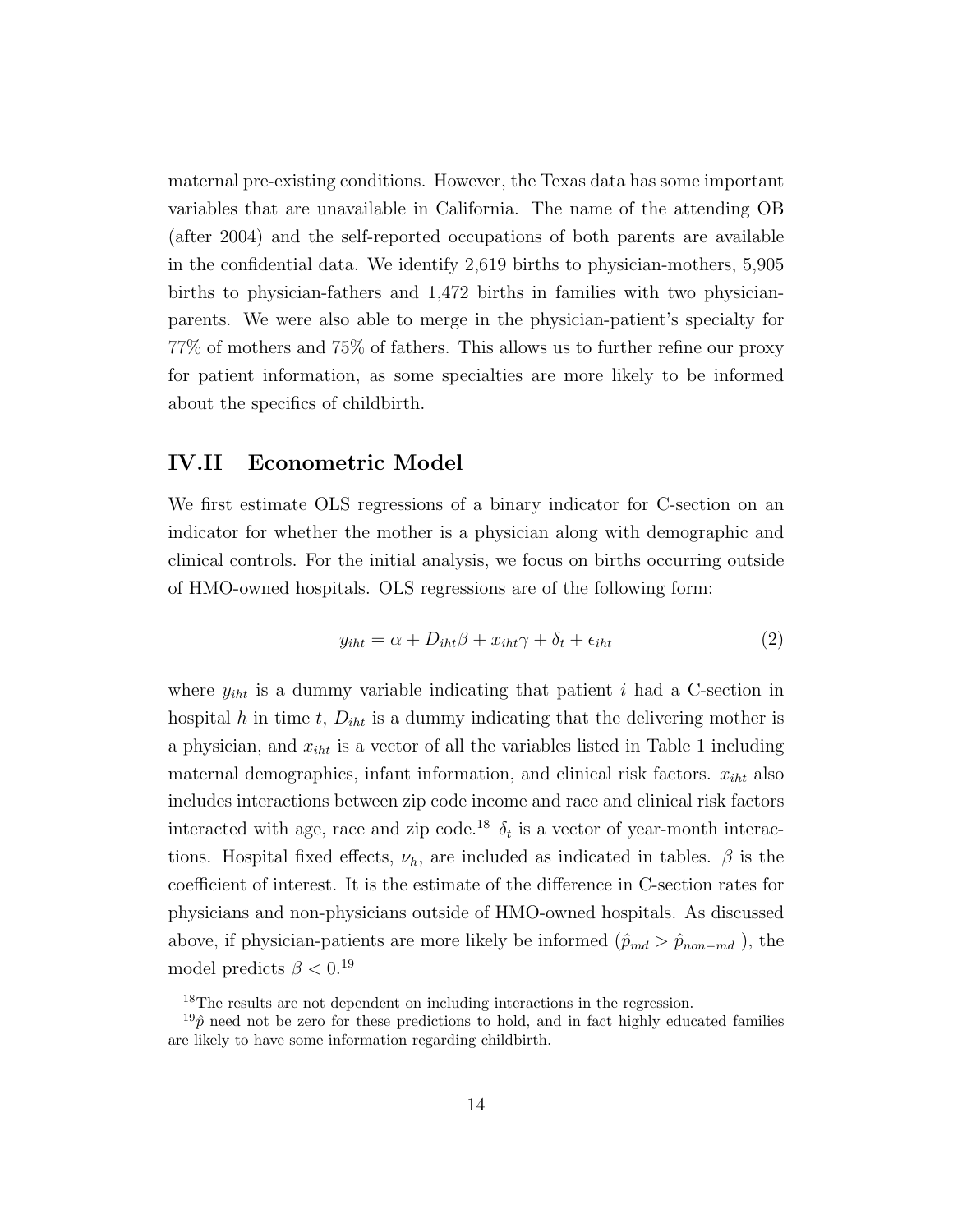The regressions above employ a fairly flexible functional form. However, there could be complex interactions between observed risk factors and demographics. For this reason, we also run nonparametric nearest neighbor matching regressions. This approach exploits the large size of the control group (non-physicians) relative to the treatment group (physicians). Specifically, we estimate the average treatment-on-treated (TOT) effect by matching each physician with the closest comparable non-physician on a rich vector of demographic and clinical variables. This vector includes a full set of 2-year age bins, education and race indicators, clinical risk factors, term length indicators, indicators for low and high birthweight, and 5-year time bins. The TOT estimator is calculated as the mean difference in C-section rates between treatment and control observations in the matched sample.<sup>20</sup>

To test whether physicians' treatment covaries with the treating physician's financial environment, we next turn to the full sample of patients (delivering inside and outside of HMO-owned hospitals). We estimate the following OLS regression:

$$
y_{iat} = \alpha + D_{iat}\beta_1 + D_{iat} * HMO_{iat}\beta_2 + HMO_{iat}\beta_3 + x_{iat}\gamma + \delta_t + \epsilon_{iat} \tag{3}
$$

where  $HMO_{iat}$  is a variable indicating that the birth for patient i in hospital service area (HSA) a in time t took place in an HMO-owned hospital. Where indicated, fixed effects for the patient's HSA are also included. HSAs are used in lieu of hospital fixed effects, because the latter are collinear with the HMO-owned hospital indicator.<sup>21</sup> As before, we expect lower C-section rates for physicians relative to non-physicians outside of HMO-owned hospitals  $(\beta_1 < 0)$ . We also expect lower C-section rates for non-physicians in HMOowned hospitals, where there is a financial incentive to do fewer C-sections

<sup>20</sup>The Mahlanobis measure is used to determine closeness. In cases of multiple exact matches, a weighted average of exact matches is used as the control observation. Analytical standard errors are calculated following Equation 14 of Abadie & Imbens (2006).

<sup>21</sup>An HSA is as "a collection of zip codes whose residents receive most of their hospitalizations from the hospitals in that area" (Dartmouth Atlas). There are 3,436 HSAs in the U.S. HSA fixed effects, while not a perfect proxy for the hospital, will control for the socio-economic status of patients in the hospital's area.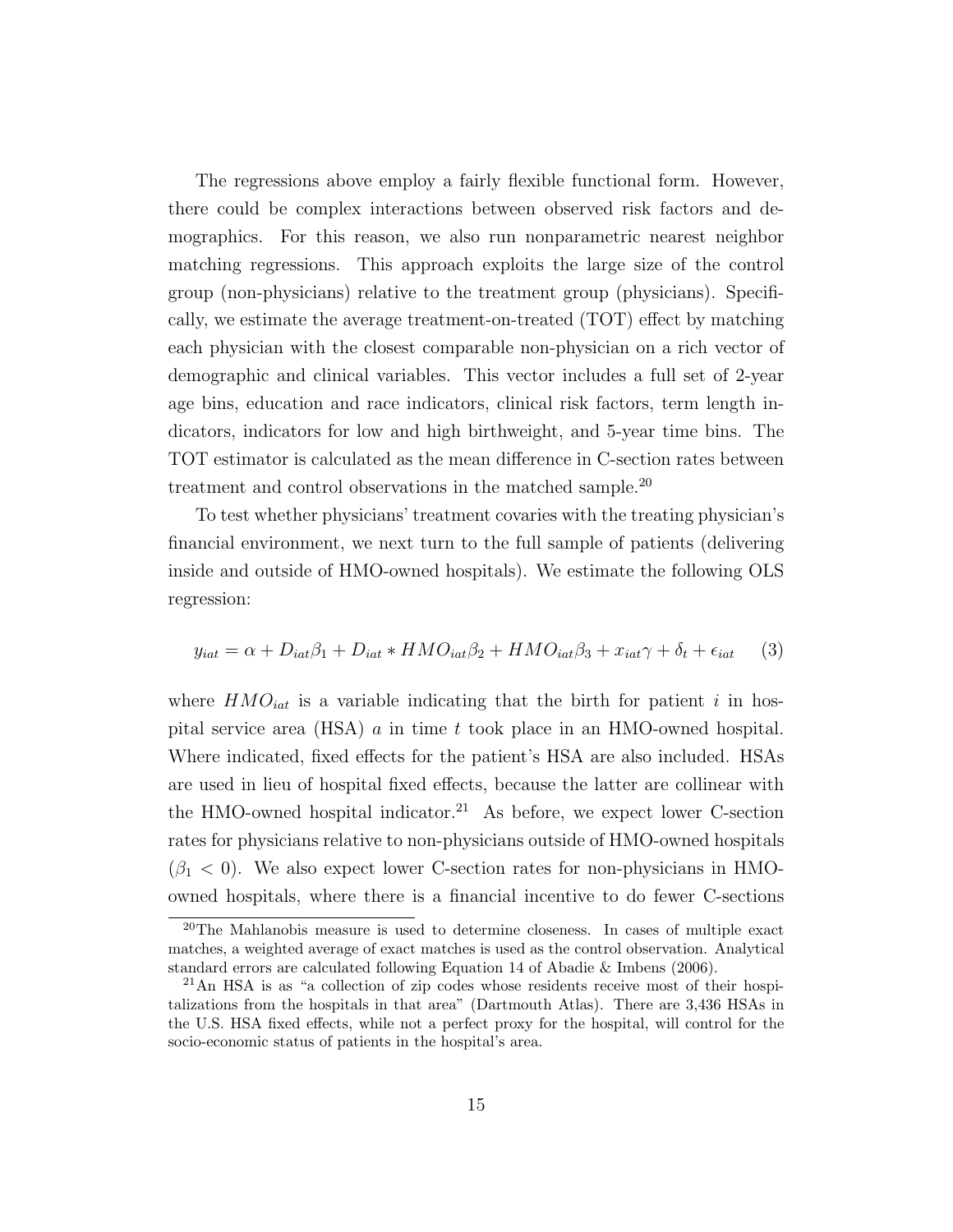on the margin, compared with non-physicians delivering elsewhere  $(\beta_3 < 0)$ . Because informed patients should be unaffected by the incentive environment, the model predicts more intense treatment for informed patients relative to less-informed patients inside of HMO-owned hospitals. If informed patients are unaffected by the incentive environment, we expect  $(\beta_2 + \beta_3 = 0)$ .

Finally, we examine how physicians' morbidity compares with that of nonphysicians. Because the patient morbidity measures we observe are rare and the linear probability model performs poorly with low frequency events, we estimate logit regressions of the form:

$$
logit (Iiat) = \alpha + Diat\beta_1 + Diat * HMOiat\beta_2 + HMOiat\beta_3 + xiat\gamma + \delta_t
$$
 (4)

where  $I_{iat}$  is an indicator variable for a maternal or infant morbid condition for patient  $i$  in HSA  $a$  in time  $t$ . The remaining variables are defined as in equation (3). Informed patients should have fewer adverse outcomes both in and outside of HMO-owned hospitals if inappropriate levels of care affect morbidity. If instead the marginal treatment is in the "flat of the curve," then there would not expect differential morbidity for informed patients.

### V Results

#### V.I Treatment Intensity

Table 2 summarizes raw C-section rates of physician and non-physician parents. Consistent with PID, in California physicians have lower C-section rates relative to non-physicians outside of HMO-owned hospitals (1.7 ppts) and higher rates inside them  $(4.9 \text{ ppts})$ . Overall C-section rates in Texas are higher, but physician-parents in Texas also have lower raw C-section rates compared with non-physicians. Finally, in California non-physicians inside HMO-owned hospitals have much lower C-section rates than those outside of HMO-owned hospitals  $(3 \text{ ppts})$ .

These raw comparisons are in line with the model's predictions. Next we turn to OLS regressions with the full set of controls for observed demographic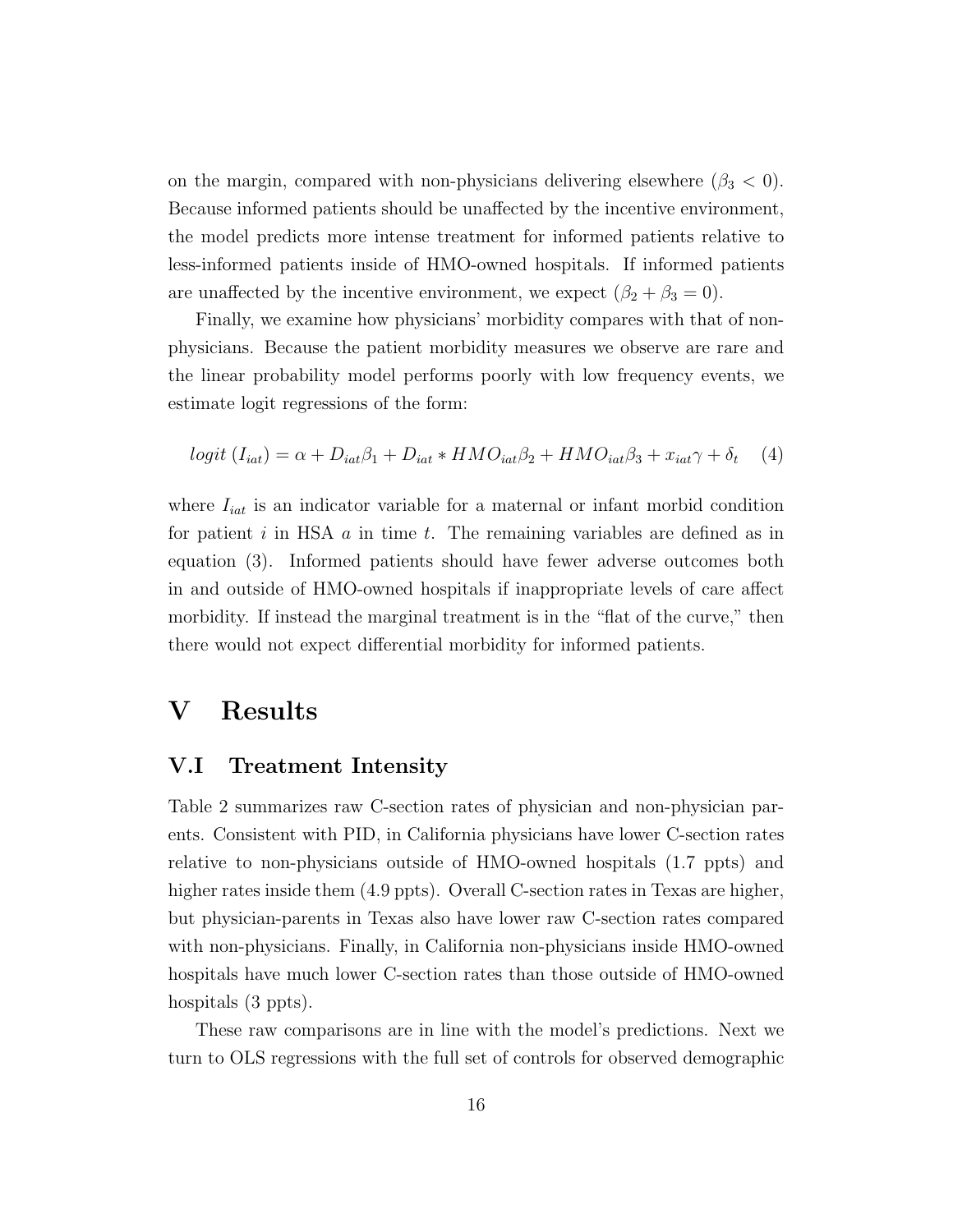and clinical factors described in Section IV. In all specifications, the comparison sample is non-physicians between 24 and 45 years of age in families with at least one college-educated parent.

OLS estimates of Equation (2) are in Table 3, Panel A. Consistent with PID, physician-mothers have C-section rates that are 2.14 percentage points (7 percent) lower than educated non-physicians. It is also clear that the reduced C-section rate is coming entirely from unscheduled C-sections: physicians have risk-adjusted unscheduled C-section rates that are 2.16 (11 percent) percentage points lower than non-physicians. Thus, the effect is among mothers who have expressed a revealed preference for vaginal delivery by attempting labor. It is not the result of differences in maternal preferences for elective C-sections. Instead, the difference arises from decisions made in the delivery room regarding when to stop laboring and progress to surgical delivery.<sup>22</sup> This is consistent with the model. While clinical guidelines are clear for scheduled C-sections, they are less clear for unscheduled, and there is little time to gather additional information once labor has begun.

C-section rates vary substantially across hospitals within California. We next ask whether this treatment difference arises from physician-mothers choosing different hospitals or receiving differential treatment within the same hospital. The addition of hospital fixed effects reduces the unscheduled C-section coefficient by only 20%. Physicians' unscheduled C-section rates remain 9% below rates of non-physicians (Table 3, Column 6). Thus, differential sorting does not appear to be the primary mechanism behind physicians' lower C-section rates.

The OLS regressions employ a fairly flexible functional form, however there could still be complex interactions in the relationship between observed risk factors and C-section incidence. To address this, we employ nearest neighbor matching estimators, which do not require such assumptions and implicitly allow for complex interactions. Table 3, Panel B presents TOT nearest neigh-

<sup>22</sup>The difference in C-section rates does not appear to be driven by differences in medical judgment regarding how any single complication should be handled. Instead, it appears as if a different threshold is being applied to physician and non-physician-patients across the board.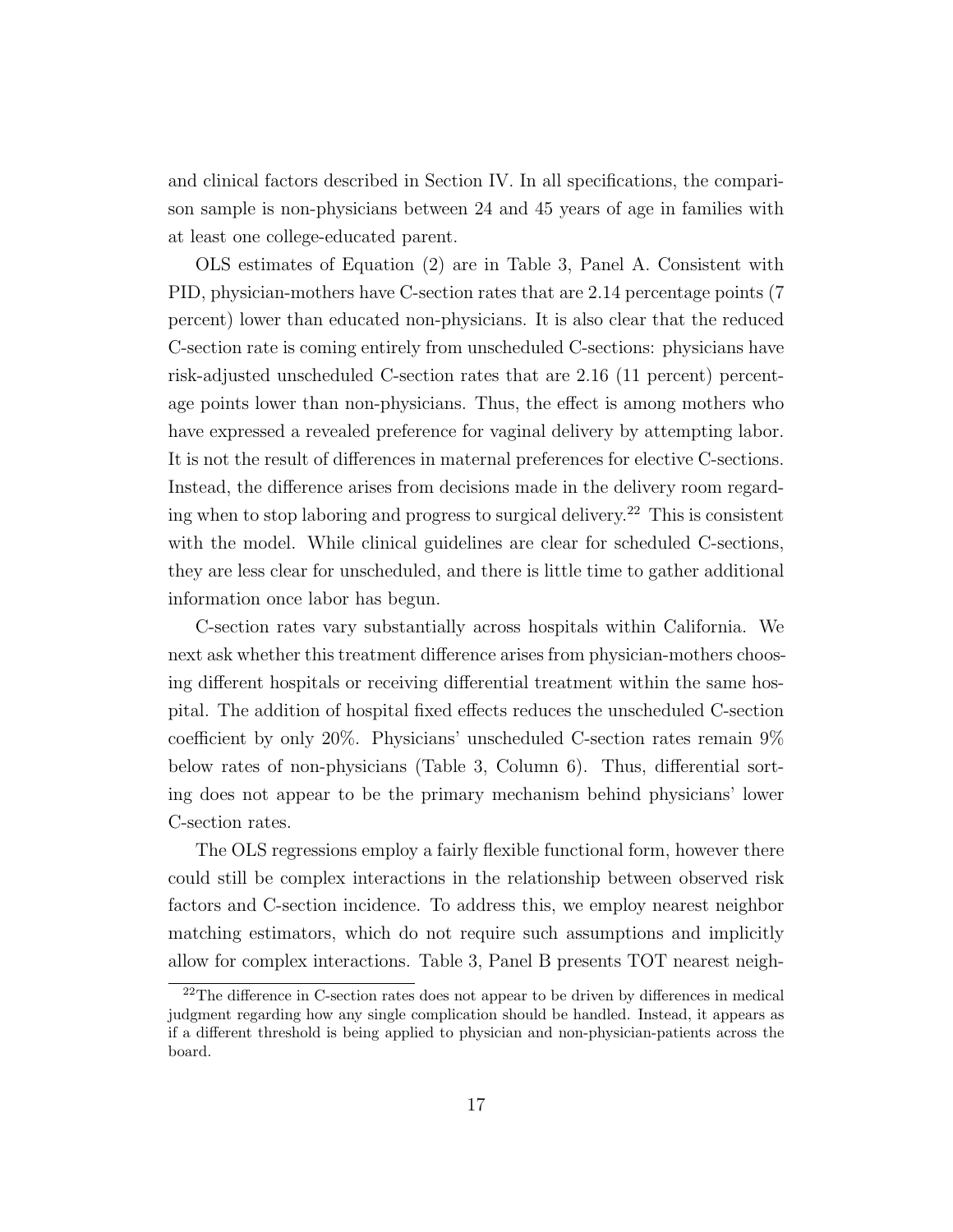bor matching estimates. Even matching on a rich set of covariates, the exact match rate is  $89\%$  in the main specification (Table 3, panel B, Columns  $(1)$ , (3), and (5)). Regressions that also match on hospital achieve 53% match rates (Columns  $(2)$ ,  $(4)$  and  $(6)$ ).<sup>23</sup> Both sets of results are strikingly similar to the OLS.

These findings are not unique to California. Table 4 presents OLS regression results for Texas. The Texas specifications include indicators for both physician-mothers and physician-fathers.<sup>24</sup> As in California, the comparison sample is non-physicians in families with at least one college degree. Columns (1) and (2) display results for all years and Columns (3) and (4) for 2005-2007, the period in which the name of the attending physician is available. As in California, physician-mothers in Texas have significantly lower C-section rates. The difference is 2.79 percentage points overall, an 8.5% effect. Like in California, controlling for the hospital of delivery reduces the point estimate by 25%. Even after controlling for the attending OB, physician-mothers remain 6.5% less likely to get a  $C$ -section.<sup>25</sup> This suggests the treatment gap arises from physician-patients receiving different treatment rather than selecting different OBs.

One potential concern is that physicians differ from non-physicians on dimensions in addition to information. We therefore directly test whether treatment intensity varies with medical information. While all physicians are more likely than non-physicians to be informed, there is variance in information even among physicians. For example, gerentologists are less likely to have recent relevant clinical experience. The model predicts less informed physicians will have C-section rates further from the clinical optimum. In Panel B of Table 4 we interact the physician indicator with an indicator for whether

 $^{23}$ Hospitals with less than 100 births are excluded due to low match rates (this excludes 0.12% of the sample of births and 1 physician-parent).

 $24$ They also include indicators for whether the parents are married and whether the mother and father each report an occupation other than homemaking (these are not available in California).

<sup>&</sup>lt;sup>25</sup>Mothers treated by physicians delivering fewer than 20 babies are excluded from the attending fixed effect analysis. This specification does not include hospital fixed effects because the majority of attendings deliver at only 1 hospital.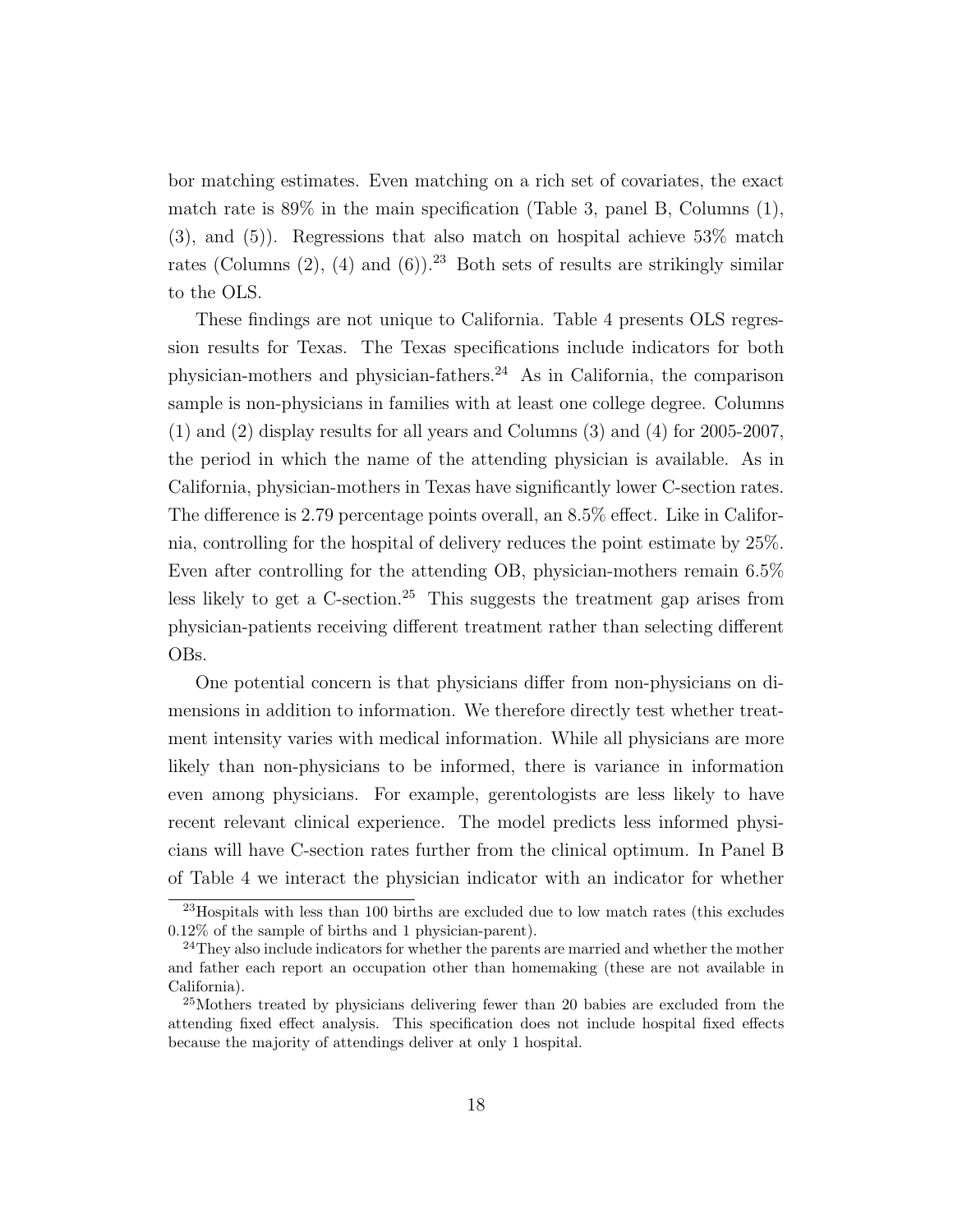the physician-patient specializes in an area of medicine without direct relevance to childbirth.<sup>26</sup> All else equal, physician-patients with the most relevant medical knowledge have the lowest C-section rates. The most informed physician-mothers have C-section rates that are 3-4 percentage points lower than non-physicians (Table 4, Panel B, Row 1); mothers in other specialties have C-section rates that are only slightly lower than non-physicians (Table 4, Panel B, sum of coefficients from rows 1 and  $2^{27}$  This provides direct evidence on the impact of information and medical knowledge on treatment. It suggests that it is the relevance of the medical knowledge to childbirth, not general medical knowledge, that leads to lower C-section rates. Moreover, it is not consistent with the results being driven by differential treatment due to physicians' status in hospitals.

The analysis thus far has focused on physician-mothers. In Texas we are able to identify most births to physician fathers (the father's occupation is missing in 15% of births). The spouses of physician-fathers do not have lower C-section rates on average (Table 4, Panel A). However, this is at least partly due to the gender mix of medical specialties. The spouses of physician-fathers with the most relevant medical knowledge do in fact have lower C-section rates (Table 4, Panel B, row 3), although the magnitude is smaller than for physician-mothers. Even among the group of more informed physicians, physician-mothers could be overrepresented in the most informed specialties, for example, obstetrics and gynecology.

<sup>&</sup>lt;sup>26</sup>Physician-patients are classifed as less informed if their specialty does not involve surgery (a C-section is abdominal surgery with all of the attendant risks and post-operative pain and recovery) or anesthesiology, and if it plays no direct role in treating mothers or infants during childbirth or immediately after (OBs, pediatricians and family medicine would therefore not be classified as less informed).

<sup>&</sup>lt;sup>27</sup>Nurses are another natural group to study. They have more medical knowledge than the average person, but less than physicians. All else equal, mothers who are nurses have a marginally significant 1 percentage point lower C-section rate even after controlling for the attending physician. There is likely enormous variation in the medical knowledge of those who self-identify as nurses.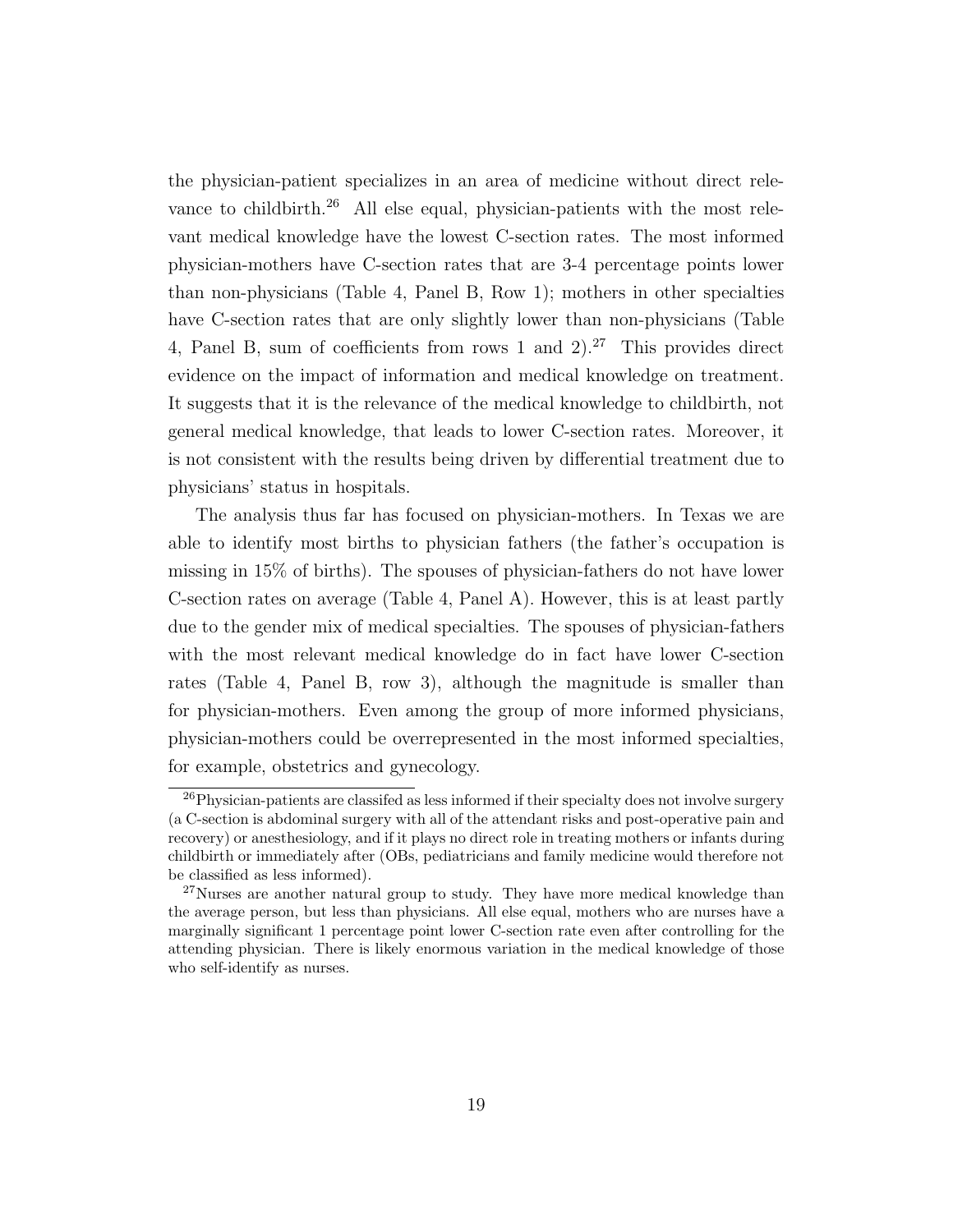#### V.II Financial Incentives

Physician financial incentives are thought to be the primary impetus behind PID. We now directly test whether the gap between physician and nonphysician-patients varies with their providers' financial incentives. Table 5 displays estimates of the coefficients in Equation (3). As discussed above, we expect HMO-owned hospitals to have lower C-section rates than non-HMOowned hospitals. The model also predicts physician-patients will be less affected by the incentive environment, because they are more likely to be informed about appropriate treatment.

As expected, the coefficient on the HMO-owned hospital indicator is negative. Non-physician mothers delivering at HMO-owned hospitals have Csection rates that are approximately 5 percentage points lower than nonphysicians delivering elsewhere (Columns (1) and (2)). Roughly half comes from lower scheduled and unscheduled C-sections, respectively. The coefficient on HMO-owned hospital  $(\beta_3)$  and the coefficient on the interaction between HMO-owned hospital and physician-patient  $(\beta_2)$  are close in magnitude and of opposite sign.<sup>28</sup> Thus, unlike other patients, physicians appear to be unaffected by the contract environment of their providers. They have the same risk-adjusted C-section rates in and outside of HMO-owned hospitals. This is exactly what the model predicts. When broken out into scheduled and unscheduled C-sections the same pattern holds, although the estimates are less precise.

Enrolling in an HMO that operates its own hospitals is a choice. One potential concern is that physicians and non-physicians could differentially sort into these hospitals.<sup>29</sup> Results are robust to restricting the comparison group to families with highly-educated mothers, who may be more similar to physicians (Table 6, Columns (1) and (2)). To further investigate socio-

<sup>&</sup>lt;sup>28</sup>P-values from the test of the null that  $\beta$ 2 +  $\beta$ 3 = 0 are 0.79 and 0.92 for regressions displayed in Columns 1 and 2, respectively. For regressions in Columns (5) and (6), they are 0.90 and 0.80.

<sup>29</sup>Results are robust to including hospital fixed effects in lieu of the HMO-owned hospital indicator (Supplementary Table B.7). This suggests they are not due to physicians differentially sorting to hospitals within the HMO system.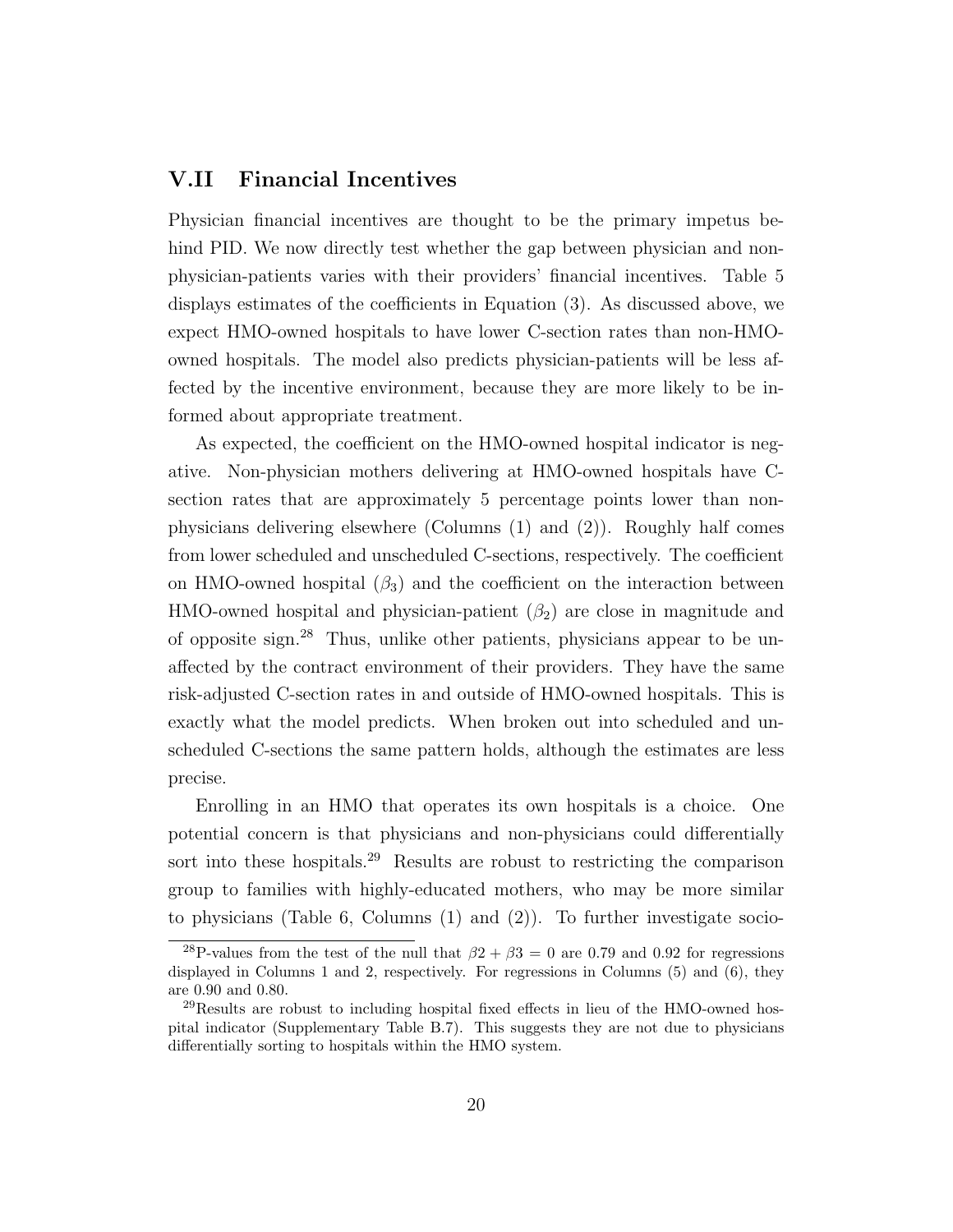economic differences Table 6, Columns (3) and (4), provide estimates with maternal zip code fixed effects in place of HSA fixed effects. If differential sorting based on socioeconomic status is driving results, one would expect the effect size to be diminished by this change. Estimates are virtually identical to those in Table 5.

For the pattern of results above to be due to sorting, the differences between physicians and non-physician patients would have to reverse across the financial incentive environment. Additionally, if physicians and non-physicians are differentially sorted, this would likely be reflected in the rates at which they choose to deliver at the closest hospital to their home and the distance they are willing to travel to their hospital of choice. Physician-patients and nonphysician-patients both in and outside of HMO-owned hospitals are equally likely to deliver at the hospital closest and travel comparable distances to their delivery hospital (Table A.1). In addition, we get the same pattern of results for patients who chose to deliver at their closest hospital (Table 6, Columns (5) and (6)) and patients who bypassed the closest facility to get to their delivery hospital (Table 6, Columns (7) and (8)). Of course we cannot rule out that physician and non-physician-patients differentially sort into HMO-owned hospitals based on factors that are not reflected in hospital location. If these factors are not absorbed by observables, bias could result.

#### V.III Maternal and Infant Morbidity

The estimates above demonstrate that physician-mothers receive different treatment in birth than comparable non-physicians. However, are physicians receiving better care or just different care? Are they using their medical knowledge to get more clinically appropriate treatment or are they being permitted to choose higher risk treatment plans? The model predicts non-physicians' treatment will deviate from the clinical optimum, and they will therefore have higher incidence of morbidities. If, alternatively, physician-mothers were pursuing high risk treatment paths or placing more weight on their own health relative to their infants, one would expect them or their infants to have higher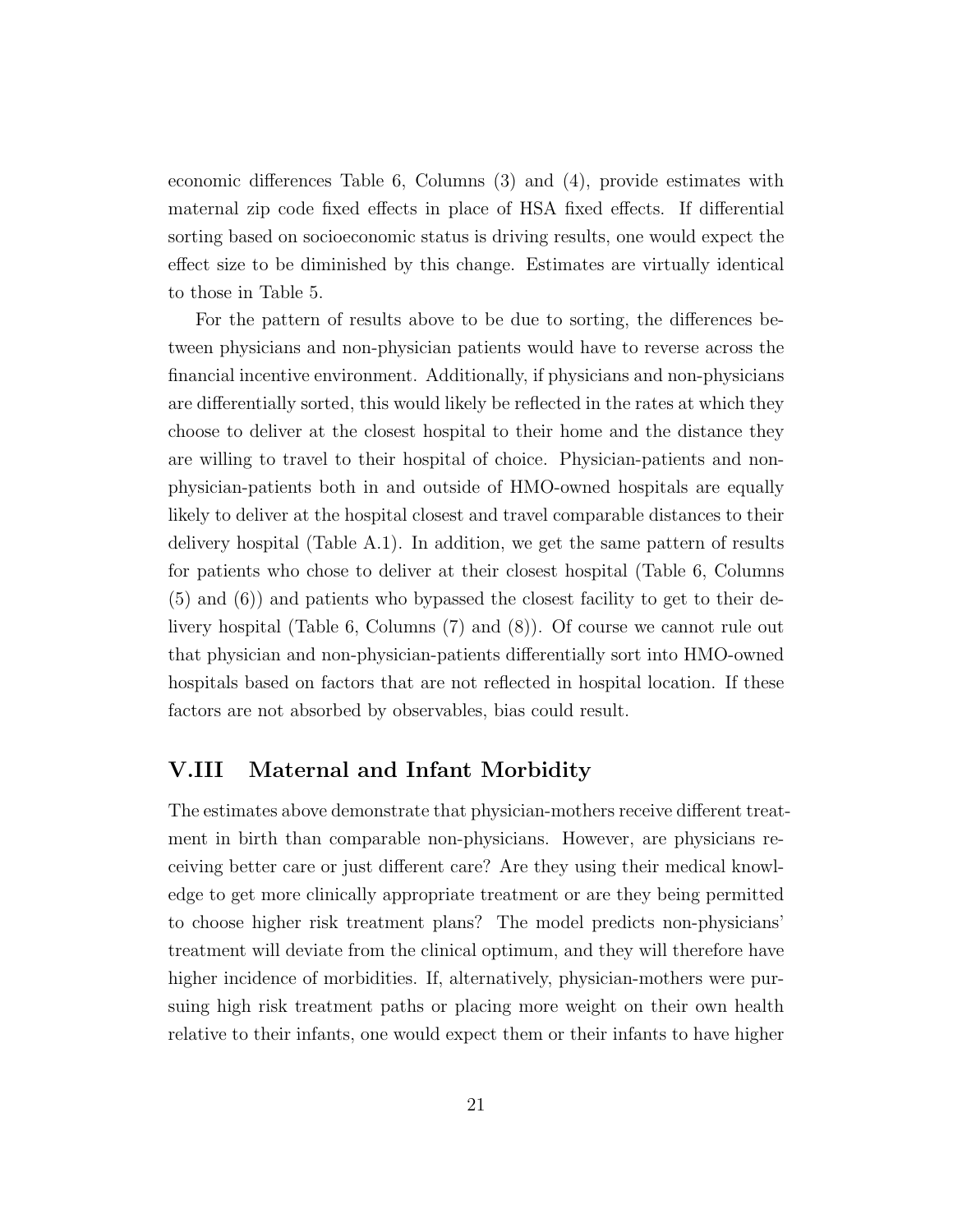morbidity rates. We find neither.

Infant and maternal death in childbirth are incredibly rare in the United States. The overall maternal death rate in California is only 8 per 100,000 college educated women, and no physician-mothers died in our sample. Infant and maternal complications during and immediately following childbirth are more common. Table 7 includes the conditions we observe in at least 1% of births and their means (See Table A.1 for more detail). Almost 9% of mothers have 3rd or 4th degree perineal lacerations, which are serious tears sustained during labor. Post-partum hemorrhage, a more severe complication, is less common  $(3\%)$  as is maternal infection  $(4.5\%)$ . For infants we observe the presence of meconium  $(4.1\%)$ , respiratory conditions, infection  $(2.0\%)$ , and delivery trauma (1.2%). We split respiratory conditions into the less serious conditions that require oxygen therapy or mechanical ventilation  $(2.7\%)$  and the more severe cases that require intubation (2.5%).

Because even these conditions are relatively infrequent, we estimate logit regressions as in equation (4). Table 7 displays the average marginal effects (AMEs). Overall, physician-mothers have better outcomes. Outside of HMOowned hospitals, physician-mothers have significantly lower rates of laceration (1.15 ppts) and infection (1.17 ppts) compared with non-physicians. These suggest that the marginal vaginal delivery does not require extended or difficult active labors. The laceration result is striking given physician mothers' higher rates of vaginal delivery. Lacerations result from vaginal deliveries, while infection and maternal hemorrhage can arise in women delivering either vaginally or by C-section. Thus, the reduced rate of infection could arise from physicians having fewer C-sections and associated surgical wounds at risk for infection or they could have lower infection rates even within delivery method categories. Additionally, while physician-mothers are unlikely to be able to reduce their rates of laceration or hemorrhage through self-care, they may be able to reduce their risk of infection after delivery.<sup>30</sup>

<sup>30</sup>Readmission to the hospital is even more subject to the physician self-care concern. That said, physician mothers and their babies are also less likely to be readmitted in the 14 days after delivery.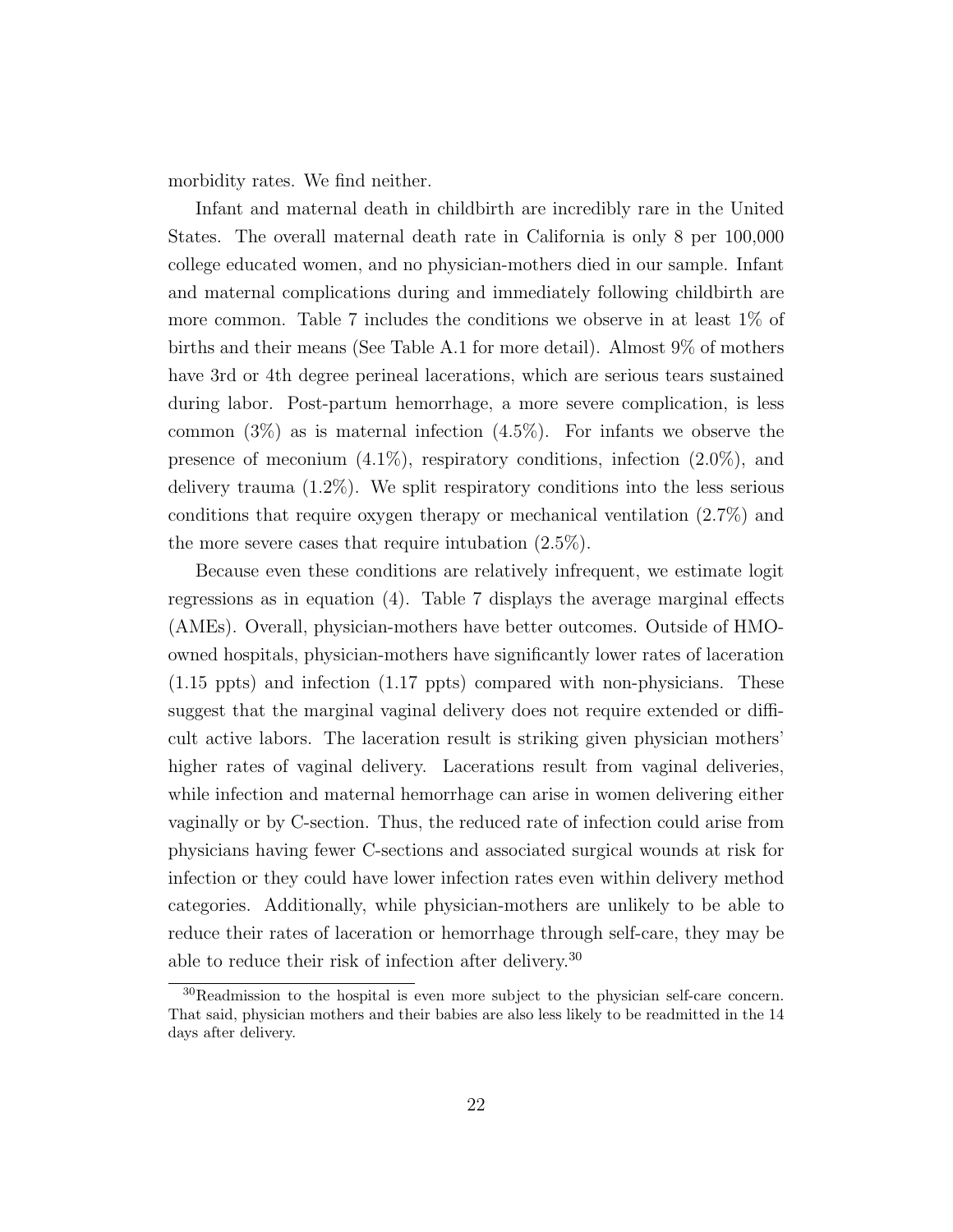Infants born to physician-mothers have lower rates of meconium (0.65 ppts), trauma (0.31 ppts), and intubation  $(0.42 \text{ ppts})^{31}$ . While other estimates are less precise, they are all negative, suggesting that physician mothers are not achieving their lower C-Section rates by persisting in more perilous labors, nor are they improving their own morbidity by risking the health of their infants. Moreover, the results suggest overuse outside of HMO-owned hospitals adversely impacts patients.

Inside HMO-owned hospitals the health consequences of reduced C-sections are less clear cut. Non-physician mothers delivering in this setting experience significantly higher rates of laceration and post-partum hemorrhage (3.37 ppts and 1.77 ppts, respectively). However, mothers in this setting are after all avoiding major abdominal surgery (C-sections), and they may prefer an increased risk of complications to a guaranteed surgical incision. Physicianmothers appear to be able to avoid some but not all of the increased morbidity in HMO-owned hospitals. They are entirely available to avoid the increase in the most severe maternal complication, hemorrhage. The AMEs of the HMOowned hospital indicator and interaction term are nearly equal and offsetting. Results for infants in the HMO-owned hospital setting are mixed. They have lower rates of meconium, infection and trauma, but higher rates of respiratory assistance. Being an informed patient offsets approximately half of the respiratory assistance effect.

### V.IV Additional Treatment Margins

The estimates above strongly suggest that physician-patients are able to mitigate demand inducement on the C-section margin. However, there are several other key treatment decisions in childbirth. A question is whether the difference in C-section rates arises from differences on these other margins that then make a C-section less necessary. Two such margins are labor induction and the use of epidural anesthesia. Finally, as the second stage of labor progresses, the attending can attempt to aid in the delivery through the use of forceps or

<sup>31</sup>The Texas VS data includes 1 and 5-minute APGAR scores. While estimates are imprecise, we find no evidence of differential APGAR scores (See Supplementary Table B.11).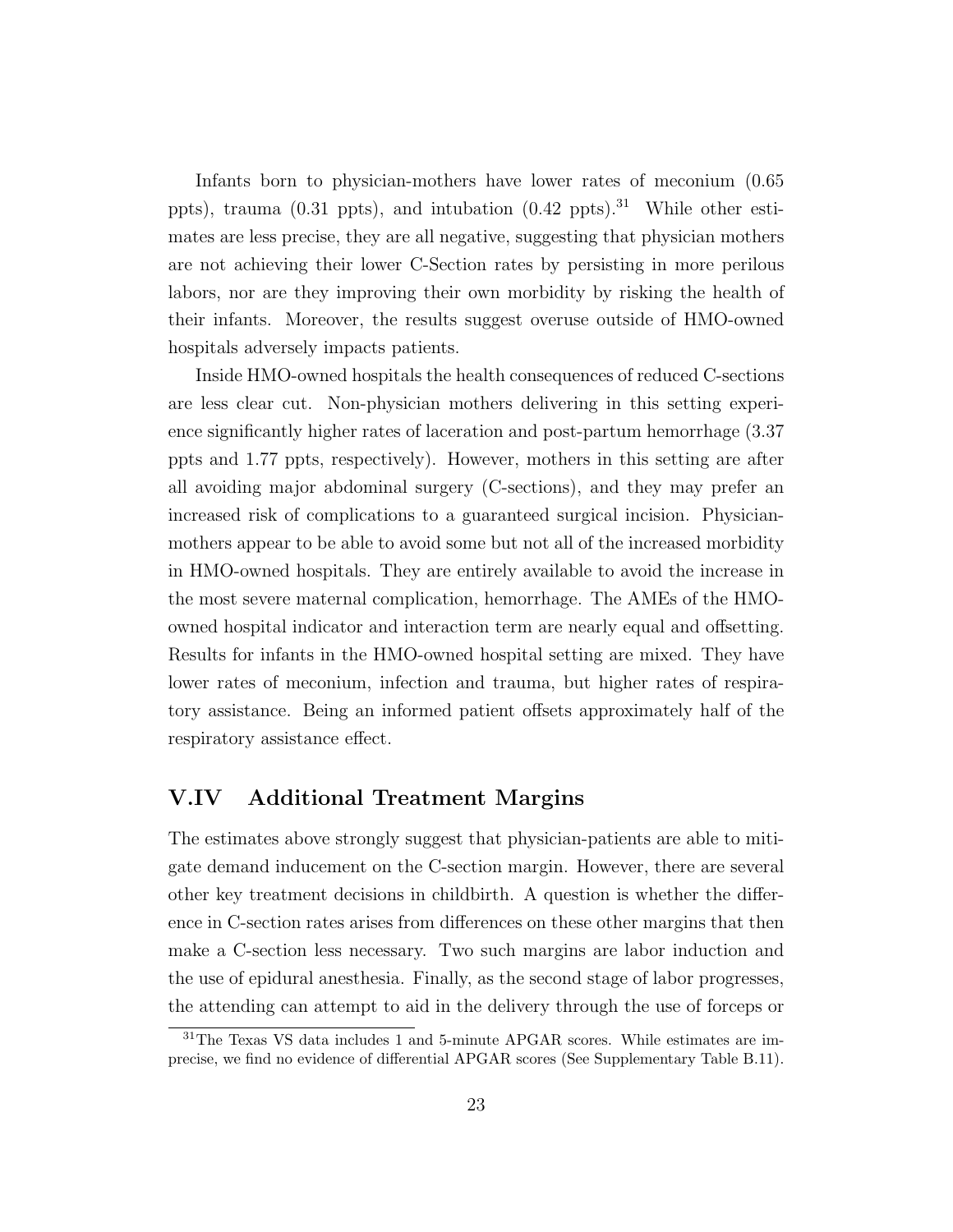a vacuum extractor.

Table 8 presents estimates of equation (3) using indicators for induction, forceps and vacuum as dependent variables. Physician-mothers are significantly more likely to be induced, thus physicians are not avoiding C-sections through lower rates of induction (Table 8, Column (1)). They are also not substituting forceps or vacuum extractions for C-sections. Physician-mothers are significantly less likely to be delivered by vacuum extraction, and there is no measurable difference in the use of forceps. The use of epidural anesthesia is available on the Texas birth certificate after 2004. We find physician-parents are more likely to get epidurals, suggesting differential use of epidurals is not driving their lower C-section rate and that physicians are not opposed to medical interventions in birth more generally (see Supplementary Table B.11).

The treatment decisions investigated above constitute the major medical interventions in childbirth, but are not the only treatments provided. Moreover, while the average vaginal birth is cheaper than a C-section, safely performing the marginal vaginal birth could require more resources both during the birth and to treat any complications that arise. For example, if either physicians or their infants have adverse outcomes on margins not cataloged in the discharge data one would expect them to require additional medical care. Hospital charges provide a summary measure of total treatment provided. Though payers typically receive a large discount on hospital charges, multiplicative discount factors should cancel out in regressions with hospital fixed effects.<sup>32</sup>

Hospital charges are only available for births outside HMO-owned hospitals. Columns (4)-(6) of Table 8 therefore display estimates from regressions of the form of Equation (1) with log hospital charges as the dependent variable. Charges of physician mothers and their infants are nearly 2.6% lower than those of non-physician mothers delivering in the same hospitals (Column 5). If this reduction could be achieved in the broader U.S. population hospital charges would be reduced by two billion dollars per year.<sup>33</sup> Half of these sav-

<sup>32</sup>It is also important to note that hospital charges do not include physician charges or un-billed care, such as the amount of time a physician spends with the patient.

<sup>&</sup>lt;sup>33</sup>This may overestimate the amount of hospital costs avoided. Percentages may be more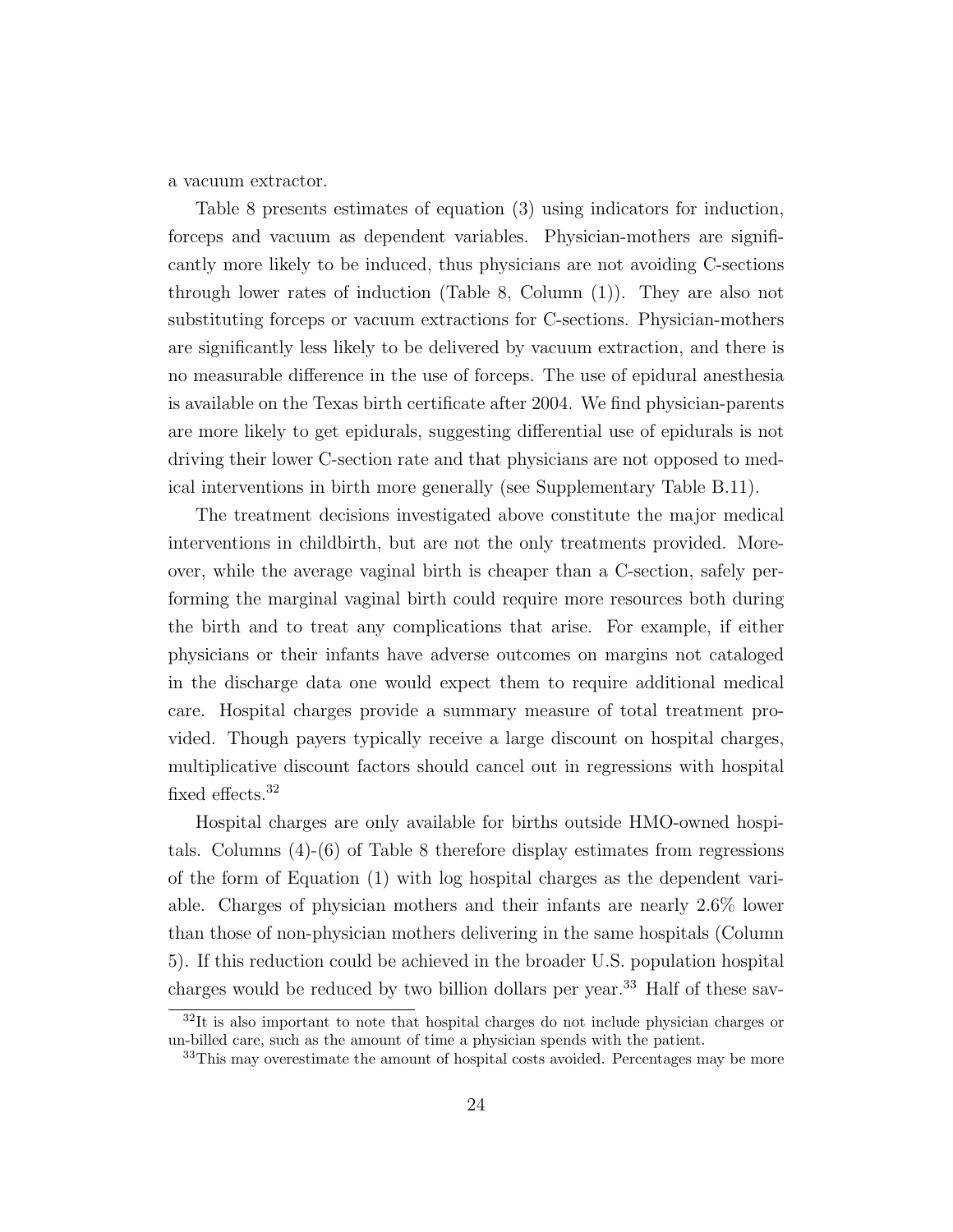ings are attributable to the difference in delivery method in the two groups. However, even after accounting for differences in the use of C-Sections, physician mothers and their infants have hospital charges that are 1.5% lower than other comparable patients, a difference of \$497.

## VI Discussion

We have shown that physician-patients receive different treatment in childbirth, appear to be more immune to their treating OB's financial incentives, and that they and their infants have better health outcomes. Our preferred explanation of these findings is that there is less of an information asymmetry between physician-patients and their OBs and that this makes them less susceptible to PID. Below we consider alternatives to patient information. Each may explain any one of our findings in isolation, but the full pattern of results suggests patient information is the key factor.

We observe treatments, but not the OB's recommendations. It is therefore possible that OBs recommend the same treatments to all their patients, but that physician-patients' preferences for C-sections differ from non-physicians' for reasons unrelated to their clinical knowledge. For example, even among highly educated women, physicians are relatively highly compensated and often work either as sole proprietors or in group practices where maternity leave is costly. The most informed physician mothers could be choosing a higher clinical threshold for C-sections due to their high cost of time away from work (although this would not explain why the spouses of the most informed physician fathers also have lower C-section rates). If this were driving results, one would expect women who are self-employed to also have lower-C-section rates. However, self-employed women and business owners have similar C-section rates to other educated women (Supplementary Table B.10). Furthermore we have shown that physician-patients do not appear to be opposed to medical

informative, as costs paid are typically a fixed fraction of charges. On the other hand, this estimate does not include any cost savings associated with reduced readmissions due to complications from C-sections.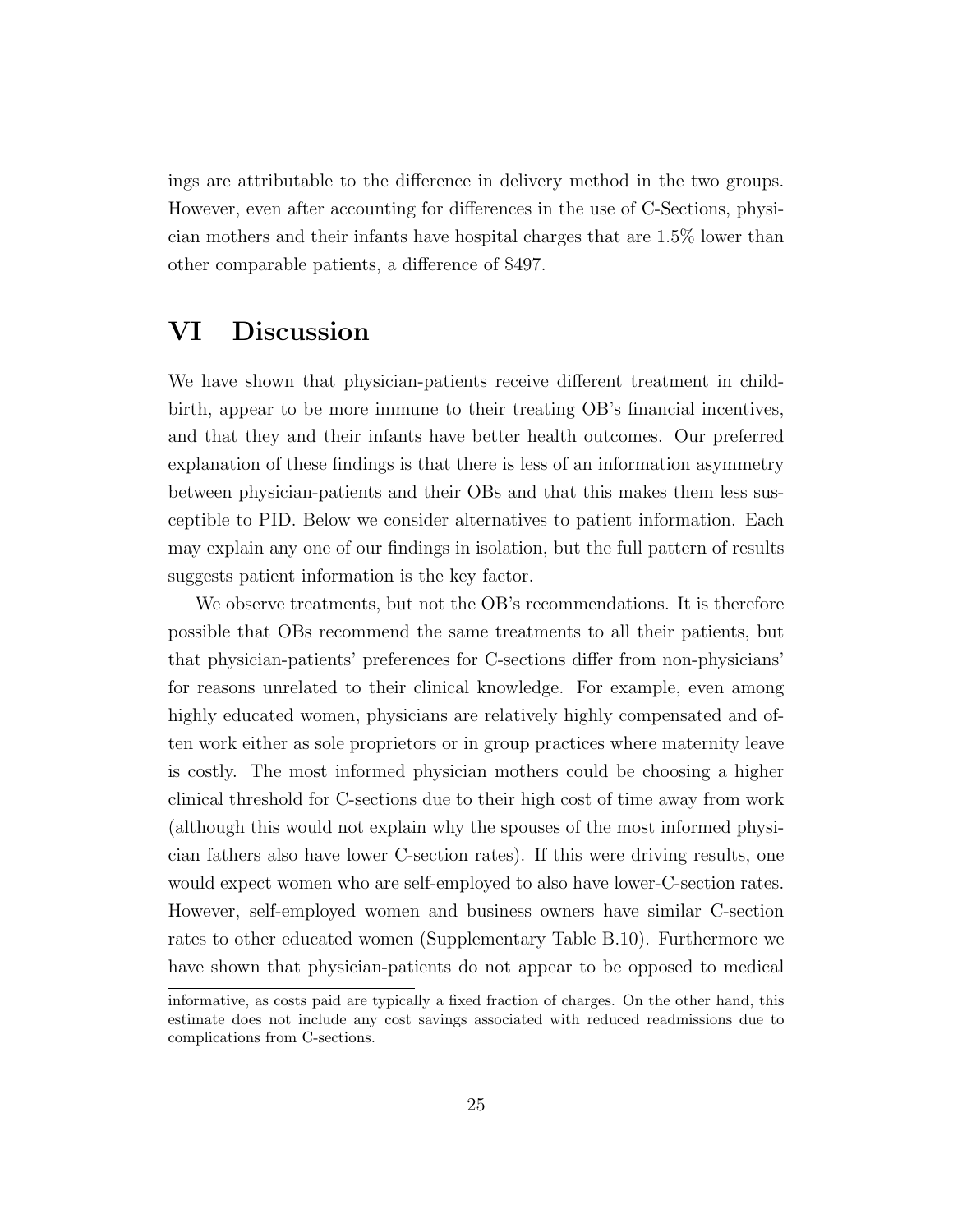intervention in general or even to interventions that may increase the need for a C-section. They are more likely to get epidural anesthesia and inductions. Moreover, for differences in preferences to explain the results, the difference would have to reverse with the financial incentive environment. This might be possible if physicians and non-physicians differentially sorted into HMOowned hospitals. However, we have shown that physicians and non-physicians are equally likely to deliver at the closest hospital to their homes; and they drive similar distances to get to their delivery hospital.

Physician-patients could also differ in their risk preferences or in their ability to make decisions under uncertainty. To explain our pattern of results, one would need the relative processing deficiencies or risk preferences to shift across the financial incentive environment and across physician specialties. Even if you exclude surgeons, who may have more experience with high stakes decision-making, from the analysis, the most informed specialties still have lower C-section rates. In addition, if physicians were taking on more risk, one would expect them to have more adverse outcomes or to require more treatment. Neither appears to be the case.

Even if physician-patients have the same preferences for risk their OBs may be less risk-averse when treating them. Fear of malpractice lawsuits is often cited as a potential driver of C-sections. If OBs believe physician-patients will be less likely to sue in the event of a bad outcome, they might perform fewer C-sections on them. However, to explain the above results, OBs would need to believe that the risk of a lawsuit varies with patients' medical specialties. Moreover, we find similar results in California and Texas, states with very different malpractice environments. If anything, there is a larger effect in Texas, where the malpractice environment is relatively more favorable to OBs. Finally, if the results were due to OBs being less risk-averse in their treatment of physician-patients we would expect their infants to have equal or worse outcomes than non-physicians' infants. That is not the case.

An alternative to PID which we cannot entirely rule out is OBs treating physician-patients differently out of professional courtesy.<sup>34</sup> One might be con-

<sup>&</sup>lt;sup>34</sup>If professional courtesy arises from the fact that a physician-patient will know if anything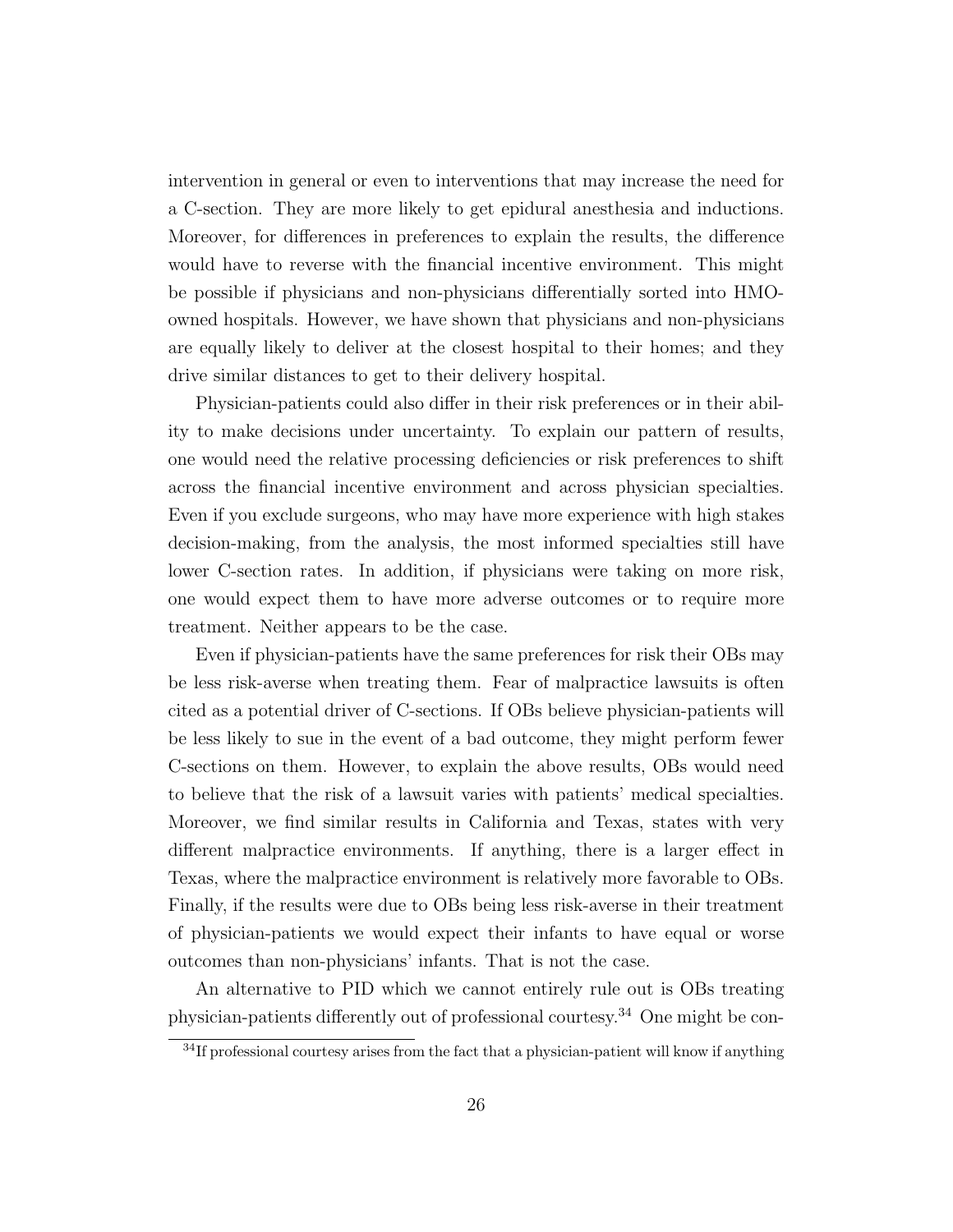cerned that the better outcomes of physician-patients and their infants are due not to the intensity of their treatment, but due differences in the unobserved quality or quantity of care they receive. However, if such a phenomenon were to exist, it would have to be driven entirely by a difference in attention and uncompensated effort, as charges and ancillary treatments are, if anything, lower for physician-patients. Results are also similar when teaching hospitals are excluded, further suggesting differential attention from attendings and residents in teaching hospitals is not driving results.

Finally, the effects we document may not be solely due to the treating OB's financial incentives. Physician and hospital incentives likely covary. HMOowned hospitals internalize the costs of care and face an incentive to reduce Csections. Non-HMO-owned hospitals are likely reimbursed more for C-sections than their higher costs justify. The physician ultimately makes treatment recommendations, but hospitals may be able to influence physicians in the direction of their interests. To the extent the hospital does incentivize physicians, it would still be a form of PID. If the hospital affects treatment directly through policies that constrain physician choice, then our estimates would encompass the effects of both the physician and hospital incentives. However, the lower C-section rates do not appear to result from differential treatment of any single condition. Also, it is not clear how much leverage non-HMO-owned hospitals have over OBs with privileges.

# VII Conclusion

This paper presents an induced demand model, highlighting the interaction between patient information and provider financial incentives and tests its predictions using data on childbirth. Consistent with the model, physician-mothers are 7% percent less likely to have any C-section, and physician-mothers with the most relevant medical knowledge are 12% less likely to have a C-section. Outside of HMO-owned hospitals the difference in C-section rates comes en-

less than optimal care is provided, or related reputational concerns, then it is a manifestation of PID.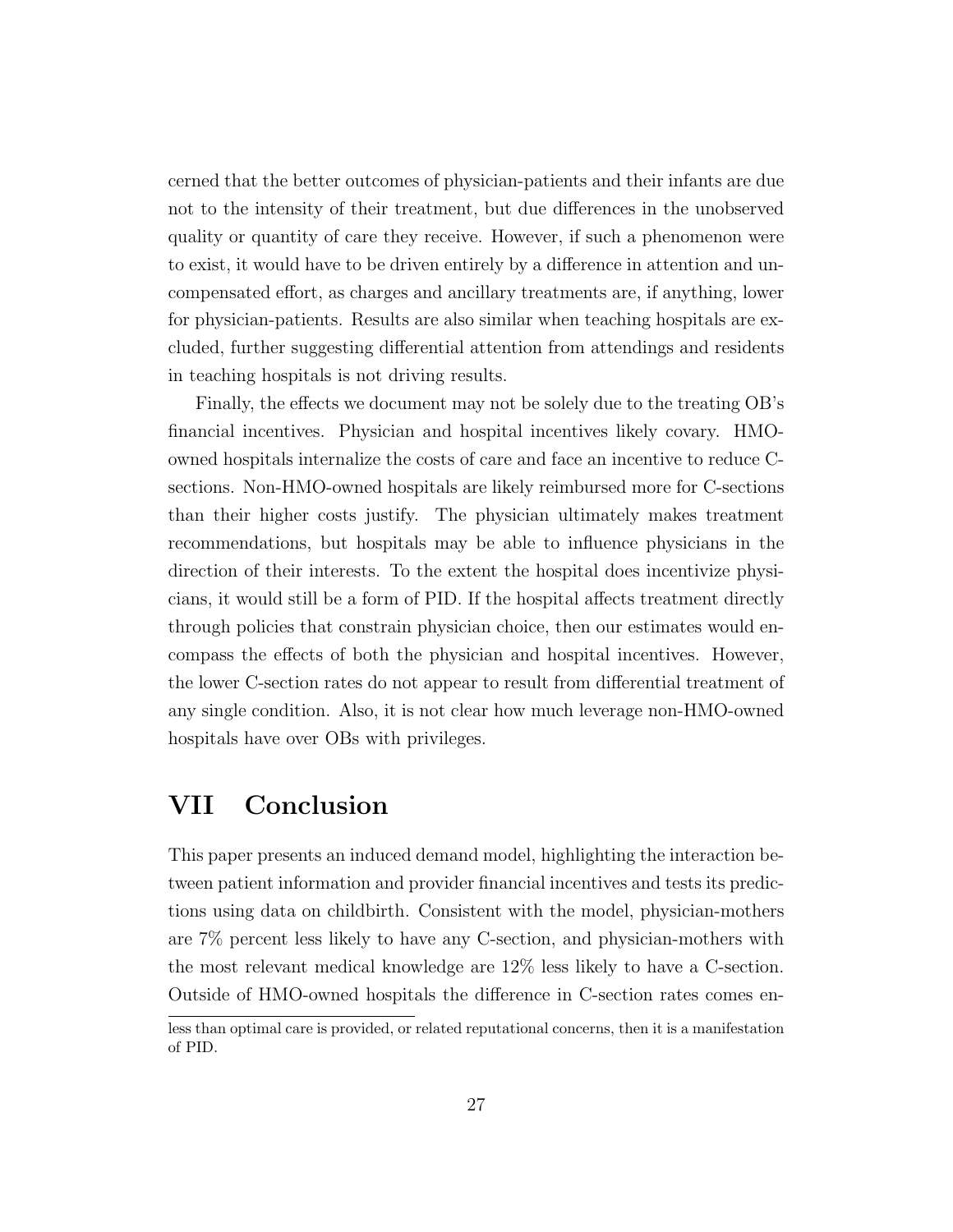tirely from unscheduled C-sections; it arises from treatment decisions among mothers who chose to attempt labor. Sorting across hospitals and attendings explains only 20% of this difference. It also appears informed patients are able to avoid the impact of their treating physician's financial incentives. While patients in HMO-owned hospitals have significantly lower C-section rates (5 percentage points), physician-patients have similar C-section rates inside and outside of HMO-owned hospitals.

Physician-mothers are not avoiding C-sections by substituting other forms of resource-intensive care. Physicians have lower hospital charges and are less likely to have vacuum extractions. It appears physicians are able to achieve at least as good or better health outcomes while receiving less intensive treatment. This is consistent with our induced demand model - informed patients are able to prevent being moved away from their optimum. While the results taken together are strongly suggestive of PID as the primary driver, we of course cannot rule out that the true cause is some other unobserved dimension on which physician-patients differ.

Outside of HMO-owned hospitals, PID clearly lowers social welfare. Csection rates, morbidity and hospital costs are higher for the marginal patient, and the higher C-section rate means longer recovery times for mothers. It is important to note that the socially optimal C-section rate may be even lower than the rate of physician-patients. Physician-patients are likely targeting a private optimum, and, like all patients with insurance, they do not face the full marginal cost of their care. Inside HMO-owned hospitals the impact of PID on social welfare is less clear. OBs provide fewer C-sections, but there appear to be some tradeoffs in morbidity. The socially optimal level of risk is not zero, therefore lower C-section rates with higher morbidity could be welfareimproving. Considering only the financial costs borne by the hospital (and thus the HMO), this tradeoff appears to pass cost-benefit analysis: the increase in hospital costs associated with treating the additional morbid conditions are substantially lower than our estimates of savings due to eliminated Csections.<sup>35</sup> This exercise, of course, does not take into account any non-hospital

<sup>35</sup>We regress hospital charges on indicators for observed morbidities using the specification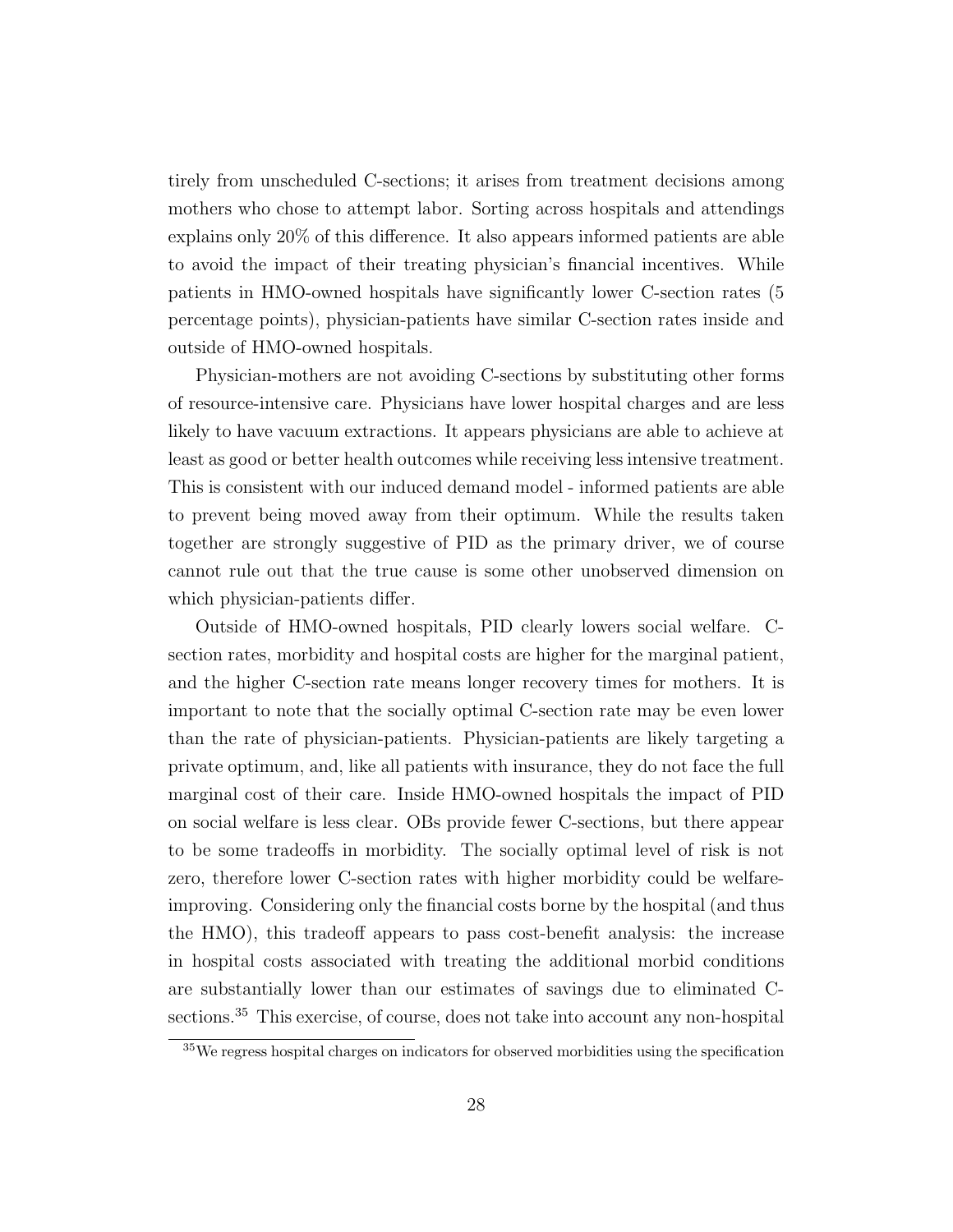costs or benefits, including impacts on patient utility.

This paper demonstrates that approximately 10 percent of C-sections represent overuse of healthcare and that this overuse is not only costly but may adversely impact patients. This study also provides suggestive evidence that efforts to improve patient knowledge and information could improve outcomes while reducing health costs. Information interventions are clearly unlikely to provide patients with the same level of information that physicians have. However, if all patients could be treated the way physicians are treated, hospital and physician charges could be reduced by  $3\%$  or nearly  $2B$ ,  $36$  and we would nearly achieve the U.S. Government's Healthy People 2020 goal of reducing primary C-sections by 2.6 percentage points. If all patients could be treated like the most informed physician-patients, then the Healthy People 2020 goal would be exceeded. Over the period we study the C-section rate increased from 20 to 32 percent. Changes in patient information or physician financial incentives are unlikely to have been large enough to explain this dramatic increase. Future research will need to disentangle the other factors clearly at work. One candidate is hospital policies and standards of care. Even a physician-patient is limited in how far she can deviate from standard practice and norms.

## References

Abadie, Alberto and Guido W. Imbens, "Large Sample Properties of Matching Estimators for Average Treatment Effects "Econometrica 74 (2006): 235-

of Column (2) in Table 6 (coefficients are in Supplementary Table B.9). We then multiply these charges by estimates of the increase in morbidity for each measure (from Table 7). While the conditions are expensive to treat, they are so rare that, summing across all measures, the expected costs arising from differential morbidity is only \$25 for the average patient (\$155 if you ignore margins with improved morbidity). These are well below the cost of a C-section.

<sup>36</sup>Calculations are based on the California estimates. Back-of-the-envelope calculations suggest inducement on the C-section margin represents only approximately \$30M in physician fees (1% of physician incomes). Physician fees average \$1926 for vaginal deliveries and \$2295 for C-sections (Medicare). Inducing demand increases OB's income from the average patient by .02 (\$2295-\$1926). This is compared with average fees of .292\*2295+(1- .292)\*1926.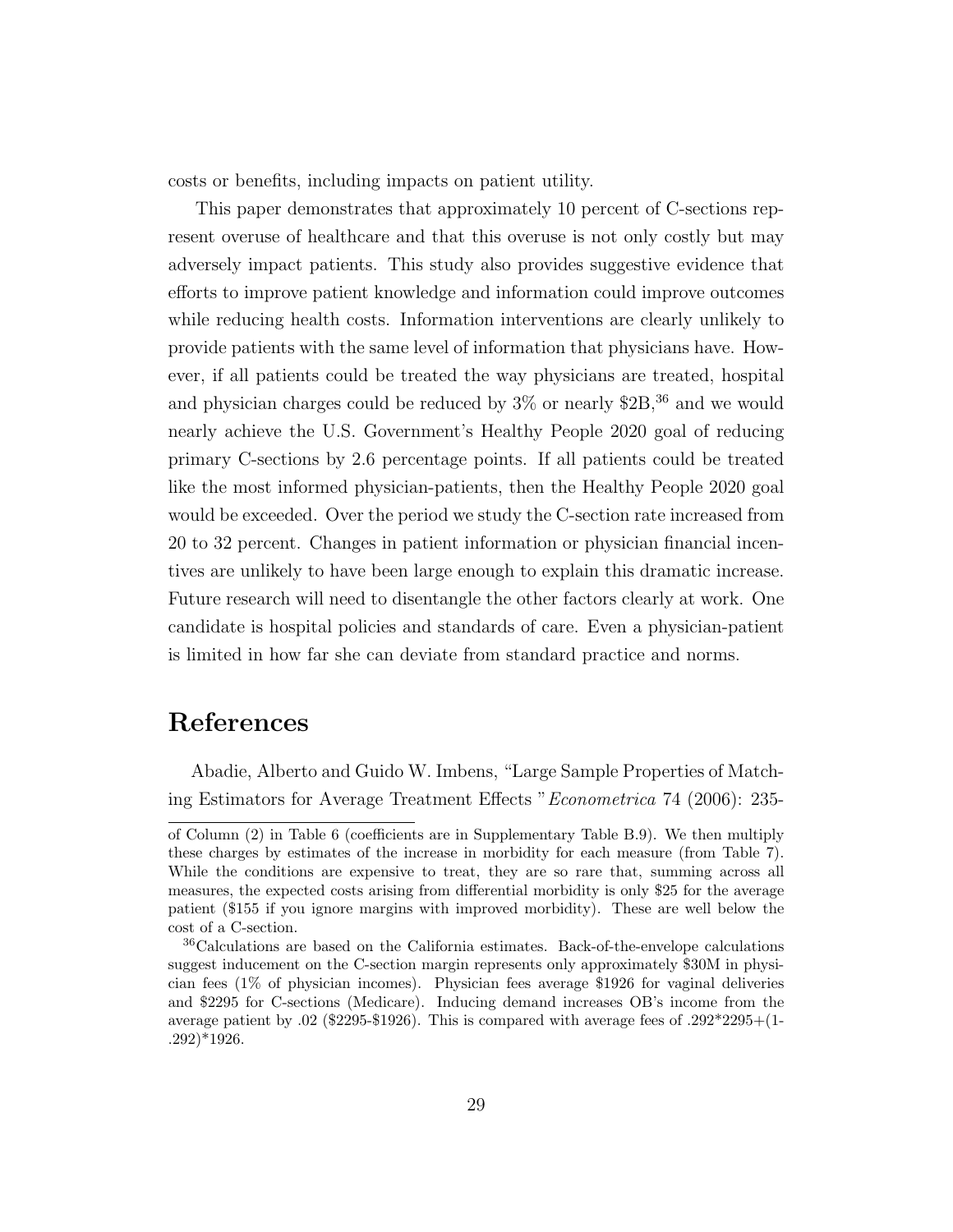267.

Alexander, Jame M., Kenneth J. Leveno, John Hauth, Mark B. Landon, Elizabeth Thom, Catherine Y. Spong, Michael W. Varner, Atef H. Moawad, Steve N. Caritis, Margaret Harper, Ronald J. Wapner, Yoram Sorokin, Menachem Miodovnik, Mary J. O'Sullivan, Baha M. Sibai, Oded Langer, and Steven G. Gabbe, "Fetal Injury Associated with Cesarean Delivery,"Obstetrics and Gynecology, 108 (2006), 885-890.

Alpay, Z., Saed, G.M., and Diamond, M.P. "Postoperative Adhesions: From Formation to Prevention," Seminars in Reproductive Medicine, 26 (2008), 313-321.

Ananth, C.V., Smulian, J.C. and Vintzileos, A.M. "The association of placenta previa with history of cesarean delivery and abortion: a metaanalysis,"Am J Obstet Gynecol. 177 (1997), 1071-8.

Baicker, Katherine, Kasey S. Buckles, and Amitabh Chandra, "Geographic Variation in the Appropriate use of Cesarean Delivery," Health Affairs, 25 (2006), w355-w367.

Bronnenberg, Bart J., Dube, Jean-Pierre, Gentzkow, Matthew, Shapiro, Jessie M., "Do Pharmacists Buy Bayer? Sophisticated Shopers and the Brand Premium,"mimeo, (2013).

Bunker, John.P. and Byron W. Brown Jr., "The Physician-Patient as an Informed Consumer of Surgical Services,"New England Journal of Medicine, 290 (1974),1051-1055.

Chou, Yiing-Jeng, Nicole Huang, I-Feng Lin, Chung-Yeh Deng, Yi-Wen Tsai, Long-Shen Chen, and Cheng-Hua Lee "Do Physicians and Their Relatives Have a Decreased Rate of Cesarean Section? A 4-Year Population-Based Study in Taiwan,"Birth, 33 (2006), 195-202.

Cromwell, Jerry and Janet B. Mitchell, "Physician-induced Demand for Surgery,"Journal of Health Economics, 5 (1986), 293-313.

Currie, Janet and Duncan MacLeod, "First Do No Harm:? Tort Reform and Birth Outcomes,"Quarterly Journal of Economics, 123 (2008), 795-830.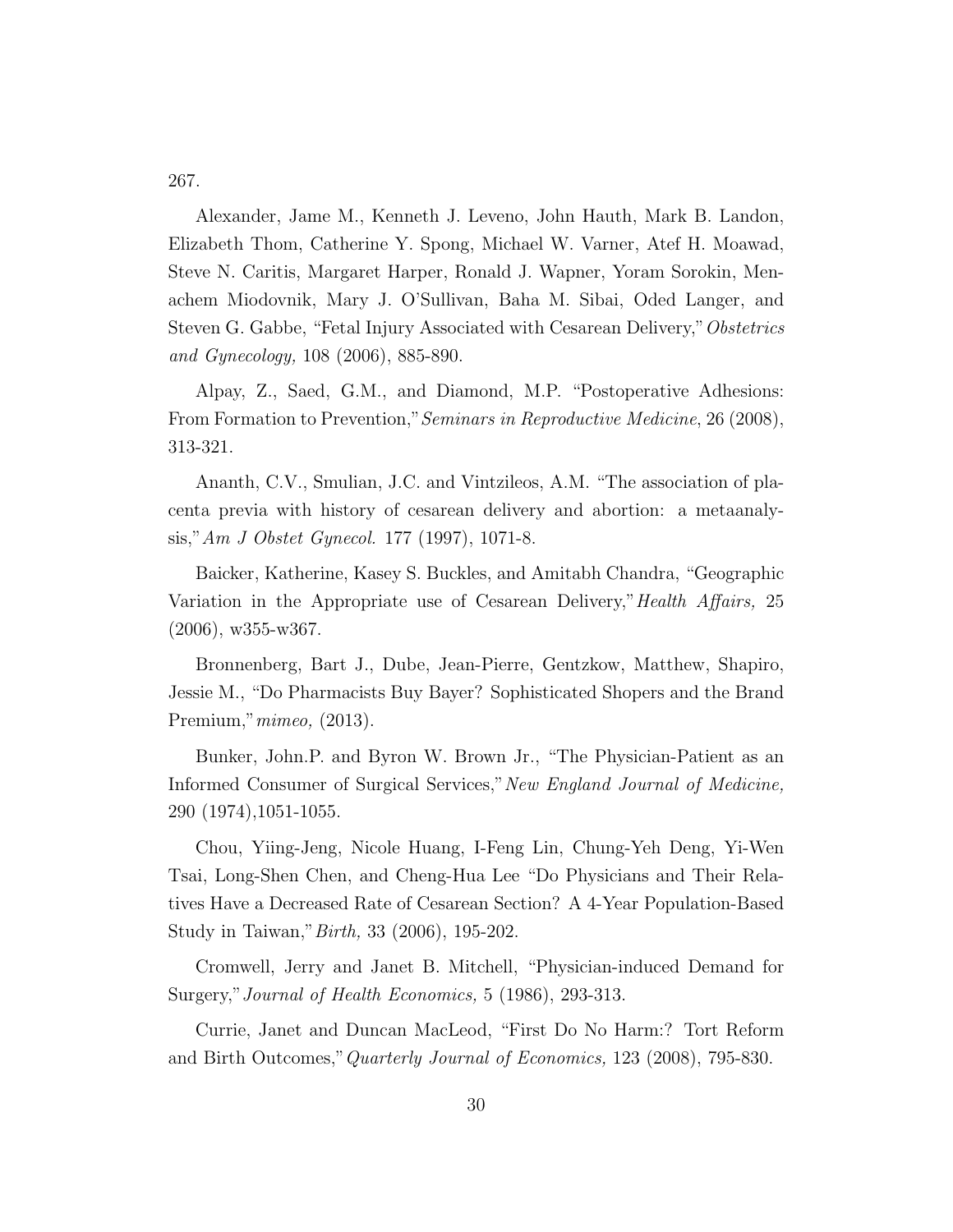Domenighetti, Gianfranco, Antoine Casabianca, Felix Gutzwiller, and Sebastiano Martinoli, "Revisiting the Most Informed Consumer of Surgical Services,"International Journal of Technology Assesment in Health Care, 9 (1993), 505-513.

Dranove (1988) Demand Inducement and the Physician/Patient Relationship Economic Inquiry XXVI: 281-298.

Dranove, David and Paul Wehner, "Physician-Induced Demand for Childbirths,"Journal of Health Economics, 13 (1994), 61-73.

Dubay, Lisa, Robert Kaestner, and Timothy Waidmann, "The Impact of Malpractice Fears on Caesarean Section Rates, "Journal of Health Economics, 18 (1999), 491-522.

Ellis, Randall and Thomas McGuire, "Provider Behavior Under Prospective Reimbursement,"Journal of Health Economics, 5 (1986), 129-151.

Epstein, Andrew and Sean Nicholson, "The Formation and Evolution of Physician Treatment Styles: An Application to Cesarean Sections,"Journal of Health Economics, 28 (2009), 1126-1140.

Evans, Robert, "Supplier-Induced Demand: Some Empirical Evidence and Implications,"in The Economics of Health and Medical Care, M. Perlman, ed. (London: Macmillan, 1974).

Fuchs, Victor, "The Suppy of Surgeons and the Demand for Operations,"The Journal of Human Resources, 13 (1978), 35-56.

Gruber, Jonathan and Maria Owings, "Physician Financial Incentives and Cesarean Section Delivery,"RAND Journal of Economics, 27 (1996), 99-123.

Gruber, Jonathan, John Kim, and Dina Mayzlin, "Physician Fees and Procedure Intensity: the Case of Cesarean Delivery,"Journal of Health Economics, 18 (1999), 473-490.

Grytten, Jostein, Skau, Irene, Sorensen, Rune, "Do Expert Patients Get Better Treatment than Others? Agency Discrimination and Statistical Discrimination in Obstetrics,"Joural of Health Economics, 30 (2011), 163-180.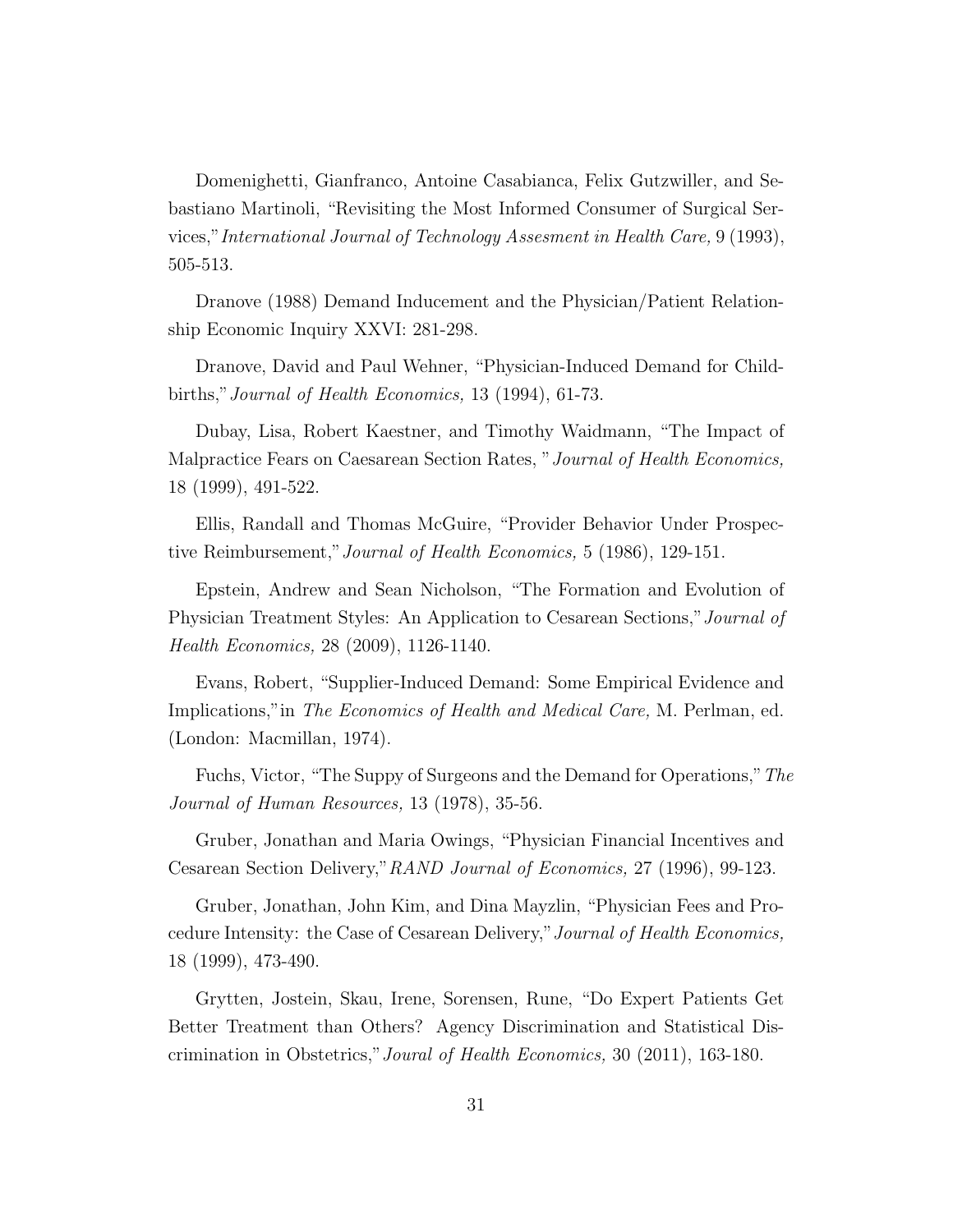Hall, Marion H. and Susan Bewley. "Maternal mortality and mode of delivery," Lancet (1999), 354: 776.

Hay, Joel and Michael J. Leahy, "Physician-Induced Demand: An Empirical Analysis of the Consumer Information Gap,"Journal of Health Economics, 2 (1982), 231-244.

Jacobson, Mireille, Craig C. Earle, Mary Price, and Joseph P. Newhouse "How Medicare's Payment Cuts for Cancer Chemotherapy Drugs Changed Patterns of Treatment,"Health Affairs, 29 (2010), 1391-1399.

Kim, Beomsoo, "The Impact of Malpractice Risk on the Use of Obstetrics Procedures, "Journal of Legal Studies 36 (2007), S79-S119.

Kozhimannil, Katy B., Michael R. Law, and Beth A. Virnig, "Cesarean Delivery Rates Vary Tenfold Among US Hospitals; Reducing Variation May Address Quality and Cost Issues," *Health Affairs*, 32 (2013), 527-535.

Levitt, Steven and Chad Syverson, "Market Distortions When Agents are Better Informed: The Value of Information in Real Estate Transactions,"The Review of Economics and Statistics, 90 (2008), 599-611.

Martin Joyca A., Brady E. Hamilton, Michelle J.K. Osterman, Sally C. Curtin, T.J. Matthews (2013)."Births: Final data for 2012." National vital statistics reports; vol 62 no 9. Hyattsville, MD: National Center for Health Statistics.

Lydon-Rochelle, Mona, Victoria L. Holt, Diane P. Martin, and Thomas R. Easterling, "Association Between Method of Delivery and Maternal Rehospitalization,"The Journal of the American Medical Association, 283 (2000), 2411-2416.

McClellan, Mark, "Reforming Payments to Healthcare Providers: The Key to Slowing Healthcare Cost Growth While Improving Quality?" Journal of Economic Perspectives 25 (2011), 65-92.

McGuire, Thomas, "Physician Agency,"in The Handbook of Health Economics 1, Anthony J. Culyer and Joseph P. Newhouse, eds., (Elsevier Science, 2000).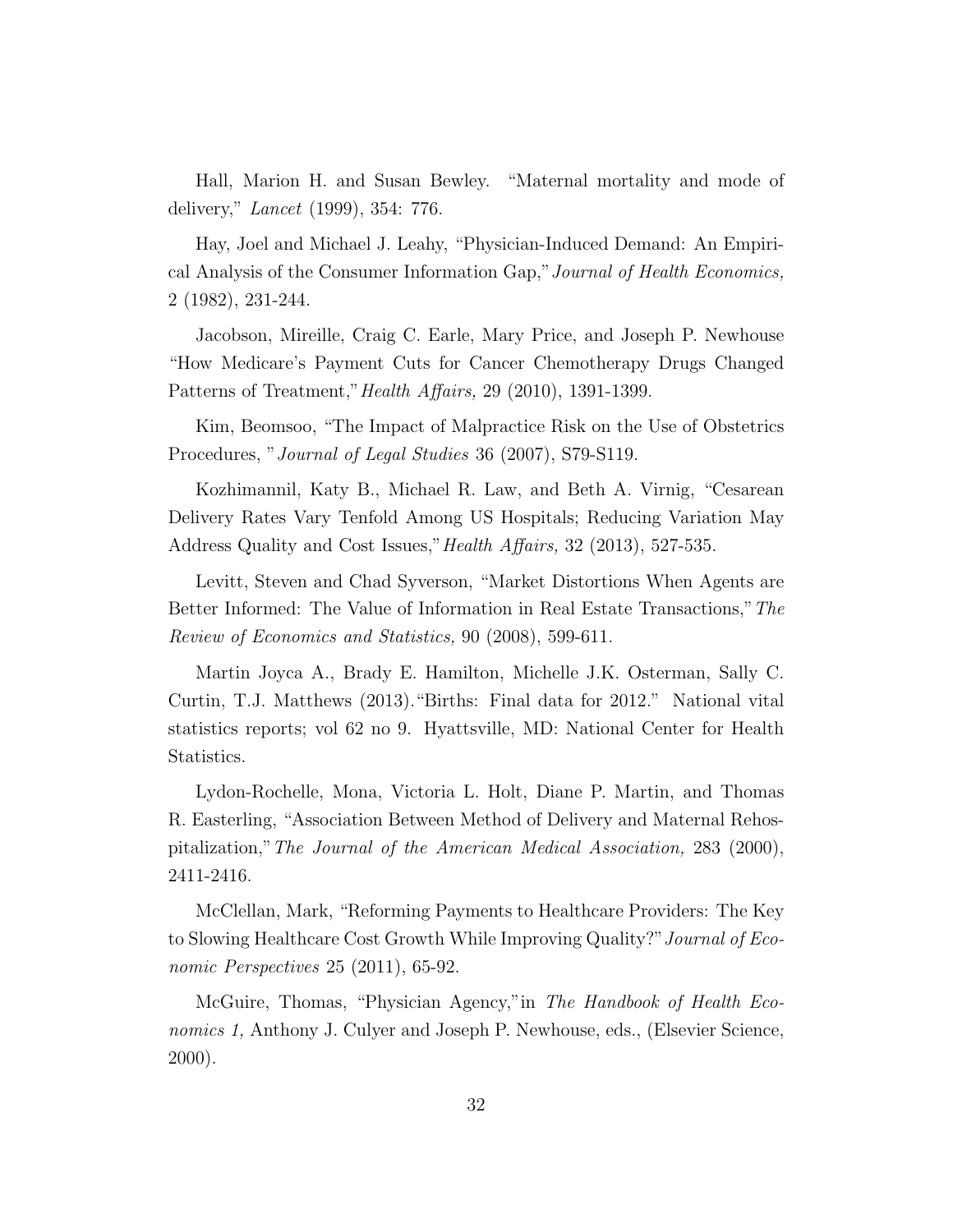McGuire, Thomas and Mark Pauly, "Physician Response to Fee Changes with Multiple Payers," Journal of Health Economics, 10 (1991), 385-410.

Nielsen, T.F., Hagberg, H. and Ljungblad, U. "Placenta previa and antepartum hemorrhage after previous cesarean section,"Gynecol. Obstet. Invest., 27 (1989), 88-90.

Norberg, Karen and Pantano, Juan "Cesarean Sections and Subsequent Fertility, "*Mimeo, Washington University in St. Louis* (2013).

Nguyen, Nguyen and Frederick W. Derrick, "Physician Behavioral Response to a Medicare Price Reduction,"Health Services Research, 32 (1997), 283-298.

Pauly, Mark V. Doctors and Their Workshops: Economic Models of Physician Behavior, University of Chicago Press, Chicago (1980).

Podulka, Jennifer, Elizabeth Stranges, and Claudia Steiner, "Hospitalizations Related to Childbirth, 2008,"HCUP Statistical Brief 110 (Rockville, MD: Agency for Healthcare Research and Quality, 2011).

Prentice, A. and Thomas Lind, "Fetal Heart Rate Monitoring During Labour - Too Frequent Intervention, Too Little Benefit?" The Lancet, 330 (1987), 1375-1377.

Rossiter, Louis F. and Gail R. Wilensky, "Identification of Physician-Induced Demand,"Journal of Human Resources, 19 (1984), 231-244.

Sloan, Frank A., Kathryn Whetton-Goldstein, Penny B. Githens, and Stephen S. Entman, "Effects of the Treatment of Medical Malpractice Litigation and Other Factors on Birth Outcomes," Medical Care 33: 700-714. (1997)

Truven Health Analytics (2013) "The Cost of Having a Baby in the United States," http://transform.childbirthconnection.org/wp-content/uploads/2013/01/Costof-Having-a-Baby1.pdf.

Ubel, Peter, Andrea M. Angott, and Brian J. Zikmund-Fisher, "Physicians Recommend Different Treatments for Patients than They Would Choose for Themselves,"Archives of Internal Medicine, 171 (2011), 630-634.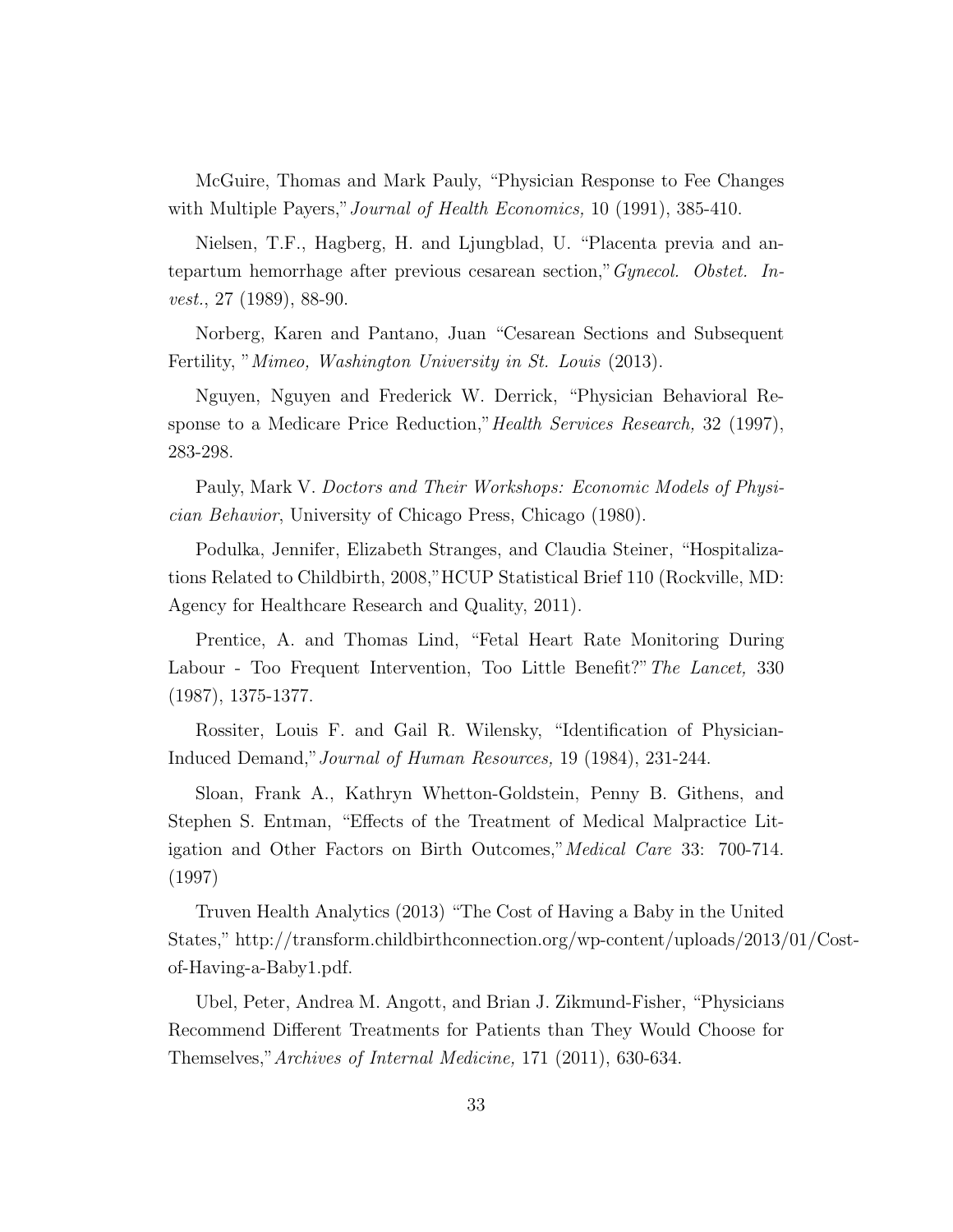Yip, Winnie, "Physician Responses to Medical Fee Reductions: Changes in the Volume and Intensity of Supply of Coronary Artery Bypass Graft (CABG) Surgeries in the Medicare and Private Sectors,"Journal of Health Economics, 17 (1998), 675-699.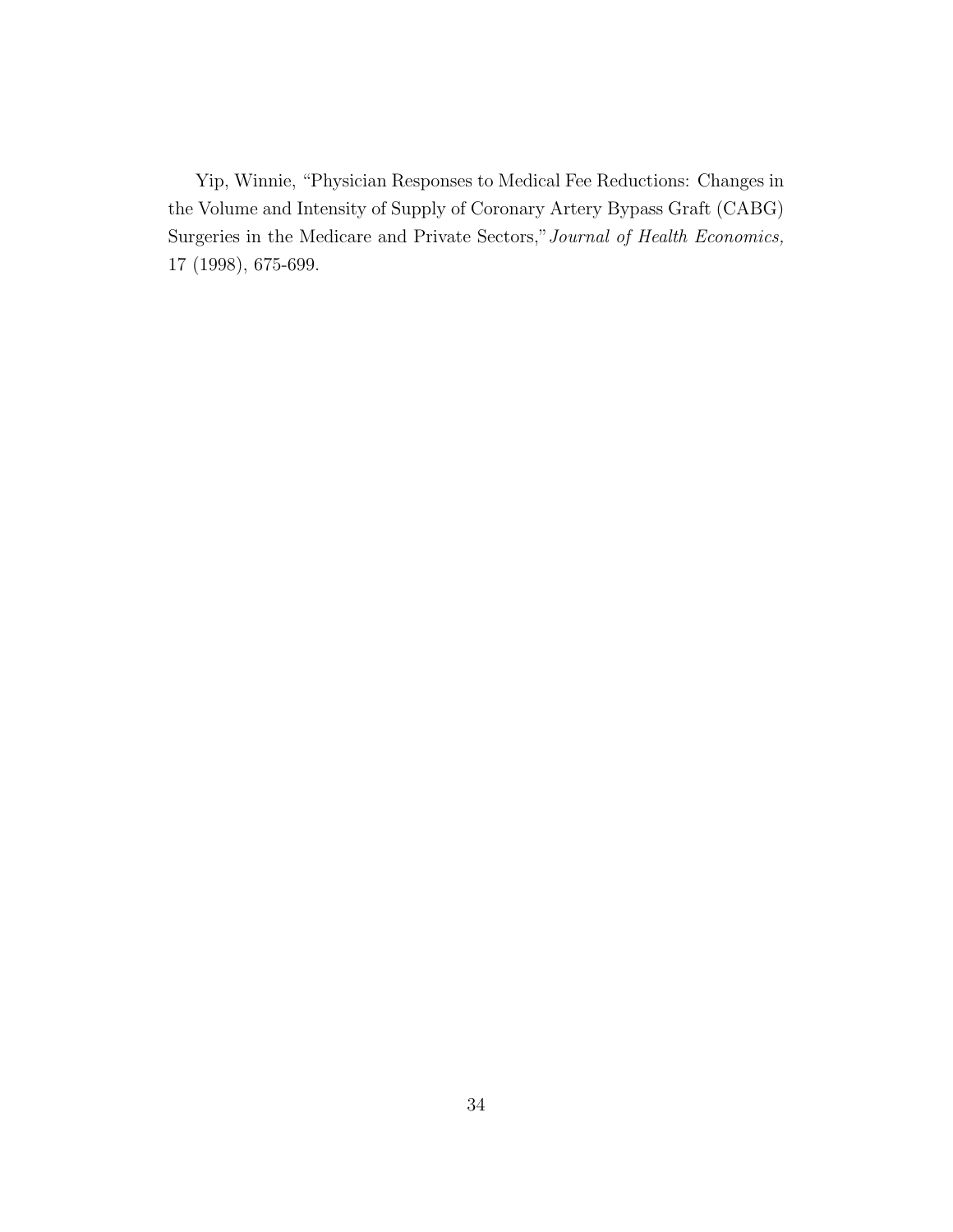Figure 1: Physician Threshold and Presence of Informed Patients

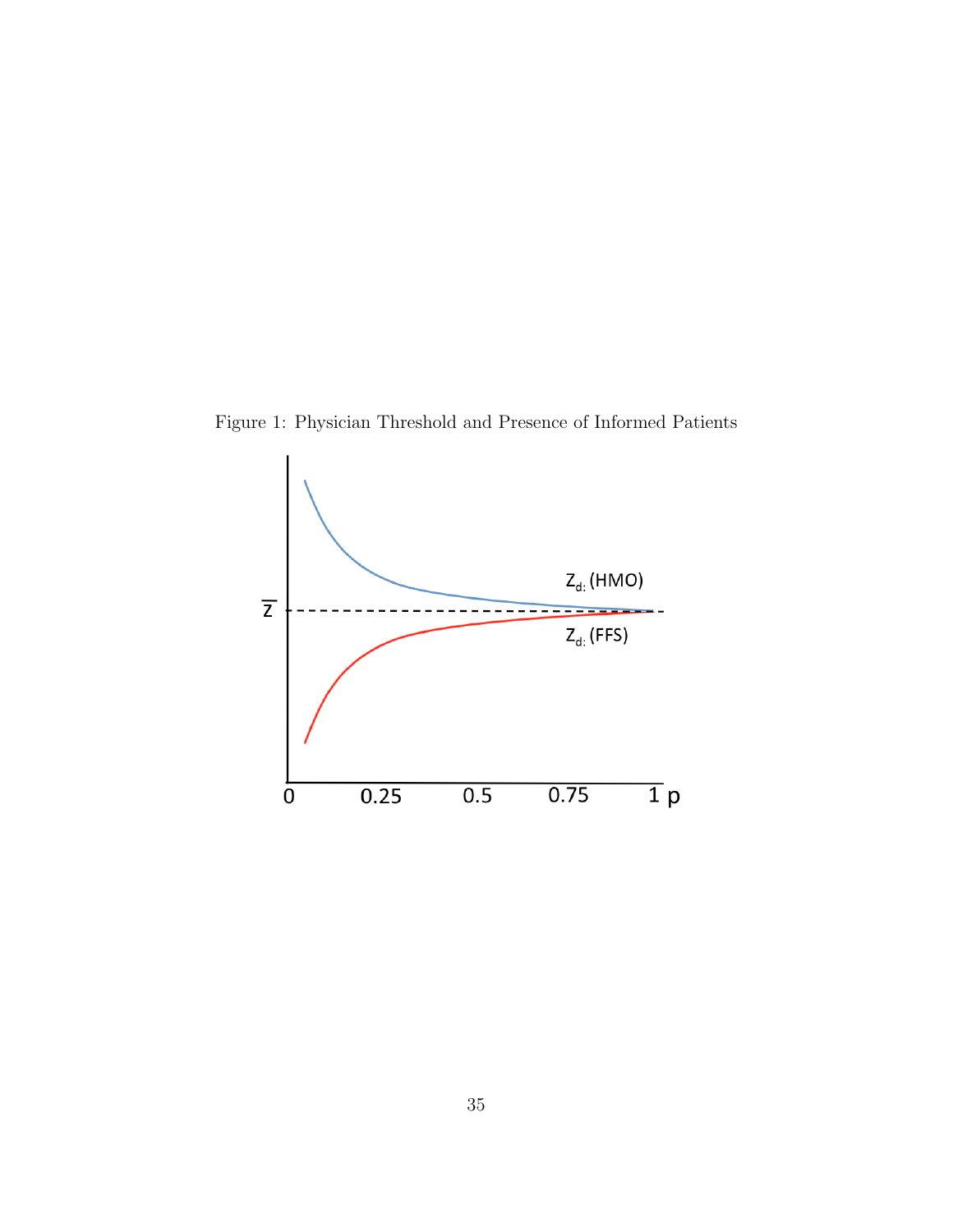|                                        |                  | Non-HMO Hospitals |                |                |                  |            | HMO Hospitals  |                |
|----------------------------------------|------------------|-------------------|----------------|----------------|------------------|------------|----------------|----------------|
|                                        |                  | Physicians        |                | Non-Physicians |                  | Physicians |                | Non-Physicians |
|                                        | Mean             | Std. Dev.         | Mean           | Std. Dev.      | Mean             | Std. Dev.  | Mean           | Std. Dev.      |
| Demographics:                          |                  |                   |                |                |                  |            |                |                |
| Age                                    | $32.55*$         | [3.92]            | $31.11*$       | [4.25]         | $32.60*$         | [4.07]     | $30.67*$       | $[4.26]$       |
| Mother's education $(\%)$ :            |                  |                   |                |                |                  |            |                |                |
| Some college                           | $\boldsymbol{0}$ | [0]               | $11.81*$       | [32.27]        | $\boldsymbol{0}$ | [0]        | $12.51*$       | [33.08]        |
| College graduate                       | $\overline{0}$   | [0]               | $44.69*$       | [49.72]        | $\overline{0}$   | [0]        | $42.23*$       | [49.39]        |
| High education                         | 100              | $[0]$             | $38.38*$       | [48.63]        | $100\,$          | $[0]$      | $40.08*$       | [49.01]        |
| Father's education $(\%)$ :            |                  |                   |                |                |                  |            |                |                |
| Some college                           | $4.99*$          | [21.78]           | $13.00*$       | [33.63]        | $4.81^*$         | [21.41]    | 16.98*         | [37.55]        |
| College graduate                       | $16.59*$         | [37.21]           | $39.67*$       | [48.92]        | $19.42*$         | [39.60]    | $37.20*$       | [48.34]        |
| High education                         | $71.69*$         | [45.06]           | $37.62*$       | [48.44]        | $71.35*$         | [45.26]    | $34.16*$       | [47.42]        |
| Mother's race $(\%)$ :                 |                  |                   |                |                |                  |            |                |                |
| Black                                  | 3.47             | $[18.31]$         | 2.99           | [17.02]        | 5.77             | [23.34]    | 6.17           | [24.05]        |
| Hispanic                               | $6.11*$          | [23.96]           | $13.79*$       | [34.48]        | $7.31^{\ast}$    | [26.05]    | 17.80*         | [38.25]        |
| Other (non-White)                      | $38.76*$         | [48.73]           | $26.04^{\ast}$ | [43.89]        | $47.31*$         | [49.98]    | $28.93^{\ast}$ | [45.34]        |
| Zip code income $(\$)$                 | $34,567*$        | [15, 538]         | $29,517*$      | [13,760]       | 33,882*          | [13, 914]  | $26,646*$      | [10, 974]      |
| Insurance $(\%)$ :                     |                  |                   |                |                |                  |            |                |                |
| HMO                                    | 42.99            | [49.51]           | 43.99          | [49.64]        | 98.46            | [12.32]    | 98.37          | [12.65]        |
| Government                             | $3.58^{\ast}$    | [18.58]           | $8.53^{\ast}$  | [27.93]        | $\boldsymbol{0}$ | [0]        | 0.31           | [5.55]         |
| Indigent                               | $\boldsymbol{0}$ | [0]               | 0.024          | [1.55]         | $\boldsymbol{0}$ | [0]        | 0.0035         | $[0.59]$       |
| Infant information $(\%)$ :            |                  |                   |                |                |                  |            |                |                |
| Female                                 | 48.34            | [49.98]           | 48.57          | [49.98]        | 50.00            | [50.05]    | 48.74          | [49.98]        |
| Very early term (20-36 weeks)          | 8.10             | [27.29]           | 7.71           | [26.67]        | $9.62\,$         | [29.51]    | $8.59\,$       | [28.02]        |
| Early term (37-39 weeks)               | $25.45*$         | [43.57]           | $21.78*$       | [41.28]        | 22.88            | [42.05]    | 19.76          | [39.82]        |
| Post-dates ( $\geq 42$ weeks)          | $5.82*$          | 23.42             | $6.87*$        | [25.29]        | $5.77*$          | [23.34]    | $8.26*$        | [27.53]        |
| Very low birth weight                  | 0.90             | [9.47]            | 1.01           | [9.98]         | 0.96             | [9.77]     | 1.24           | [11.07]        |
| Low birth weight                       | 5.10             | [22.00]           | 4.41           | [20.53]        | $8.65^{\ast}$    | [28.14]    | $5.00*$        | [21.80]        |
| High birth weight                      | $5.82*$          | [23.42]           | $8.97*$        | [28.58]        | $6.35^{\ast}$    | [24.40]    | $9.77*$        | [29.68]        |
| Prenatal care                          | 99.71            | [5.37]            | 99.78          | [4.73]         | 100.00           | [0]        | 99.73          | [5.22]         |
| Risk factors $(\%)$ :                  |                  |                   |                |                |                  |            |                |                |
| Malpositioned fetus                    | 4.38             | [20.46]           | 4.57           | [20.89]        | 3.85             | [19.25]    | 4.11           | $[19.84]$      |
| Gestational diabetes                   | 4.41             | [20.54]           | 4.69           | [21.14]        | $5.77\,$         | [23.34]    | 7.07           | [25.62]        |
| Eclampsia                              | 0.036            | $[1.90]$          | 0.081          | [2.84]         | $0.39\,$         | [6.20]     | $0.19\,$       | [4.40]         |
| Smoking / substance abuse              | $0.15\,$         | [3.80]            | 0.19           | [4.31]         | $1.54\,$         | [12.32]    | 1.43           | [11.88]        |
| Hypertension / pre-eclampsia           | $5.53\,$         | [22.86]           | 5.78           | [23.34]        | $7.31\,$         | [26.05]    | 7.54           | [26.40]        |
| Congenital anomaly                     | $0.15\,$         | $[3.80]$          | 0.081          | $[2.84]$       | $\boldsymbol{0}$ | [0]        | 0.12           | [3.39]         |
| Placental/uterine rupture/hemorrhage   | 1.41             | [11.79]           | 1.18           | [10.82]        | $2.11^{\ast}$    | [14.40]    | $1.16*$        | [10.70]        |
| Ruptured membranes $\geq$ 24 hours     | $2.24\,$         | [14.81]           | $2.27\,$       | [14.88]        | $3.85\,$         | [19.25]    | 4.22           | [20.10]        |
| Isoimmunity                            | 1.81             | [13.33]           | 1.89           | [13.61]        | 0.39             | $[6.20]$   | 1.07           | [10.27]        |
| Oligohydramnios                        | $3.80^{\ast}$    | [19.10]           | $3.10^{\ast}$  | [17.30]        | $5.77^{\ast}$    | [23.30]    | $3.90^{\ast}$  | [19.40]        |
| Polyhydramnios                         | 0.43             | [6.57]            | 0.32           | [5.63]         | 0.39             | [6.20]     | 0.26           | [5.11]         |
| Growth restriction                     | $2.82*$          | $[16.56]$         | $1.51*$        | [12.21]        | $2.69*$          | [16.20]    | $1.21*$        | [10.91]        |
| Thyroid condition                      | $2.39^{\ast}$    | [15.26]           | $1.49*$        | [12.13]        | 2.12             | [14.40]    | 1.85           | [13.46]        |
| Herpes                                 | 0.47             | [6.84]            | 0.51           | [7.15]         | $0.96\,$         | [9.78]     | 1.43           | [11.85]        |
| Asthma                                 | 1.27             | [11.18]           | 0.94           | [9.63]         | 2.89             | [16.75]    | 2.87           | $[16.69]$      |
| Pre-existing maternal physical factors | $1.95*$          | [13.84]           | $1.46*$        | [12.00]        | $2.69*$          | $[16.20]$  | $1.18*$        | [10.81]        |
| Other maternal pre-existing conditions | 1.45             | [11.94]           | 1.11           | [10.48]        | 1.73             | [13.05]    | 0.98           | [9.82]         |
| Observations                           |                  | 2,766             |                | 494,077        |                  | 520        |                | 85,165         |

Table 1: Summary Statistics: California

Table contains means and standard deviations of independent variables used in the empirical analysis. "Pre-existing maternal physical factors" include previous uterine scar and physical anomalies. "Other maternal pre-existing conditions" includes heart disease, renal disease and liver disease.

\* denotes differences in Physician and non-Physician means that are significantly different from zero at the 5 percent level.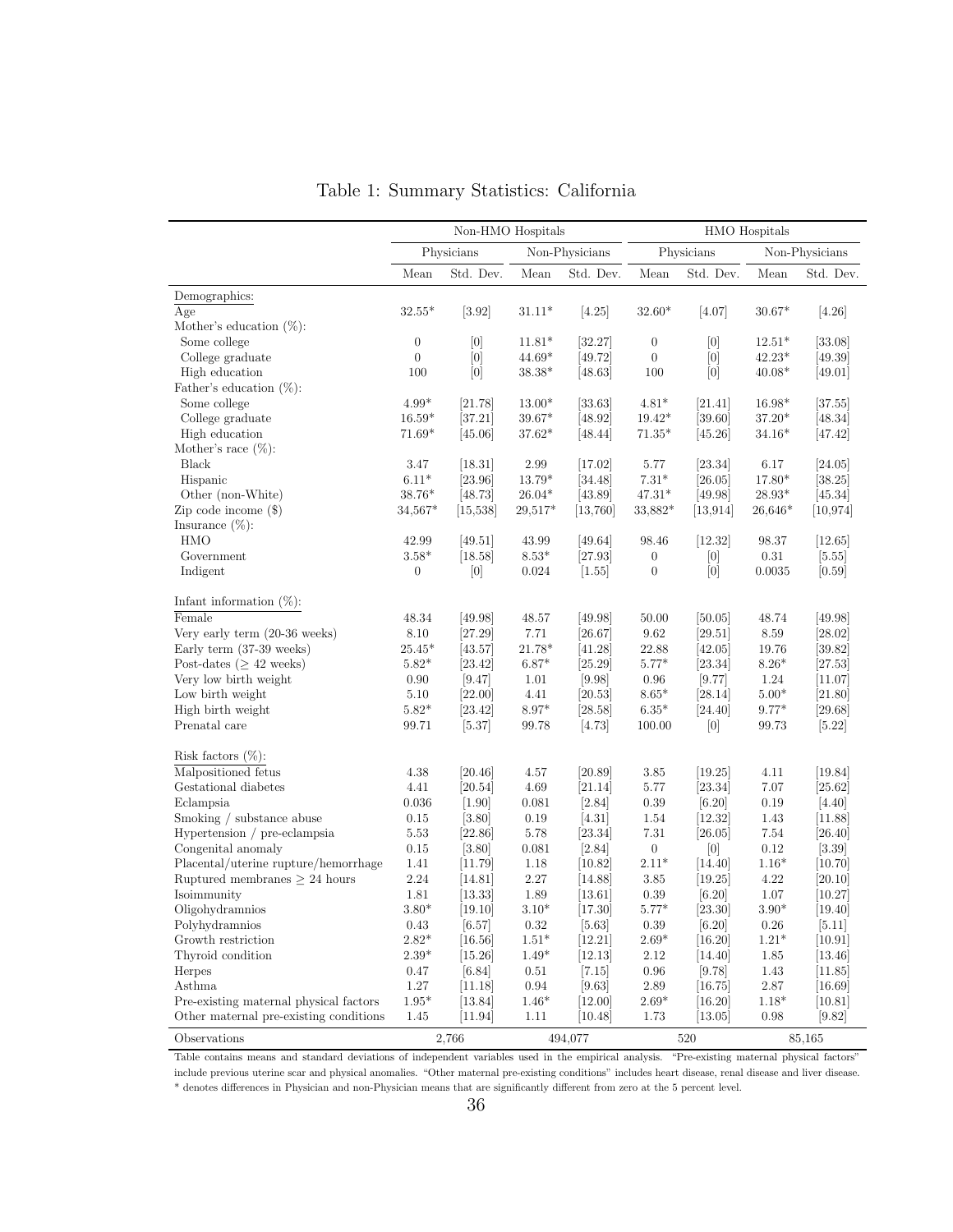|                       |            | Non-HMO Hospitals |            | <b>HMO</b> Hospitals |
|-----------------------|------------|-------------------|------------|----------------------|
| Panel A: California   | Physicians | Non-Physicians    | Physicians | Non-Physicians       |
| Any C-section         | 27.4       | 29.1              | 31.0       | 26.1                 |
|                       | [44.6]     | [45.4]            | [46.3]     | [43.9]               |
| Scheduled C-section   | 10.9       | 10.0              | 12.5       | 8.1                  |
|                       | [31.1]     | [30.0]            | [33.1]     | [27.3]               |
| Unscheduled C-section | 16.6       | 19.1              | 18.5       | 17.9                 |
|                       | [37.2]     | [39.3]            | [38.8]     | [38.4]               |
|                       |            |                   |            |                      |
| Observations          | 2,766      | 494,077           | 520        | 85,165               |

Table 2: Raw C-section Rates

|                |       | Physicians                         |             |                |
|----------------|-------|------------------------------------|-------------|----------------|
| Panel B: Texas | Moms  | Dads                               | <b>Both</b> | Non-Physicians |
| Any C-section  | 31.6  | 29.9<br>$[46.5]$ $[45.8]$ $[45.3]$ | 28.8        | 32.7<br>[46.9] |
| Observations   | 2,619 | 5,905 1,472                        |             | 362,349        |

Mean C-section rates for births to families in which at least one parent is a college graduate calculated from California and Texas VS data. Standard deviations are displayed in brackets. Details on sample and physician identification are provided in Section 4.1 and in the Data Appendix.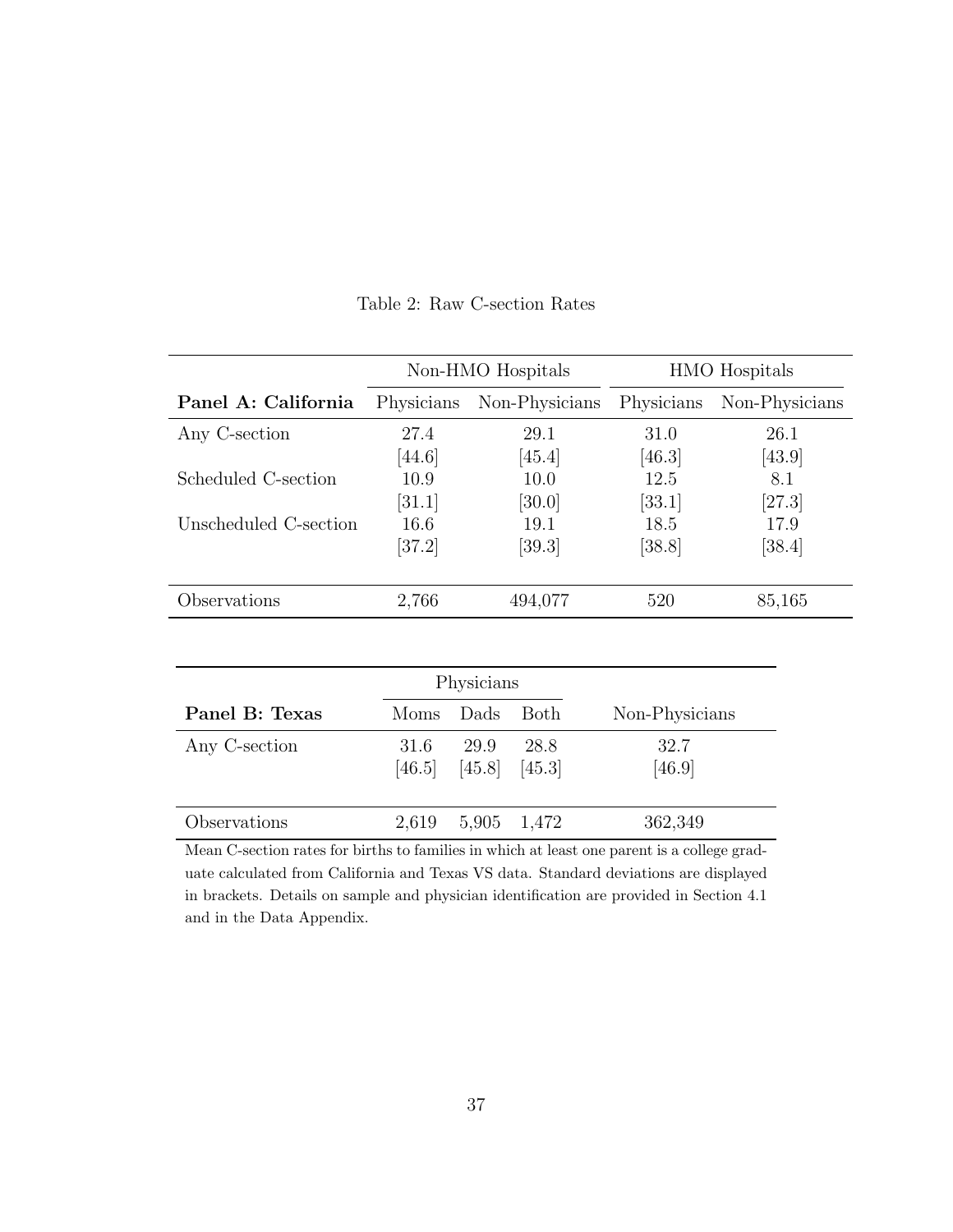|                         |           | Any C-section     |         | Scheduled C |           | Unscheduled C |
|-------------------------|-----------|-------------------|---------|-------------|-----------|---------------|
| Panel A: OLS            | (1)       | $\left( 2\right)$ | (3)     | (4)         | (5)       | (6)           |
| Physician               | $-2.14**$ | $-1.68*$          | 0.016   | 0.028       | $-2.16**$ | $-1.71*$      |
|                         | [0.79]    | [0.70]            | [0.60]  | [0.55]      | [0.66]    | [0.67]        |
| Hospital Fixed Effects? |           | Yes               |         | Yes         |           | Yes           |
| Observations            | 496,843   | 496,843           | 496,843 | 496,843     | 496,843   | 496,843       |
| Adjusted R-squared      | 0.17      | 0.18              | 0.22    | 0.23        | 0.061     | 0.068         |
|                         |           |                   |         |             |           |               |
| Panel B: Matching       | (1)       | (2)               | (3)     | (4)         | (5)       | (6)           |
| Physician               | $-2.18**$ | $-1.81+$          | $-0.19$ | 0.34        | $-1.99**$ | $-1.84**$     |
|                         | [0.87]    | [0.99]            | [0.56]  | [0.68]      | [0.78]    | [0.90]        |
| Hospital Fixed Effects? |           | Yes               |         | Yes         |           | Yes           |
| Observations            | 94,360    | 16,916            | 94,360  | 16,916      | 94,360    | 16,916        |
| Exact match rate        | 89%       | 53\%              | 89\%    | 53\%        | 89%       | 53\%          |

Table 3: C-sections and Physician Mothers: California

The sample is deliveries in non-HMO hospitals. Effects are displayed in percentage points. Standard errors are in brackets. Physician is a dummy indicating the mother is a physician. Panel A displays results from OLS regressions, containing the controls summarized in Table 1 as well as their interactions as described in the paper, and year\*month dummies. OLS standard errors are clustered by hospital. Panel B displays results from nearest neighbor matching regressions, with matching performed on variables as described in Section 4.2. The number of observations in Panel B refers to those receiving non-zero weights, and Abadie & Imbens (2006) analytical standard errors are displayed. The means of the dependent variables are 29.1% (Any C-section), 10.0% (Scheduled C-section) and 19.1% (Unscheduled C-section). (+ denotes significance at the .10 level, \* at the .05, and \*\* at the .01).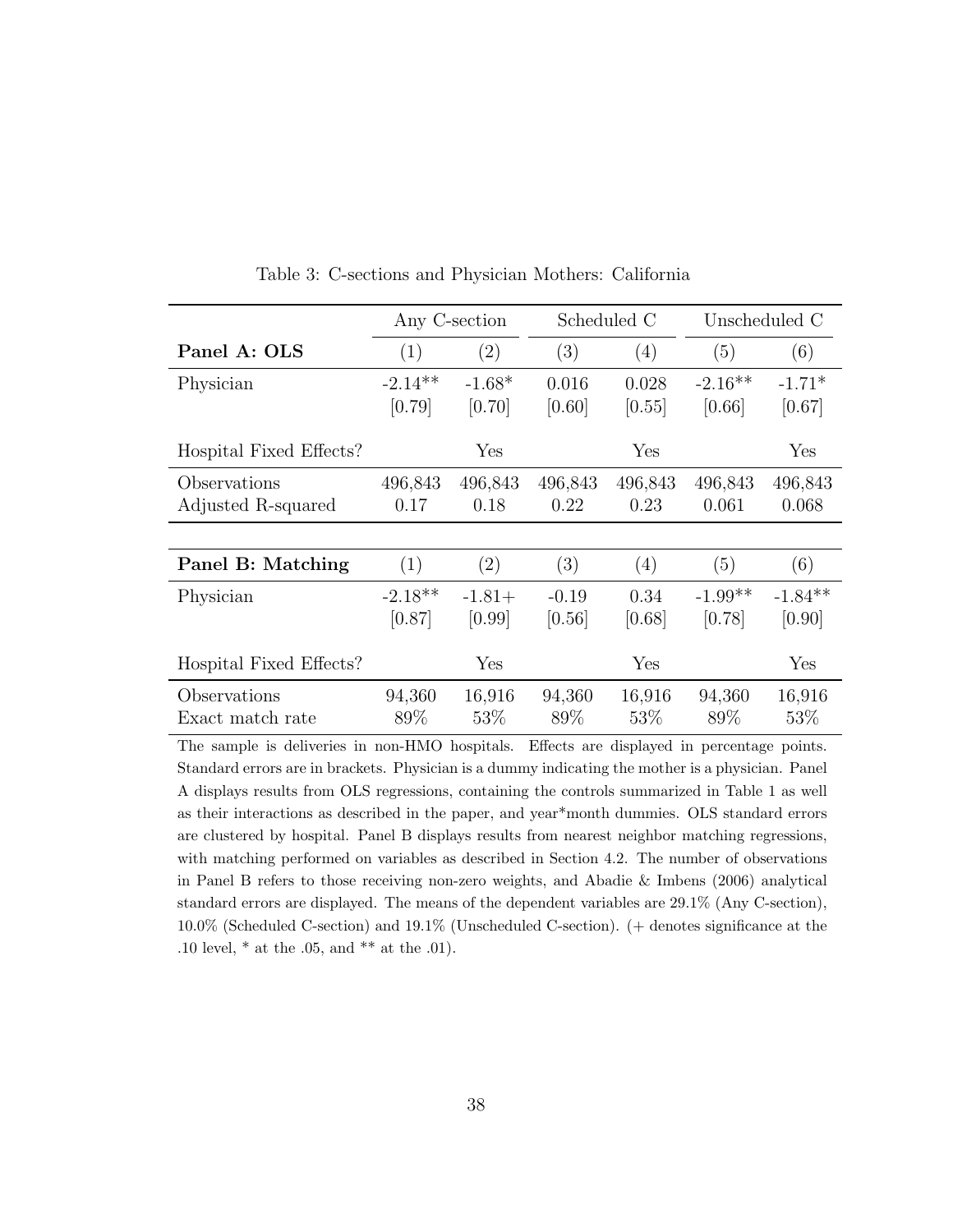|                                |           |           | Any C-section |          |
|--------------------------------|-----------|-----------|---------------|----------|
| Panel A: All Physicians        | (1)       | (2)       | (3)           | (4)      |
| Mother                         | $-2.79**$ | $-2.09**$ | $-3.10*$      | $-2.53+$ |
|                                | [0.84]    | [0.62]    | [1.58]        | [1.53]   |
| Physician Father               | $-0.38$   | 0.40      | $-0.27$       | 0.70     |
|                                | [0.72]    | [0.53]    | [1.21]        | $[1.20]$ |
| Hospital Fixed Effects?        |           | Yes       |               |          |
| Attending Fixed Effects?       |           |           |               | Yes      |
| Observations                   | 372,691   | 372,691   | 101,839       | 101,839  |
| Adjusted R-squared             | 0.12      | 0.14      | 0.09          | 0.16     |
|                                |           |           |               |          |
| Panel B: By information        | (1)       | (2)       | (3)           | (4)      |
| Physician Mother               | $-4.13**$ | $-3.26**$ | $-4.65*$      | $-4.18*$ |
|                                | $[1.06]$  | [0.91]    | [1.96]        | $[1.99]$ |
| Less Informed Physician Mother | $3.07*$   | $2.89+$   | 3.82          | 4.12     |
|                                | $[1.50]$  | [1.50]    | [3.13]        | [3.12]   |
| Physician Father               | $-1.92*$  | $-1.39*$  | $-1.90$       | $-0.99$  |
|                                | [0.75]    | [0.64]    | [1.54]        | [1.53]   |
| Less Informed Physician Father | $3.94**$  | $4.07**$  | 4.31          | 4.76     |
|                                | [1.27]    | $[1.22]$  | [2.94]        | $[2.90]$ |
| Hospital Fixed Effects?        |           | Yes       |               |          |
| Attending Fixed Effects?       |           |           |               | Yes      |
| Observations                   | 372,345   | 372,345   | 101,702       | 101,702  |
| Adjusted R-squared             | 0.12      | 0.14      | 0.09          | 0.16     |

Table 4: C-sections and Physician Parents: Texas

Table displays results from OLS regressions. Columns (1) - (2) are for the full sample; Columns (3) and (4) are for the subsample with attending name (years 2005- 2007). All regressions include maternal demographic controls, infant information, and clinical risk factors and year\*month effects (see Appendix Table A.1). Panel B includes all the covariates in A, in addition to flags for being unable to identify the physician specialty. Effects are displayed in percentage points. The mean of the dependent variable is  $32.6\%$  (Columns (1) and (2)) and  $38.8\%$  (Columns (3) and (4)). Standard errors, clustered by hospital in Columns (1) and (2) and by attending in Columns (3) and (4), are in brackets (+ denotes significance at the .10 level, \* at the .05, and \*\* at the .01).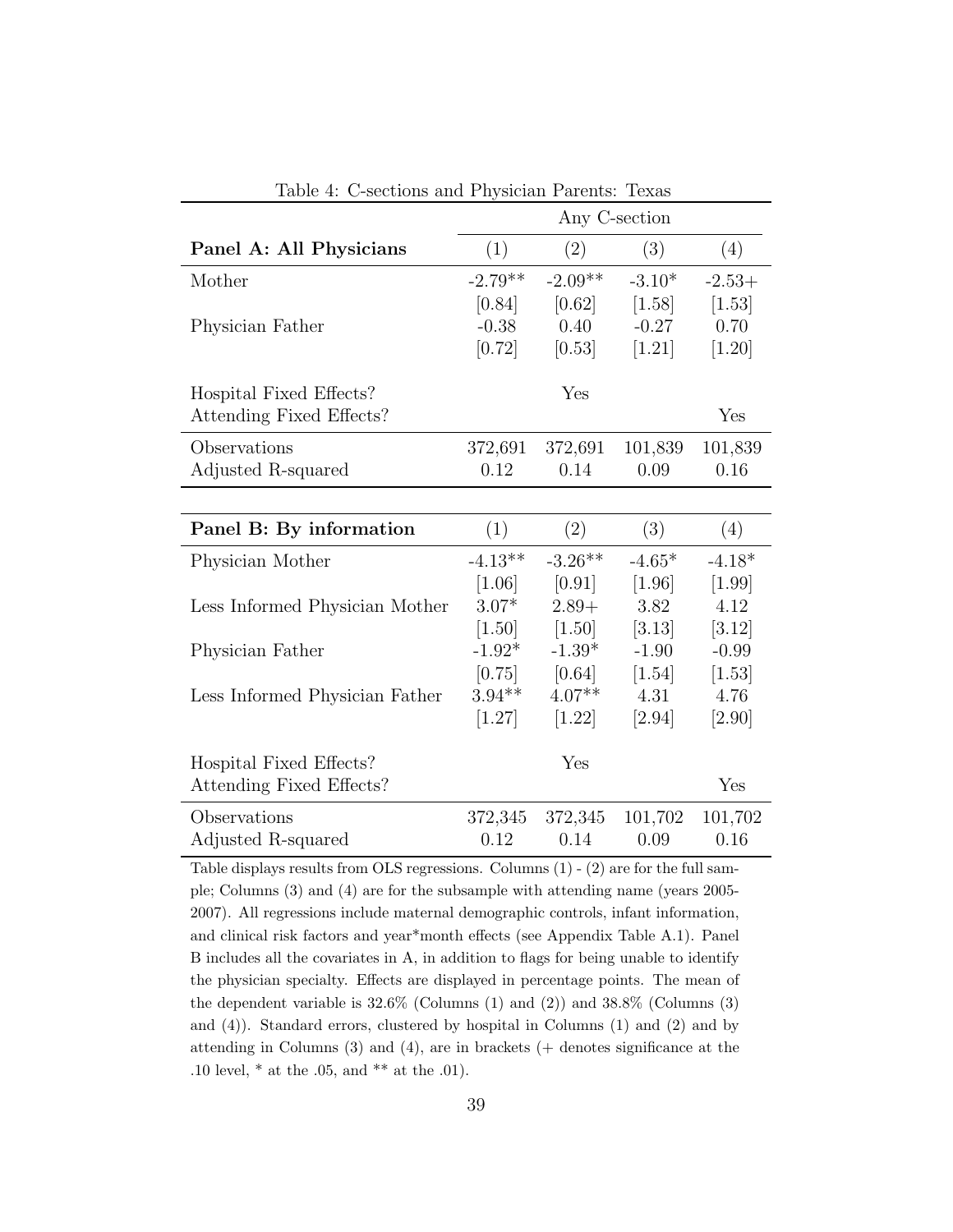|                                | Any C-section |                   | Scheduled C |           |           | Unscheduled C |
|--------------------------------|---------------|-------------------|-------------|-----------|-----------|---------------|
|                                | (1)           | $\left( 2\right)$ | (3)         | (4)       | (5)       | (6)           |
| Physician                      | $-2.04*$      | $-1.89*$          | 0.12        | 0.12      | $-2.16**$ | $-2.01*$      |
|                                | [0.80]        | [0.77]            | [0.50]      | [0.48]    | [0.76]    | [0.78]        |
| HMOHosp <sup>*</sup> Physician | $5.53*$       | $4.75*$           | $2.88+$     | $2.44+$   | 2.64      | 2.31          |
|                                | [2.29]        | [2.23]            | [1.47]      | $[1.44]$  | $[1.86]$  | $[1.86]$      |
| <b>HMOH</b> osp                | $-4.94**$     | $-4.58**$         | $-2.05**$   | $-1.74**$ | $-2.89**$ | $-2.84**$     |
|                                | [0.43]        | [0.49]            | [0.26]      | [0.26]    | [0.35]    | [0.41]        |
| HSA Fixed Effects?             |               | Yes               |             | Yes       |           | Yes           |
| Observations                   | 580,719       | 580,719           | 580,719     | 580,719   | 580,719   | 580,719       |
| Adjusted R-Squared             | 0.16          | 0.17              | 0.21        | 0.22      | 0.064     | 0.066         |

Table 5: C-sections and Physician Mothers - HMO and non-HMO Hospitals

Table displays results from OLS regressions, including controls as in Panel A of Table 3, with the exception of HMO patient which is excluded. Physician is an indicator the mother is a physician and HMOHosp is an indicator that the birth took place in an HMO-owned hospital. Effects are displayed in percentage points. Standard errors, clustered by maternal HSA, in parentheses (+ denotes significance at the .10 level,  $*$  at the .05, and  $**$  at the .01).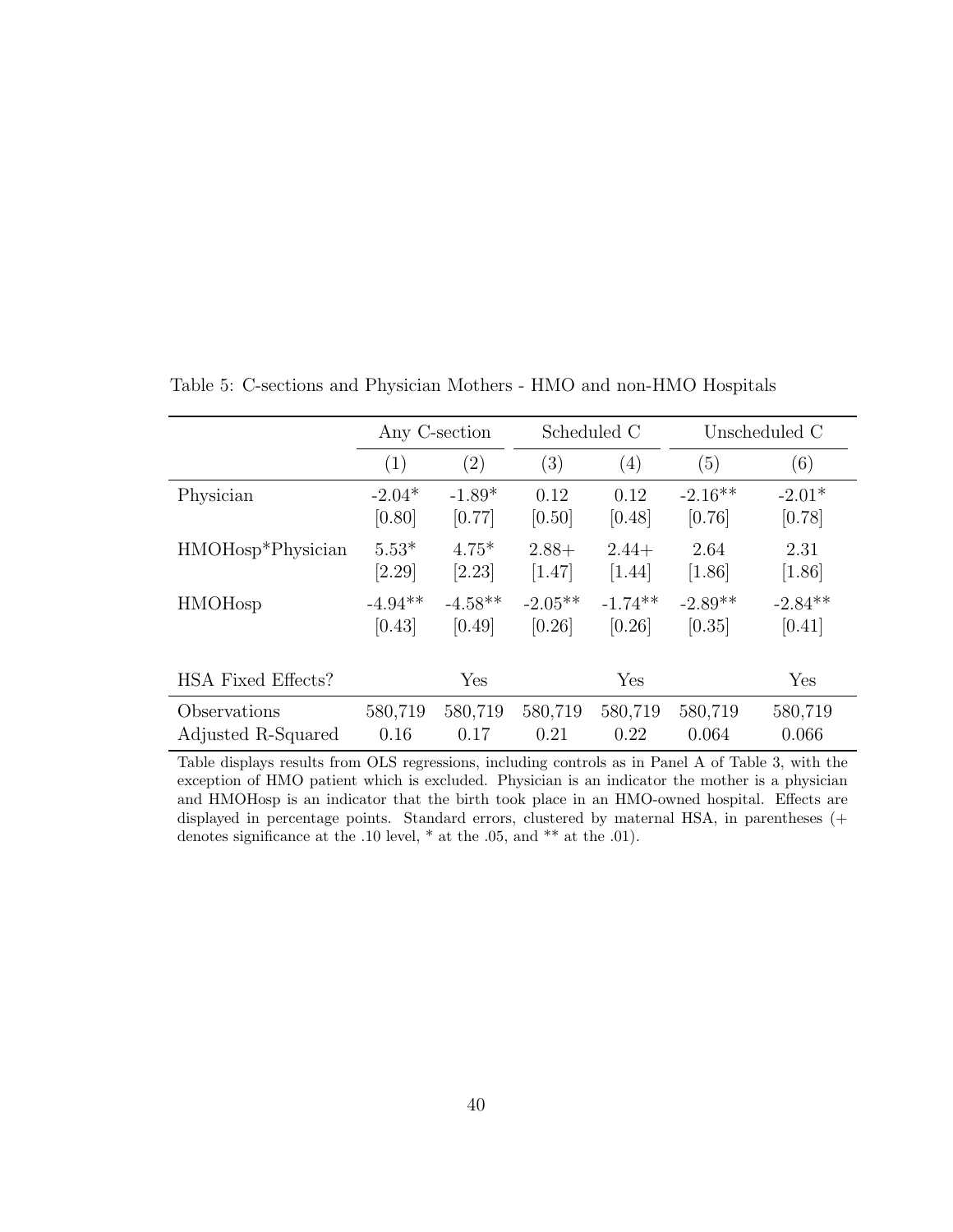|                                                                                                                                                                                                                                                                                                                                                                                                                                                                         |                                                                                                    | <b>High Education</b><br>Moms |                             | Zip Code FEs                | Deliver at               | Closest Hospital  | Other Hospital<br>Deliver at |                     |
|-------------------------------------------------------------------------------------------------------------------------------------------------------------------------------------------------------------------------------------------------------------------------------------------------------------------------------------------------------------------------------------------------------------------------------------------------------------------------|----------------------------------------------------------------------------------------------------|-------------------------------|-----------------------------|-----------------------------|--------------------------|-------------------|------------------------------|---------------------|
|                                                                                                                                                                                                                                                                                                                                                                                                                                                                         |                                                                                                    | $\widehat{\Omega}$            | $\widehat{\mathbb{C}}$      | $(\pm)$                     | $\widetilde{\mathbb{G}}$ | $\widehat{\circ}$ | E                            | $\circledS$         |
| Physician                                                                                                                                                                                                                                                                                                                                                                                                                                                               | $-2.20**$                                                                                          | $-2.06**$                     | $-2.18**$                   | $-1.94**$                   | $-3.08 +$                | $-2.67$           | $-1.89*$                     | $-1.80*$            |
|                                                                                                                                                                                                                                                                                                                                                                                                                                                                         | [0.78]                                                                                             | [0.79]                        | [0.68]                      | [0.69]                      | [1.57]                   | $[1.64]$          | [0.88]                       | [0.89]              |
| hysician<br>$HMOH$ osp $*$ P                                                                                                                                                                                                                                                                                                                                                                                                                                            | [1.93]<br>2.85                                                                                     | $\left[1.93\right]$<br>2.49   | $\left[1.80\right]$<br>2.66 | $\left[1.80\right]$<br>2.28 | [4.80]<br>3.93           | [4.71]<br>3.17    | [2.03]<br>2.38               | 2.08                |
| HMOHosp                                                                                                                                                                                                                                                                                                                                                                                                                                                                 | $-3.03**$                                                                                          | $-2.86**$                     | $-2.89**$                   | $-2.87**$                   | $-3.60**$                | $-3.30**$         | $-2.71**$                    | $-2.65**$<br>[2.03] |
|                                                                                                                                                                                                                                                                                                                                                                                                                                                                         | [0.34]                                                                                             | [0.37]                        | [0.17]                      | [0.18]                      | [0.59]                   | [1.02]            | [0.35]                       | [0.39]              |
| Fixed Effects?                                                                                                                                                                                                                                                                                                                                                                                                                                                          | <b>HSA</b>                                                                                         | <b>HSA</b>                    | Zip                         | Zip                         | HSA                      | HSA               | <b>HSA</b>                   | <b>HSA</b>          |
| Adjusted R-Squared<br><b>D</b> servations                                                                                                                                                                                                                                                                                                                                                                                                                               | 226,323<br>0.063                                                                                   | 226,323<br>0.065              | 582,528<br>0.064            | 582,528<br>0.066            | 129,188<br>0.062         | 129,188<br>0.068  | 451,531<br>0.064             | 451,531<br>0.066    |
| patient which is excluded. Physician is an indicator the mother is a physician and HMOHosp is an indicator that the<br>birth took place in an HMO-owned hospital. Effects are displayed in percentage points. Standard errors, cl<br>Table displays results from OLS regressions, including controls as in Panel A of Table 3, with the exception of HMO<br>by maternal HSA, in parentheses (+ denotes significance at the .10 level, * at the .05, and ** at the .01). | excluded. Physician is an indicator the mother is a physician and HMOHosp is an indicator that the |                               |                             |                             |                          |                   |                              |                     |

| l<br>۱<br>į                                                   |  |
|---------------------------------------------------------------|--|
| i<br>l<br>)<br>í<br>Ī                                         |  |
| I<br>てんこう こうこく<br>$\zeta$                                     |  |
| $\frac{1}{2}$<br>l<br>í<br>i                                  |  |
| ֖֖֖ׅ֖֧ׅ֖ׅׅ֖ׅ֖֧֧ׅ֖֧֪֪֪֪ׅ֚֚֚֚֚֚֚֚֚֚֚֚֚֚֚֚֚֚֚֚֚֚֚֚֚֚֚֚֡֝֝֬֝֓֞֝֬֝ |  |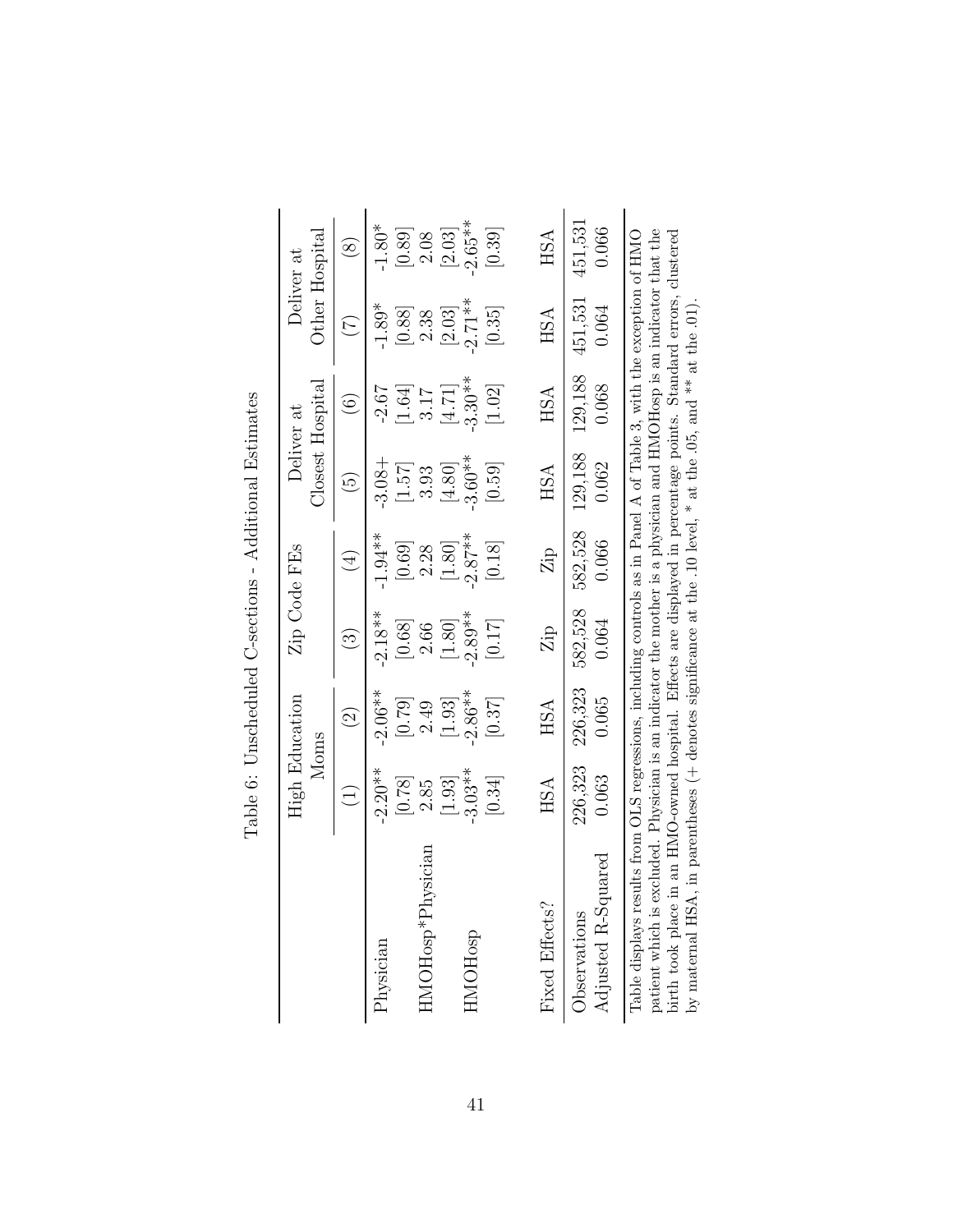|                                                                                                                                                                                                                                                                                                                                                                                                                                                         |                          | Maternal Morbidity                                                                                               |                          |                     |                           | Infant Morbidity    |                     |                      |
|---------------------------------------------------------------------------------------------------------------------------------------------------------------------------------------------------------------------------------------------------------------------------------------------------------------------------------------------------------------------------------------------------------------------------------------------------------|--------------------------|------------------------------------------------------------------------------------------------------------------|--------------------------|---------------------|---------------------------|---------------------|---------------------|----------------------|
|                                                                                                                                                                                                                                                                                                                                                                                                                                                         | Laceration               | Hemorrhage                                                                                                       | Infection                | Meconium            | Respiratory<br>assistance | Intubation          | Infection           | Trauma               |
|                                                                                                                                                                                                                                                                                                                                                                                                                                                         | $\widetilde{\mathbf{t}}$ | $\widehat{\Omega}$                                                                                               | $\widehat{\mathfrak{S}}$ | $(\pm)$             | $\widetilde{\mathbb{G}}$  | $\widehat{\circ}$   | $(\overline{C})$    | $\circledS$          |
| $\mathrm{Physical}^a$                                                                                                                                                                                                                                                                                                                                                                                                                                   | $-1.15**$<br>$[0.43]$    | $-0.020$<br>[0.35]                                                                                               | $-1.17***$<br>[0.42]     | $+9.65 +$<br>[0.39] | $-0.041$<br>[0.30]        | $-0.42 +$<br>[0.22] | $-0.28$<br>[0.24]   | $-0.31 +$<br>[0.17]  |
| HMOH <sub>osp</sub> *Physician                                                                                                                                                                                                                                                                                                                                                                                                                          | $[1.48]$<br>0.22         | $-1.74+$<br>[0.89]                                                                                               | $1.78 +$<br>$[1.02]$     | $-0.70$<br>$[0.78]$ | $-0.75$<br>[0.99]         | [0.57]<br>$-0.77$   | $-0.25$<br>[0.39]   | $-0.063$<br>$[0.41]$ |
| $HMOH$ osp $^b$                                                                                                                                                                                                                                                                                                                                                                                                                                         | $3.37***$<br>[0.54]      | $1.77***$<br>[0.43]                                                                                              | [0.45]<br>0.32           | $+68.0$<br>[0.52]   | $1.60***$<br>[0.53]       | $-0.023$<br>[0.29]  | $-1.03**$<br>[0.11] | $-0.26**$<br>[0.088] |
| HSA Fixed Effects?                                                                                                                                                                                                                                                                                                                                                                                                                                      | Yes                      | $Y$ es                                                                                                           | Yes                      | Yes                 | Yes                       | Yes                 | Yes                 | Yes                  |
| Pseudo R-squared<br>Observations                                                                                                                                                                                                                                                                                                                                                                                                                        | 580,690<br>0.038         | 580,614<br>0.037                                                                                                 | 579,810<br>0.038         | 580,399<br>0.072    | 580,188<br>0.14           | 580,080<br>0.16     | 578,579<br>0.11     | 578,579<br>0.050     |
| Mean of depvar                                                                                                                                                                                                                                                                                                                                                                                                                                          | 8.9                      | ಸ                                                                                                                | 4.5                      | $\frac{1}{4}$       | 7.2                       | 2.5                 | $\frac{0}{2}$       | $\frac{2}{1}$        |
| Table displays average marginal effects from logit regressions including controls as detailed in Table 5. Effects are displayed in percentage points. The construction of<br>clustered by HSA, are in brackets (+ denotes significance at the .10 level, * at the .05, and ** at the .01). a: HMOHosp is set to zero in the AME integration. b:<br>the morbidity measures is described in Section 5<br>Physician is set to zero in the AME integration. |                          | .2. Sample sizes deviate from 581,310 when one or more HSAs is dropped during logit estimation. Standard errors, |                          |                     |                           |                     |                     |                      |

Table 7: Maternal and Infant Outcomes - Average Marginal Effects Table 7: Maternal and Infant Outcomes - Average Marginal Effects